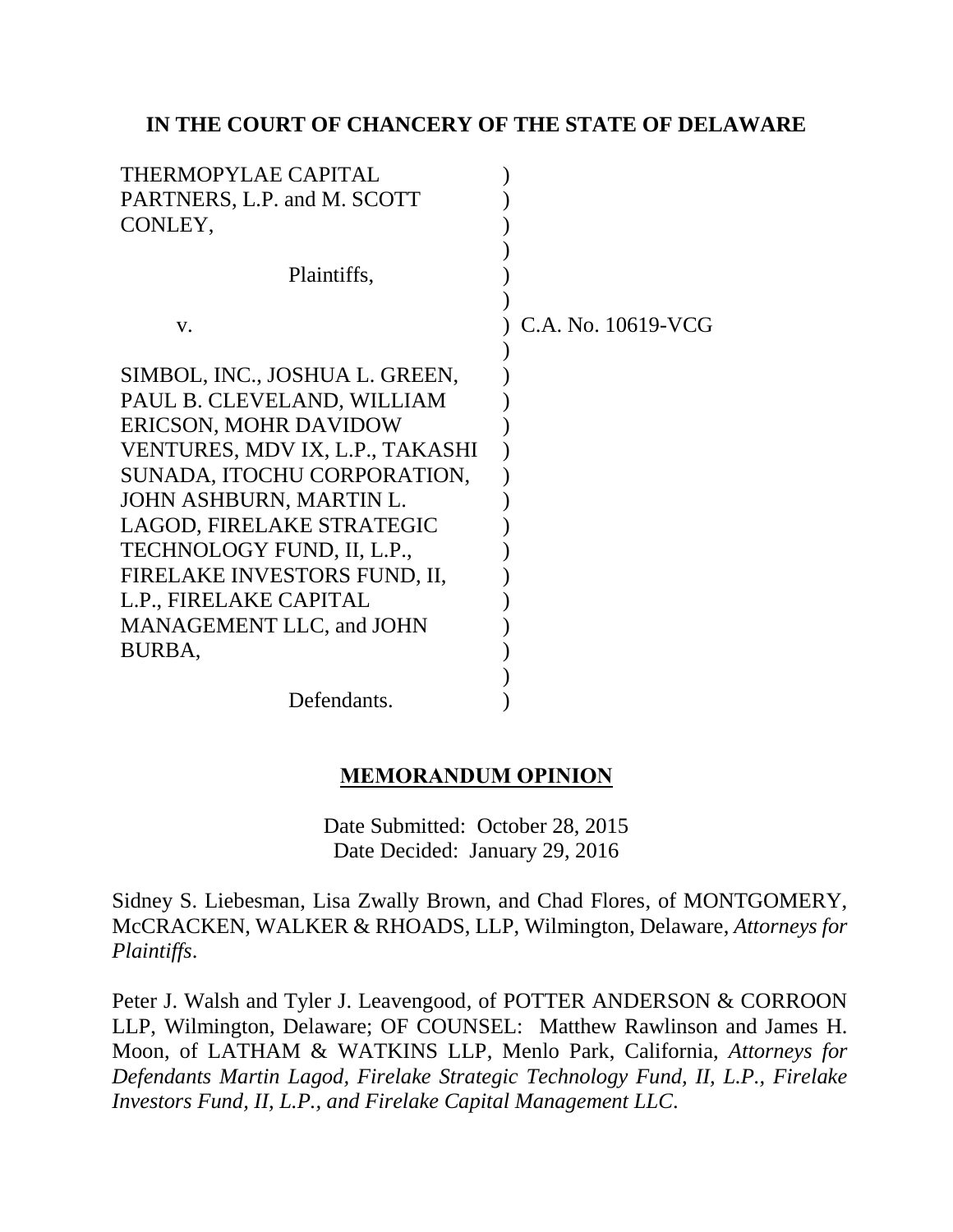Rudolf Koch, Susan M. Hannigan, and Matthew D. Perri, of RICHARDS, LAYTON & FINGER, P.A., Wilmington, Delaware, *Attorneys for Defendants Takashi Sunada and Itochu Corporation*.

Elena C. Norman, James M. Yoch, and Lakshmi A. Muthu, of YOUNG CONAWAY STARGATT & TAYLOR, LLP, Wilmington, Delaware; OF COUNSEL: J. Daniel Sharp, of CROWELL & MORING LLP, San Francisco, California, *Attorneys for Defendants Mohr Davidow Ventures, MDV IX, L.P., Joshua L. Green, Paul B. Cleveland, and William Ericson*.

Patricia R. Urban, of PINCKNEY, WEIDINGER, URBAN & JOYCE LLC, Greenville, Delaware; OF COUNSEL: Alan J. Stone and Hailey DeKraker, of MILBANK, TWEED, HADLEY & McCLOY LLP, New York, New York, *Attorneys for Defendants John Ashburn and John Burba*.

Patricia L. Enerio and Aaron M. Nelson, of PROCTOR HEYMAN ENERIO LLP, Wilmington, Delaware, *Attorneys for Defendant Simbol, Inc*.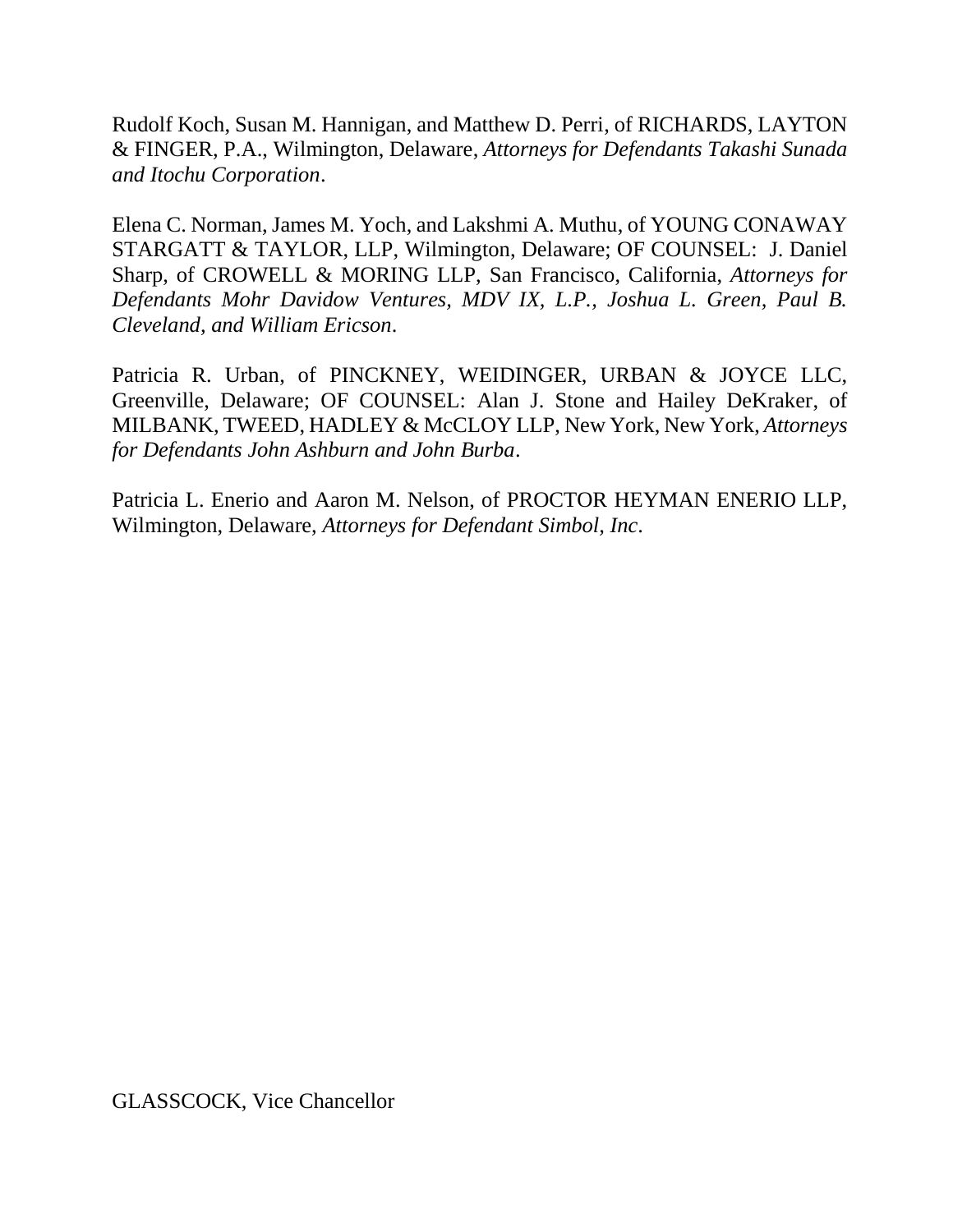The Plaintiffs here are M. Scott Conley—a founder and stockholder of Simbol, Inc., ("Simbol" or the "Company")—and stockholder Thermopylae Capital Partners, LP ("Thermopylae"), an entity that Conley controls. This matter involves a dilution claim by the Plaintiffs. They allege that the Simbol board, as directed by a controller of the corporation, Defendant Mohr Davidow Ventures ("MDV"), and aided by other defendants, breached fiduciary duties to the common stockholders by issuing stock to the CEO; and that that stock was ill-gotten, in that it was acquired by Simbol from a former CEO who was contractually bound by a right of first refusal in favor of the Plaintiffs, which the ex-CEO breached in selling the stock back to the Company. This transaction, according to the Plaintiffs, was wrongfully dilutive of their interests. The Plaintiffs also allege that those controlling Simbol authorized a reduction of the share price for a preferred stock offering, in a way the Plaintiffs contend diluted their ownership. In addition, the Plaintiffs allege much past wrongdoing by MDV and other defendants in the many years since Simbol's founding, which they contend demonstrates the controlling nature of MDV's interest in Simbol. The Plaintiffs, however, conceded at oral argument that those earlier incidents alleged wrongs to the Company, which they have not attempted to pursue derivatively. The Plaintiffs therefore seek redress here only for the dilution claims.

The matter is before me on motions to dismiss. Because the claims brought are direct, the Plaintiffs are held only to the low notice pleading standard of Rule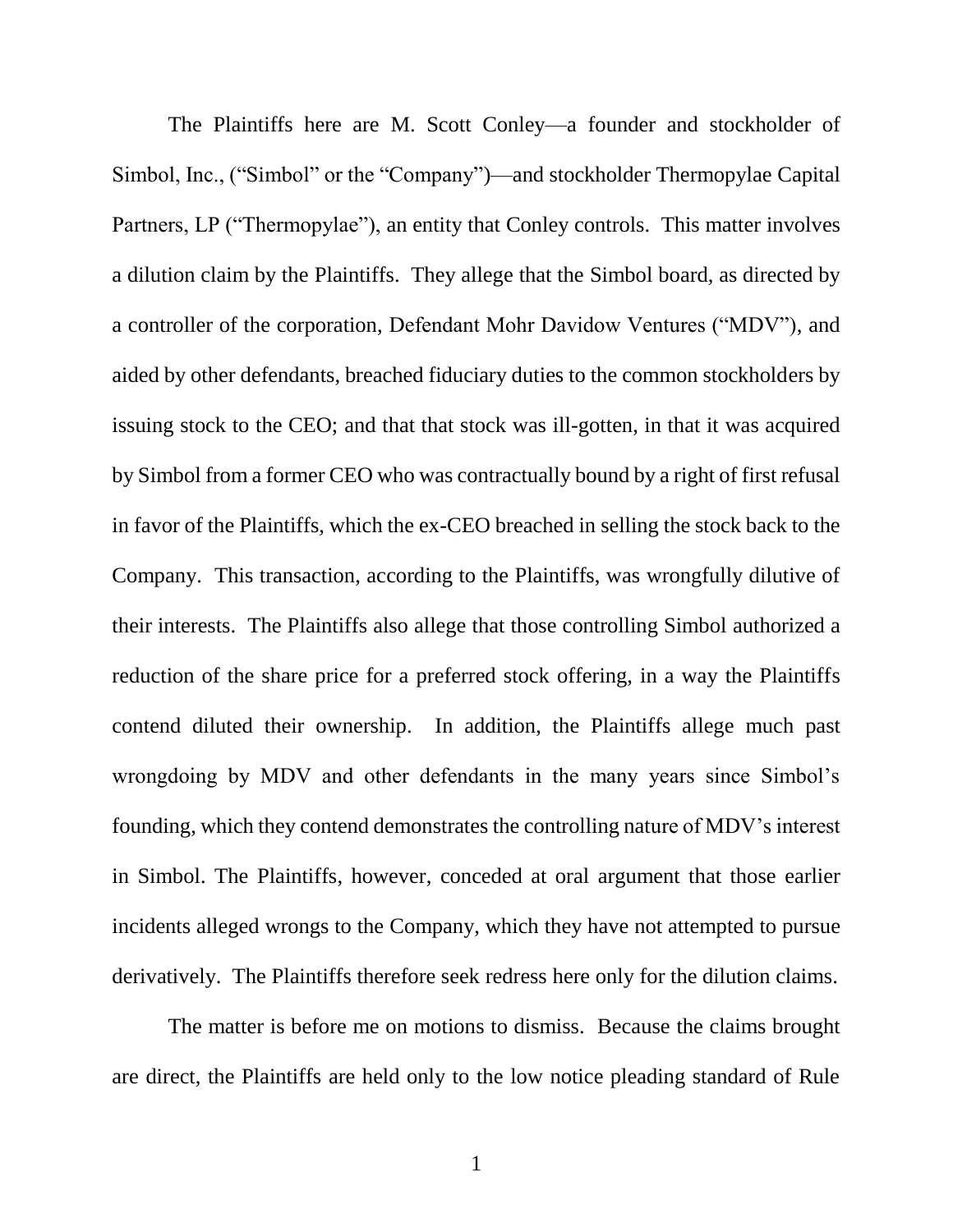12(b)(6). The complaint was brought without full recourse to document production available under Section 220 of the Delaware General Corporation Law ("DGCL").<sup>1</sup> The Plaintiffs have pleaded a complaint that omits pertinent facts to which they would have been entitled as stockholders under Section 220. The complaint therefore tests the limits of "reasonable conceivability" under Rule 12(b)(6), by asking that I speculate as to fundamental facts necessary for the Plaintiffs to prevail. The situation the Plaintiffs describe excites equitable antennae, because at least some of the directors had dual loyalties to the Company and to those with whom it transacted. Nonetheless, for the following reasons, I find the Plaintiffs' complaint deficient, and dismiss the action, without prejudice to any stockholder availing itself of the tools at hand to bring a properly pled derivative action, should that prove appropriate.

## **I. BACKGROUND<sup>2</sup>**

The following facts are taken from the Plaintiffs' Verified Complaint. They go far beyond the two transactions that are alleged to give rise to liability here, and include earlier transactions that, according to the Plaintiffs, demonstrate MDV's control of Simbol and willingness to use that control for its own benefit.

<sup>&</sup>lt;sup>1</sup> The Plaintiffs made a Section 220 demand on Simbol but did not litigate the matter when faced with Simbol's allegedly incomplete document production, instead relying on what they contend is "more than sufficient detail in this complaint." *See* Oral Argument Tr. 57:6–17.

<sup>&</sup>lt;sup>2</sup> The facts, drawn from the Plaintiffs' Verified Complaint (the "Complaint" or "Compl."), are presumed true for purposes of evaluating the Defendants' Motions to Dismiss.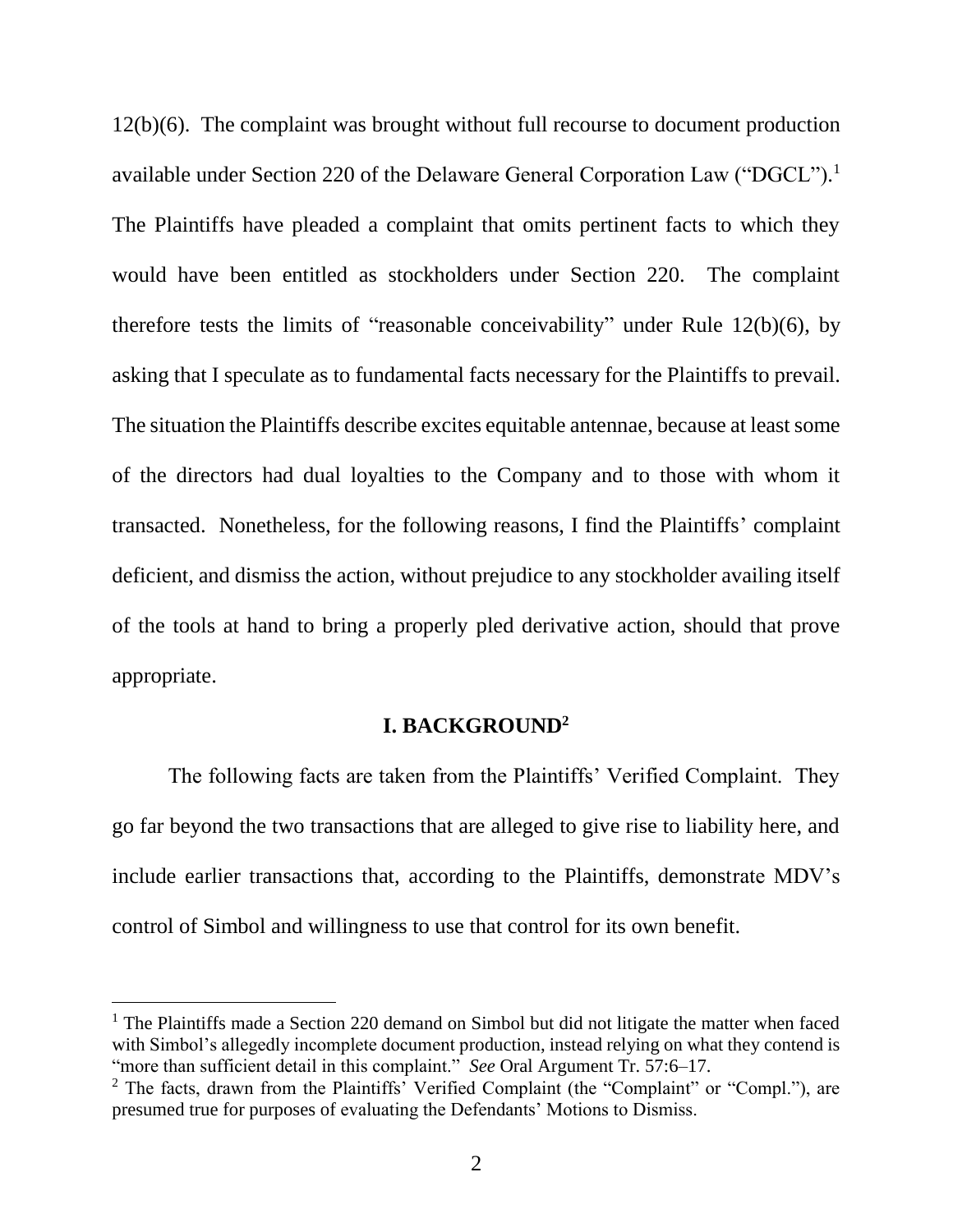*A. The Parties*

Plaintiff M. Scott Conley is a "substantial" common stockholder of Simbol, holding 444,400 shares.<sup>3</sup> He served on Simbol's board of directors (the "Board") from in or about January 2012 to in or about December  $2012<sup>4</sup>$  and served as "COO and senior most executive" to Simbol as of January 15, 2013.<sup>5</sup> Conley and non-party Luka Erceg are the co-founders of Simbol.<sup>6</sup> Plaintiff Thermopylae is another "substantial" common stockholder of Simbol, holding 666,600 shares, and is controlled by Conley.<sup>7</sup>

Defendant Simbol is a Delaware corporation with its principal place of business in Pleasanton, California.<sup>8</sup> Defendants Joshua Green, Paul B. Cleveland, William Ericson, Martin L. Lagod, Takashi Sunada, John Burba, and John Ashburn are all current or former Board members (collectively, the "Director Defendants"). Green is a general partner of Defendant Mohr Davidow Ventures ("MDV") and

<sup>&</sup>lt;sup>3</sup> Compl. II 1, 10. I note that this is around 1% of the total 45,954,905 shares of common stock that are authorized under Simbol's 2012 Amended and Restated Certificate of Incorporation. Transmittal Aff. of James M. Yoch, Jr., Ex. A ("Am. and Restated Cert. of Incorp."), at Art. IV. The Amended and Restated Certificate of Incorporation is incorporated by reference and integral to the Complaint, as the Plaintiffs' claims are based in part on the contents therein. *See Trenwick Am. Litig. Trust v. Ernst & Young, L.L.P.*, 906 A.2d 168, 188 (Del. Ch. 2006) ("In evaluating the complaint, the court may also consider the unambiguous terms of those documents incorporated by reference in the complaint . . . ."). The Complaint does not allege the total number of outstanding common shares or the total number of stockholders with holdings in Simbol.  $4$  Compl.  $\P$  10.

<sup>5</sup> *Id.* at ¶ 95.

 $^6$  *Id.* at  $\P\P$  1, 10, 23.

<sup>7</sup> *Id.* at ¶ 9. Thermopylae is described as "a limited partnership in which Conley is involved." *Id.* at ¶ 1.

<sup>8</sup> *Id.* at ¶¶ 1, 11.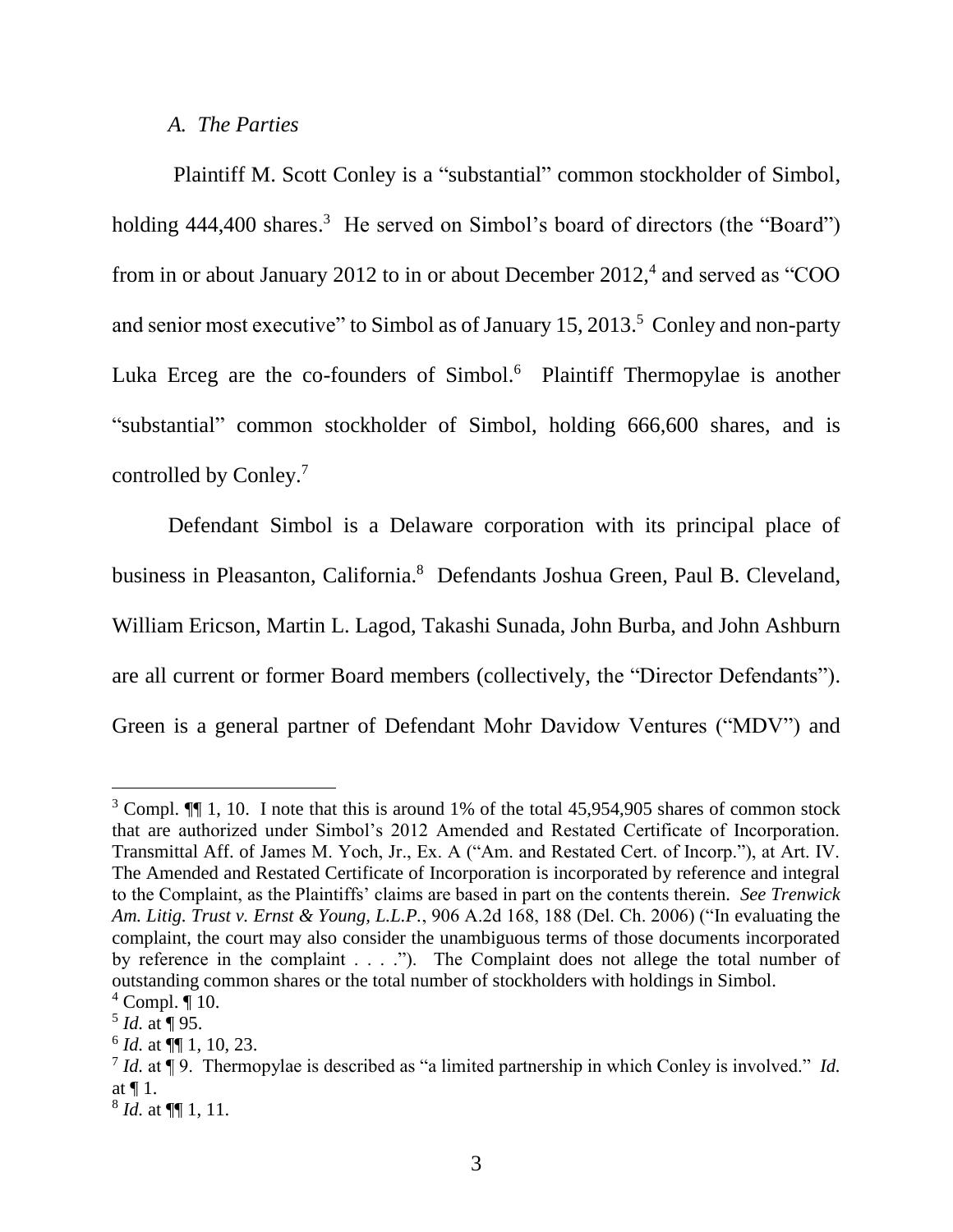served on the Board "at all material times," allegedly representing MDV's interests.<sup>9</sup> Cleveland served on the Board from in or about February 2012 to in or about December 2012, allegedly representing MDV's interests, and previously was a general partner and the chief operating officer of MDV.<sup>10</sup> Ericson served on the Board from in or about January 2013 to in or about February 2013, allegedly representing MDV's interests, and is a general partner of MDV.<sup>11</sup> Lagod is a managing director and co-founder of Defendant Firelake Capital Management LLC, and served on the Board from in or about May 2011 to in or about January 2012, allegedly representing the interests of Firelake Capital Management LLC and the other Firelake entitles controlled by it.<sup>12</sup> Sunada has been at "all material times" a member of the Board, serves as the Chief Financial Officer of Simbol, and previously served as a manager for Itochu Corporation ("Itochu").<sup>13</sup> Burba joined the Board in or about August 2013 and currently serves as Simbol's President and Chief Executive Officer.<sup>14</sup> Finally, Ashburn joined the Board in or about December 2013 and serves as the Chief Legal Officer of Simbol.<sup>15</sup>

Defendant MDV is a Delaware limited partnership and venture capital firm

- $10$  *Id.* at ¶ 13.
- $11$  *Id.* at ¶ 14.
- $12$  *Id.* at  $\overline{9}$  16.
- $^{13}$  *Id.* at ¶ 18.
- $14$  *Id.* at ¶ 20.
- $15$  *Id.* at  $\P$  21.

<sup>9</sup> *Id*. at ¶ 12.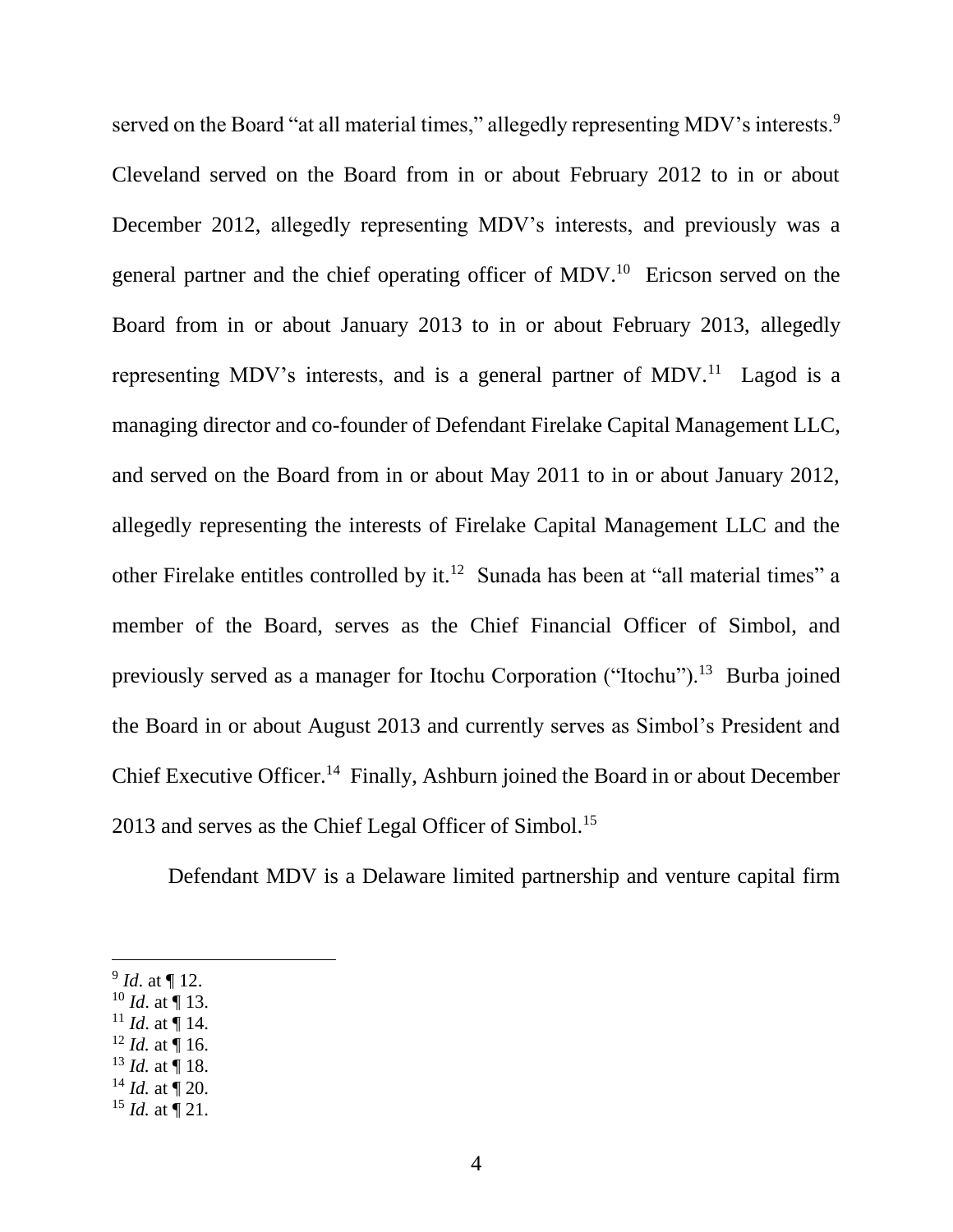with its principal place of business in Menlo Park, California.<sup>16</sup> MDV operates through various limited partnerships, including Defendant MDV IX, L.P. ("MDV IX"), a Delaware limited partnership and preferred shareholder of Simbol that is controlled by MDV.<sup>17</sup> (MDV and MDV IX are collectively referred to as "MDV.") MDV holds a majority of Simbol's Series A preferred stock.<sup>18</sup>

Defendants Firelake Strategic Technology Fund, II, L.P. and Firelake Investors Fund, II, L.P. are Delaware limited partnerships and preferred stockholders of Simbol, both under the control of Defendant Firelake Capital Management LLC, a Delaware limited liability company headquartered in Palo Alto, California (collectively, "Firelake"). 19 Firelake was founded in 2002 and invests in early-stage venture capital companies focused on cleantech and renewable energy.<sup>20</sup>

Non-party Itochu,<sup>21</sup> a preferred stockholder of Simbol, is a multinational corporation headquartered in Tokyo, Japan that operates various businesses, including importing and exporting and international trading of metals, minerals, energy, and other goods and services.<sup>22</sup>

*B. Facts*

 $^{16}$  *Id.* at ¶ 15.

 $17$  *Id.* 

<sup>18</sup> *Id.*

<sup>19</sup> *Id*. at ¶ 17.

 $^{20}$  *Id.* 

<sup>&</sup>lt;sup>21</sup> The Plaintiffs voluntarily dismissed Itochu from this action on October 28, 2015, prior to oral argument.

 $22$  Compl.  $\P$  19.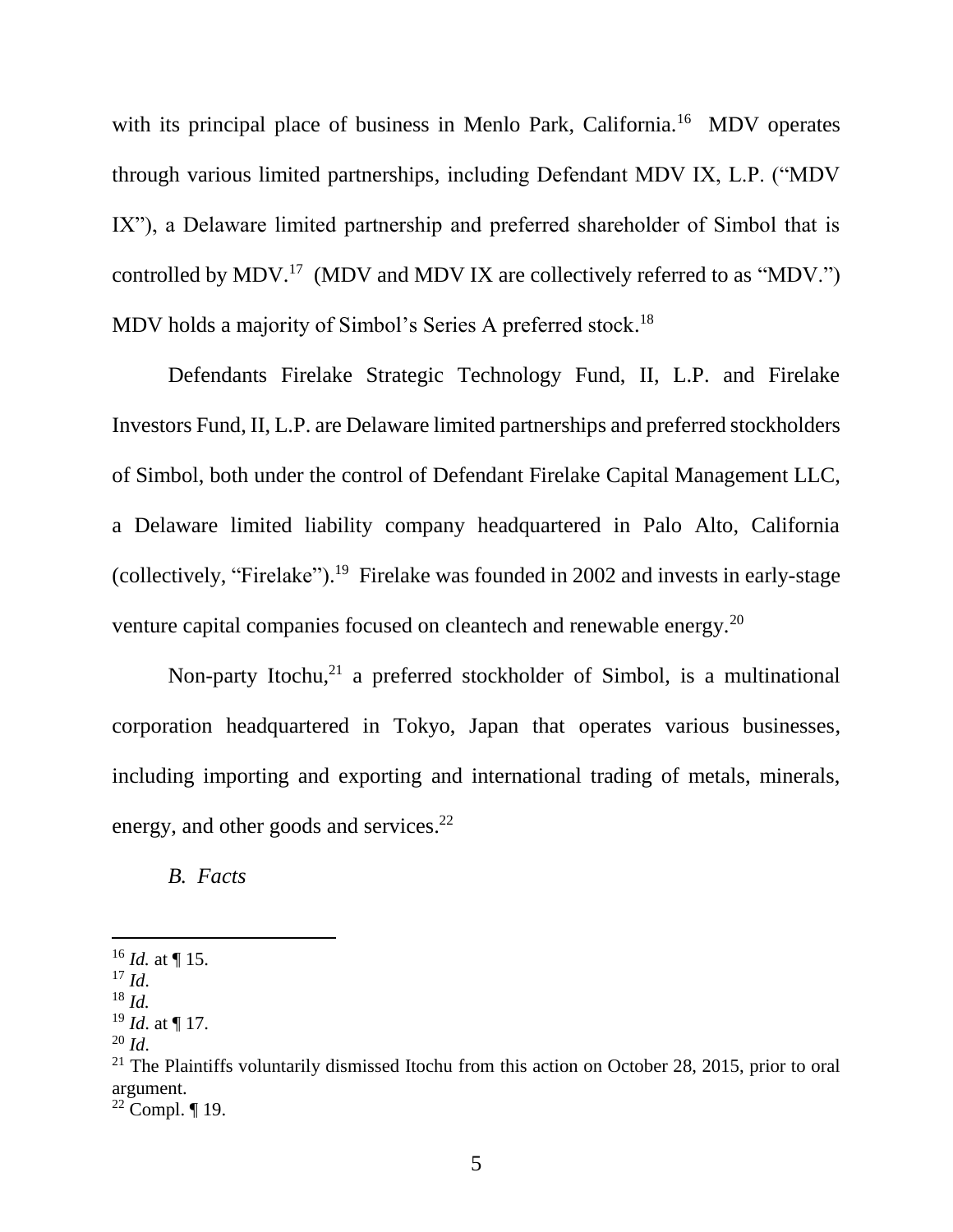Simbol was founded in 2007 by Conley and Erceg, and specializes in sustainable materials technology.<sup>23</sup> Looking to take advantage of the increasing need for lithium in the production of electronic vehicles, Conley and Erceg developed a business model for extracting lithium and other valuable battery metals from geothermal brine using an environmentally friendly production process.<sup>24</sup> Simbol commenced operations in July 2008.<sup>25</sup>

## 1. The Series A Financing

In February 2008, five months before officially commencing operations, Simbol participated in the CleanTech Forum in San Francisco, California<sup>26</sup>—an annual gathering of clean tech entrepreneurs, venture capital firms, investors, and policy makers from around the world—where it was awarded the CleanTech Group Most Promising Technology Award.<sup>27</sup> While at this conference on behalf of Simbol, Conley and Erceg first met Green and began discussing a potential investment by MDV in Simbol.<sup>28</sup> This and subsequent conversations over the next few months culminated in Simbol's Series A round of financing. 29 The financing was led by MDV and Firelake, with other individual investors participating, and was completed

- <sup>25</sup> *Id.* at  $\int_{0}^{\pi} 26$ .
- $^{26}$  *Id.* at  $\frac{1}{27}$ .
- <sup>27</sup> *Id.*

- <sup>28</sup> *Id.* at ¶ 28.
- <sup>29</sup> *Id.* at ¶ 29.

<sup>23</sup> *Id.* at ¶¶ 1, 23.

<sup>24</sup> *Id.* at ¶¶ 24–25.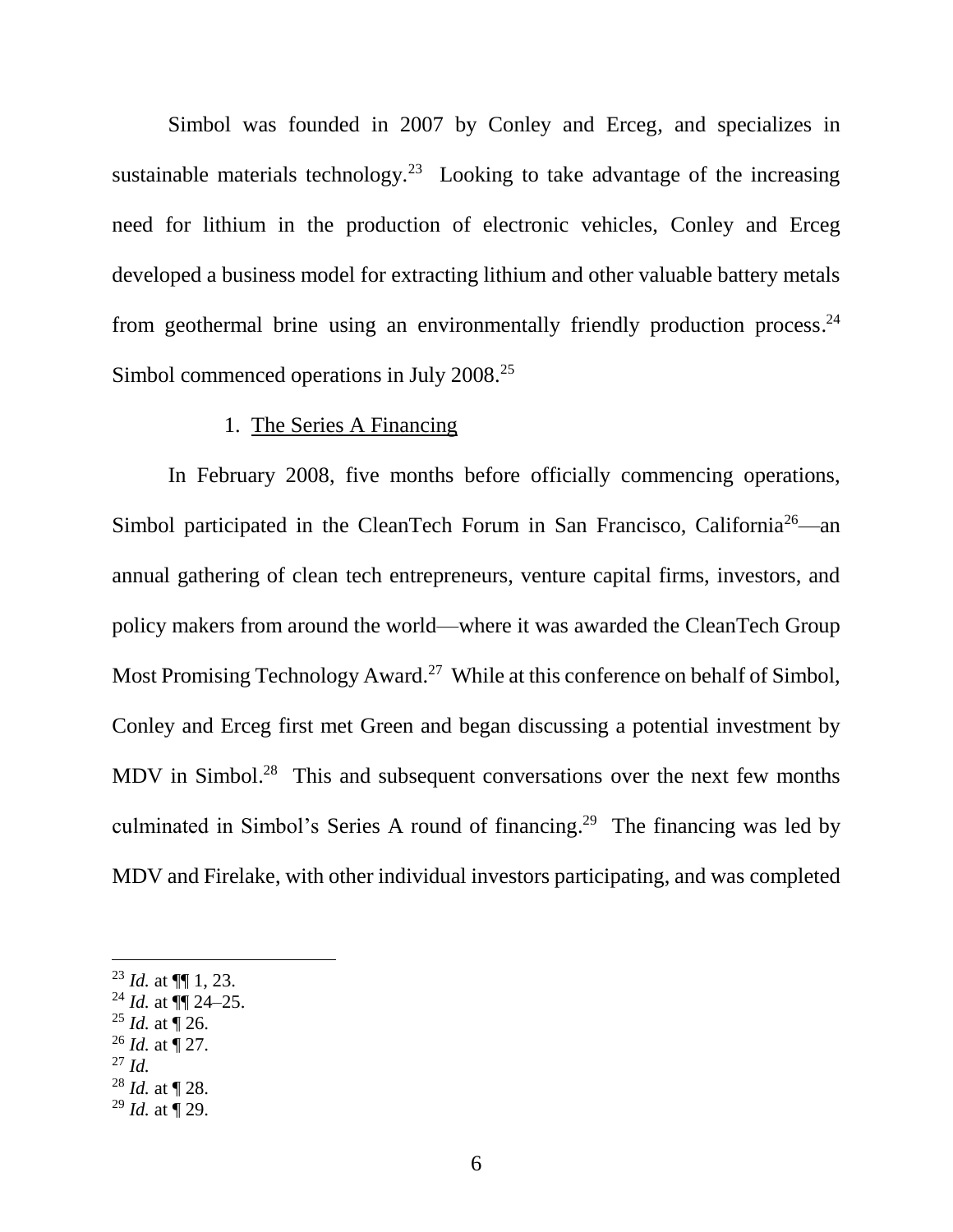in July 2008, raising a total \$6.7 million and resulting in a post-money valuation of Simbol of approximately \$14 million.<sup>30</sup> With their investments, MDV and Firelake retained the right to make further investments in Simbol on a pro rata basis to prevent dilution from any later rounds of financing (the "Pro Rata Rights"), and Green became a member of the Board.<sup>31</sup> The funds raised in the Series A Financing were used to start the development of Simbol's processes for extracting lithium and producing lithium carbonate.<sup>32</sup>

#### 2. The Series B Financing

Between July 2008 and June 2010, Simbol continued to meet and exceed operational milestones, garnering the interest of another potential investor, Itochu. 33 During the latter part of 2009, Itochu began having discussions with Simbol about making an investment in the Company,  $34$  and in June 2010, after months of diligence, Itochu led Simbol's Series B capital raise of \$35 million—itself investing approximately \$17 million—with the participation of other existing investors, including MDV and Firelake.<sup>35</sup>

<sup>&</sup>lt;sup>30</sup> *Id.* at  $\P$  30, 33. The Complaint omits the amount of each investor's contribution and the number of Series A Preferred shares held by each investor, alleging only that MDV holds the "majority" of Simbol's Series A stock. *Id.* at ¶ 30.

 $31$  *Id.* at ¶ 32.

 $32$  *Id.* at  $\frac{1}{3}$  30.

<sup>33</sup> *Id*. at ¶¶ 34–35.

<sup>34</sup> *Id.* at ¶ 35.

<sup>&</sup>lt;sup>35</sup> *Id.* at **T** 36. The Complaint does not allege the number of Series B shares held by, or the percentage of Simbol's total equity owned by, any individual investor.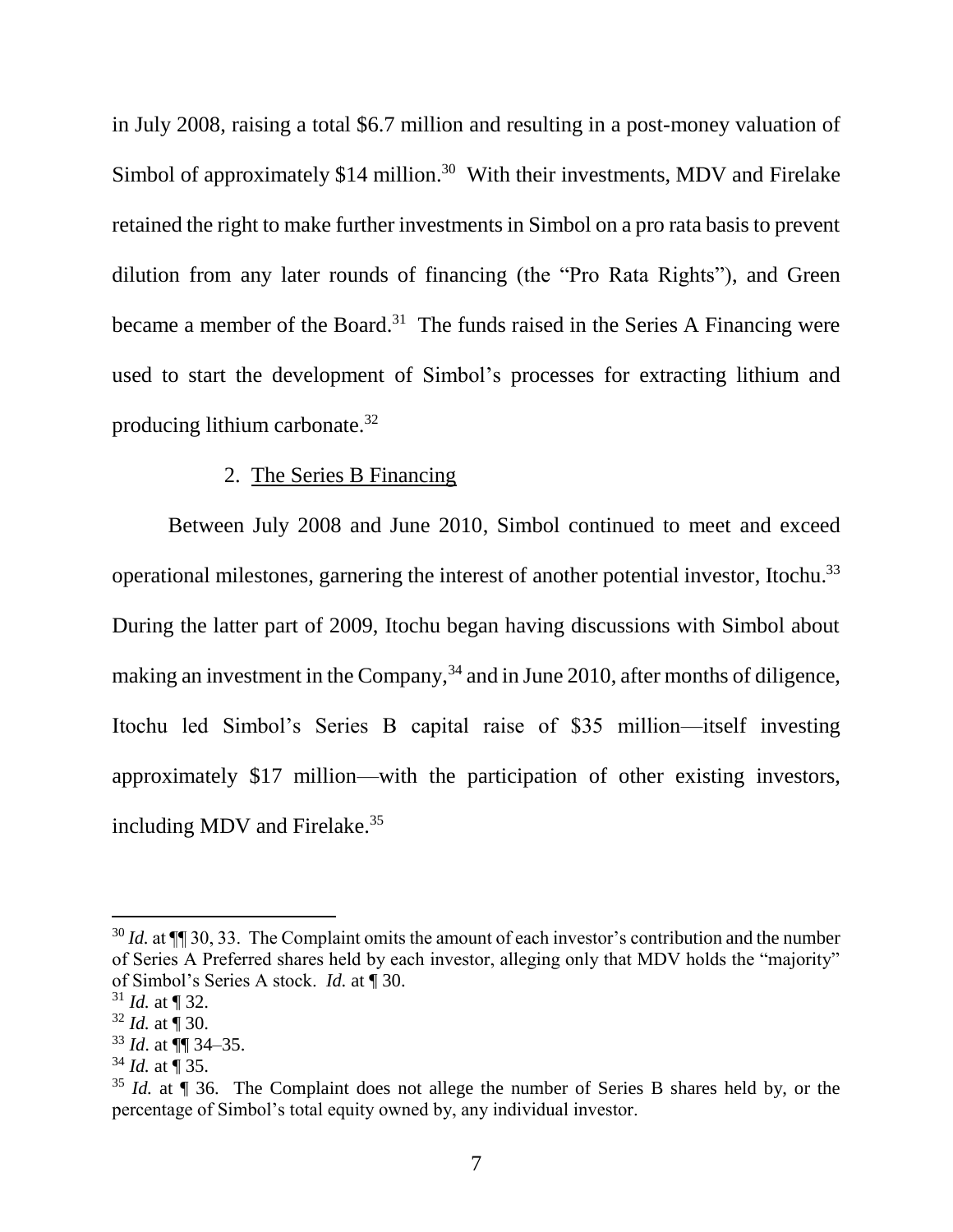At the anticipated close of the Series B financing, Simbol had a pre-money valuation of approximately  $$53$  million.<sup>36</sup> Though the \$35 million already raised exceeded Simbol's planned \$28 million target,<sup>37</sup> Board members disagreed over whether to keep the financing open.<sup>38</sup> The Plaintiffs allege that Green and Lagod insisted that Simbol required another "venture-styled investor," and so should seek further investment,<sup>39</sup> while Erceg recommended to the Board that it close the Series B round.<sup>40</sup> Ultimately, the Series B round was extended in May 2011 with a new goal of raising \$66 million in capital to support Simbol's operations.<sup>41</sup> This continuation of the Series B round has "extended over the past 43 months" leading up to the filing of this lawsuit, without attracting the investment capital required to close the round. $42$ 

### 3. The Eramet Financing

In early 2011, Eramet, S.A. ("Eramet"), a French multinational mining and metallurgy company, expressed interest in investing in Simbol.<sup>43</sup> After the Series B

<sup>36</sup> *Id.* at ¶ 37.

<sup>37</sup> *Id.* at ¶ 38.

<sup>38</sup> *Id.* at ¶¶ 39–40.

 $39$  *Id.* at  $\frac{1}{3}$  39. The Complaint alleges that Lagod and Green were "personally concerned that given the current levels of investment, Itochu would exert too much control over Simbol at MDV and [Firelake's] expense," but provides no support for this contention. *Id*. Presumably the Pro Rata Rights bargained for by MDV and Firelake in connection with the Series A financing gave them the means to prevent Itochu's investment from diluting their respective interests in Simbol. <sup>40</sup> *Id.* at ¶ 38.

<sup>&</sup>lt;sup>41</sup> *Id.* at  $\P\P$  40, 43. In October 2012, Itochu and MDV contributed 10% of this amount, \$6.6 million, at \$5.50 per share. *Id.* at ¶ 85.

<sup>42</sup> *Id.* at ¶¶ 40, 43.

<sup>43</sup> *Id*. at ¶ 41.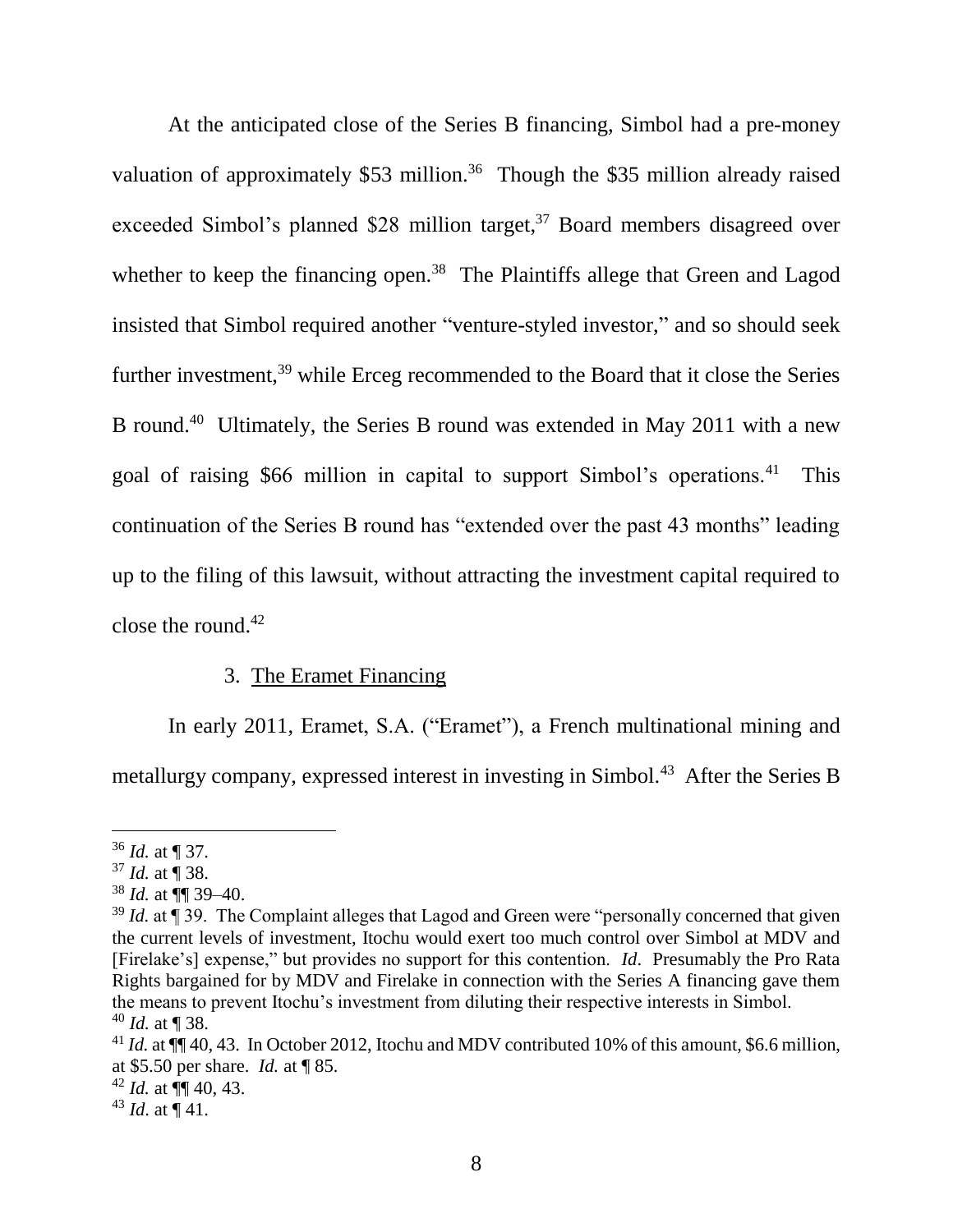round of financing was extended in May 2011, Erceg, as CEO, was directed by the Board to attempt to negotiate financing with Eramet.<sup>44</sup> By August, a term sheet had been negotiated, with a proposed investment by Eramet of \$42 million in equity (\$20.4 million at \$3.50 per share and \$21.6 million at \$4.50 per share) and a construction loan of \$50 million from Itochu (the "Eramet Financing").<sup>45</sup> The Plaintiffs allege that the Eramet Financing would have resulted in Simbol's postmoney valuation of \$180 to \$240 million, "based on a series of three investment tranches," and would have been "accretive to all shareholders."<sup>46</sup> The Plaintiffs allege that "Eramet was the only new investor capable of making the requisite size of investment and could rapidly close [on the] final Series B investment in Simbol,"<sup>47</sup> and that this fact was "well known" to Green and Lagod.<sup>48</sup>

The Plaintiffs further allege that MDV and Firelake became concerned that Eramet would conspire with Itochu to dilute their investments in the Company, leading them to coordinate efforts to collapse the Eramet Financing.<sup>49</sup> By way of example, the Plaintiffs highlight that Eramet sought a right of "co-sale"<sup>50</sup> from all of Simbol's key investors and stockholders and that, while Green had once supported

l

<sup>49</sup> *Id.* at ¶ 42.

<sup>&</sup>lt;sup>44</sup> *Id.* at  $\P$  43.

<sup>45</sup> *Id.* at ¶ 44.

 $46$  *Id.* at ¶ 46.

<sup>&</sup>lt;sup>47</sup> *Id.* at  $\P$  41.

<sup>48</sup> *Id.* at ¶ 43.

<sup>50</sup> The right of "co-sale" is not further explained in the Complaint.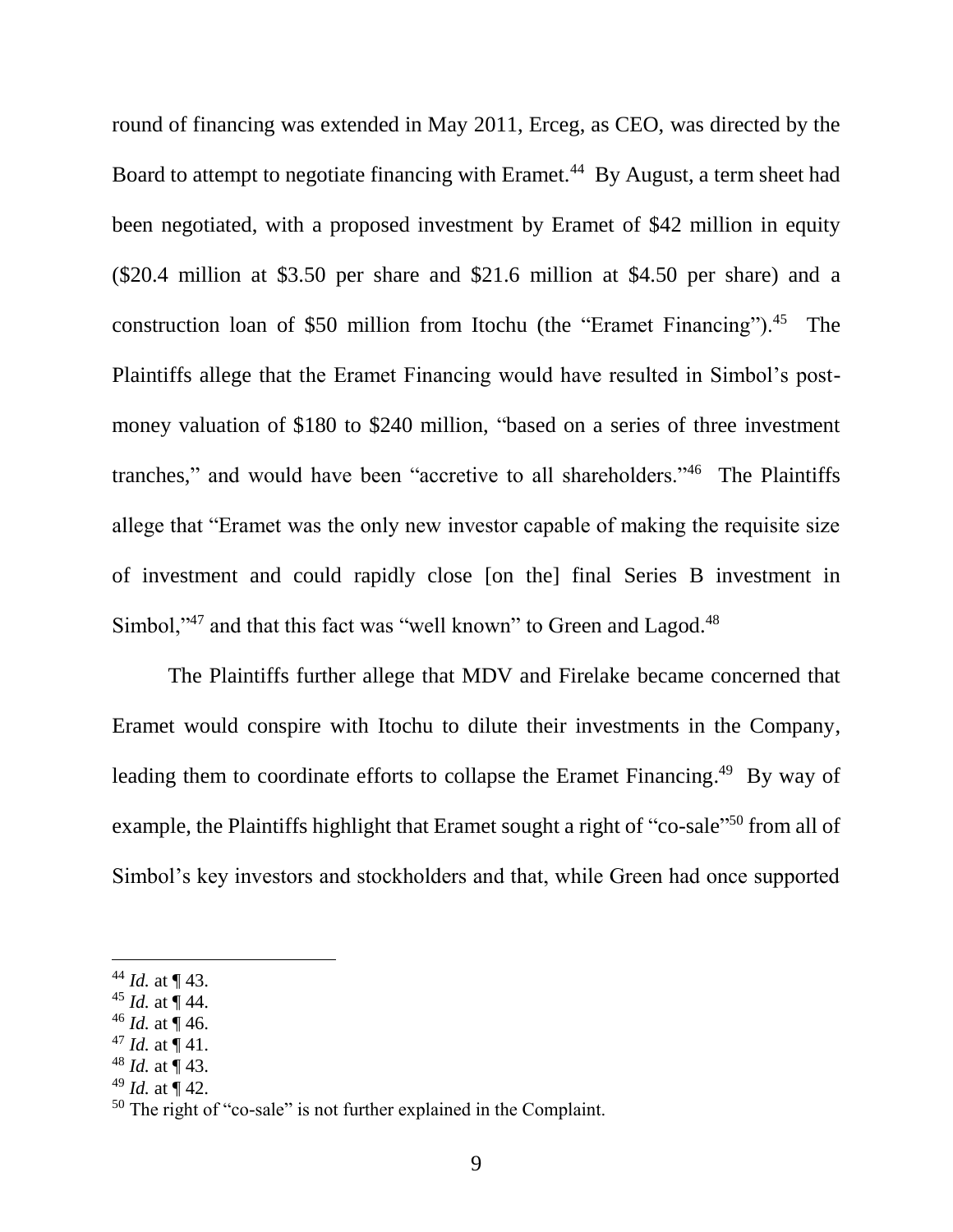this provision, he retracted this position "so as to further undermine and prevent the closing of the Eramet financing," <sup>51</sup> and because he "reasoned that MDV's own ability to achieve liquidity would be impaired."<sup>52</sup>

Between August and September 2011, Erceg repeatedly counseled the Board to move forward with the Eramet Financing, given Simbol's then-urgent need for additional capital.<sup>53</sup> The Plaintiffs allege that Erceg's advice was met with threats from Green and MDV to "block the transaction based on their own self-interests," 54 and a warning from Green to the Board that it should not vote for the Eramet Financing without first obtaining approval from MDV.<sup>55</sup> The Plaintiffs allege that, though MDV and Firelake retained their Pro Rata Rights during this period—which would enable them to prevent any dilution resulting from an investment by Eramet it was their fear that they would not be able to contribute equity in the future that drove their opposition to the Eramet Financing.<sup>56</sup>

<span id="page-11-0"></span>The Complaint also describes several alleged machinations by Green to

 $51$  Compl.  $\P$  42.

 $52$  *Id.* at  $\P$  60.

<sup>53</sup> *Id.* at ¶¶ 48–52. For example, the Board Book for the September 2, 2011 Board meeting, prepared by Erceg, disclosed that "[w]alking from the Eramet deals kills Simbol" and explained that the Eramet Financing "would meet the Company's Series B financing objectives and provide a runway to the Company's Series C financing for the building of a commercial plant." *Id.* at ¶ 50. The Complaint does not allege, however, that the Board was ever called upon to vote on any investment proposal involving Eramet.

 $54$  *Id.* at  $\P$  48.

<sup>55</sup> *Id.* at ¶ 58.

 $56$  *Id.* at  $\P$  60.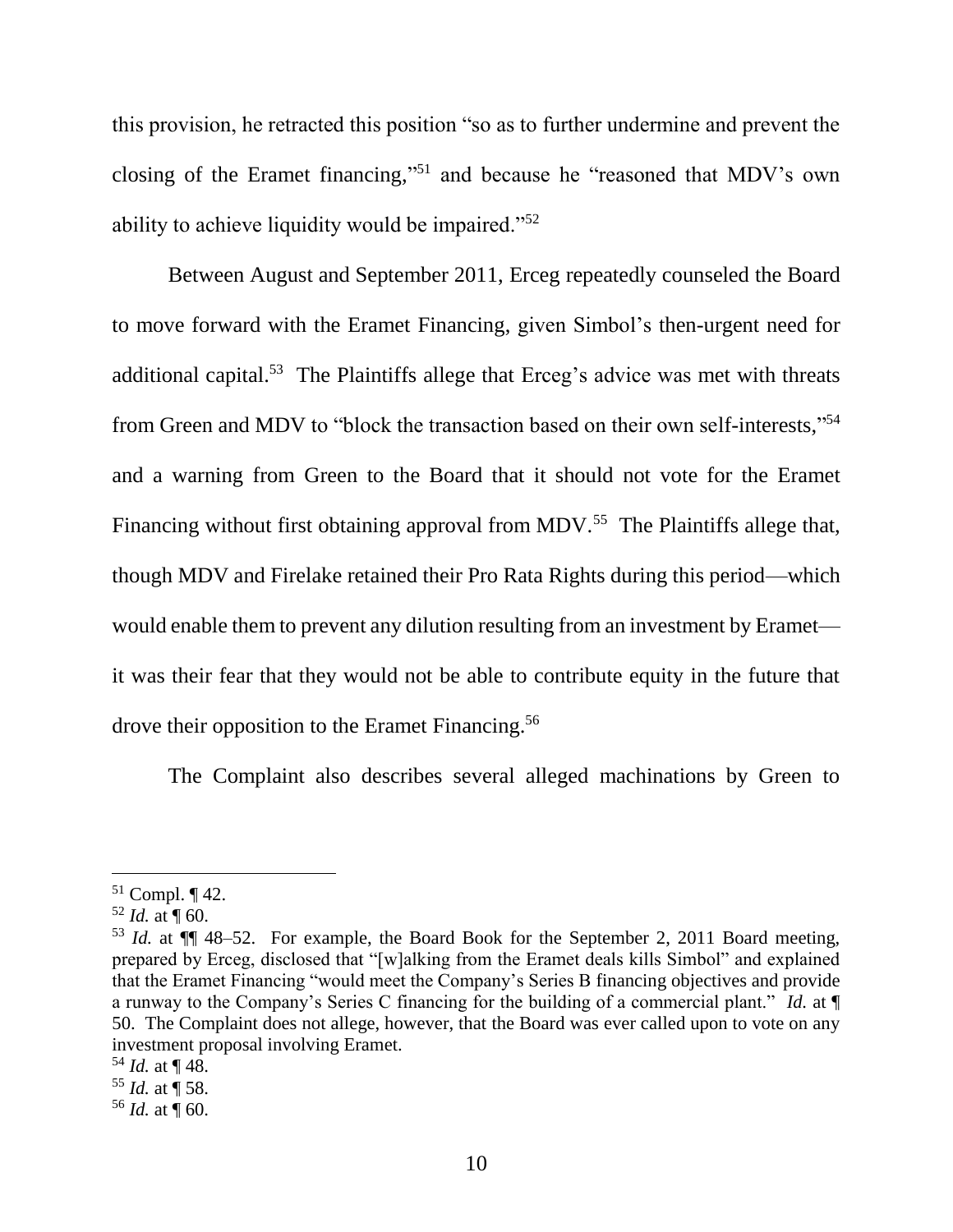destabilize Simbol and its Board during this period. First, the Plaintiffs allege that Green sought Erceg's termination as CEO at the Board's September 15, 2011 meeting by accusing him of failing to meet certain corporate milestones.<sup>57</sup> Next, the Plaintiffs allege that Green "willfully manipulated the Board by arguing for a continuation of utilizing corporate funds to make progress while simultaneously act[ing] to block" any financing by Eramet.<sup>58</sup> Green and MDV's goal, the Plaintiffs allege, was to choke Simbol financially so that the Company would be forced to obtain additional financing from MDV under terms unfavorable to Simbol and its stockholders.<sup>59</sup> Finally, the Plaintiffs assert that Green orchestrated a series of events to pit Lagod against Erceg. For example, during the Eramet Financing negotiations, Green sent a proposed term sheet pursuant to which Lagod was removed from the Board, but indicated to Lagod that Erceg was behind the action.<sup>60</sup> This led "to immense levels of distrust amongst the members of the Board such that the board became dysfunctional" and failed to formally vote on the Eramet Financing.<sup>61</sup>

In October 2011, to exploit the worsening financial condition of Simbol, MDV allegedly submitted a proposal to Itochu demanding that it work with MDV

<sup>57</sup> *Id.* at ¶ 53. These accusations related to the timing of an initial public offering of Simbol stock and the failure to close the Series B financing. *Id.*

<sup>58</sup> *Id.* at ¶ 47.

<sup>&</sup>lt;sup>59</sup> *Id.* I note that this argument runs contrary to MDV's alleged "fear" that lack of liquidity would prevent it from exercising its Pro Rata Rights, described above. *See supra* note [56](#page-11-0) and accompanying text.

 $60$  *Id.* at  $\P$  55.

<sup>61</sup> *Id.*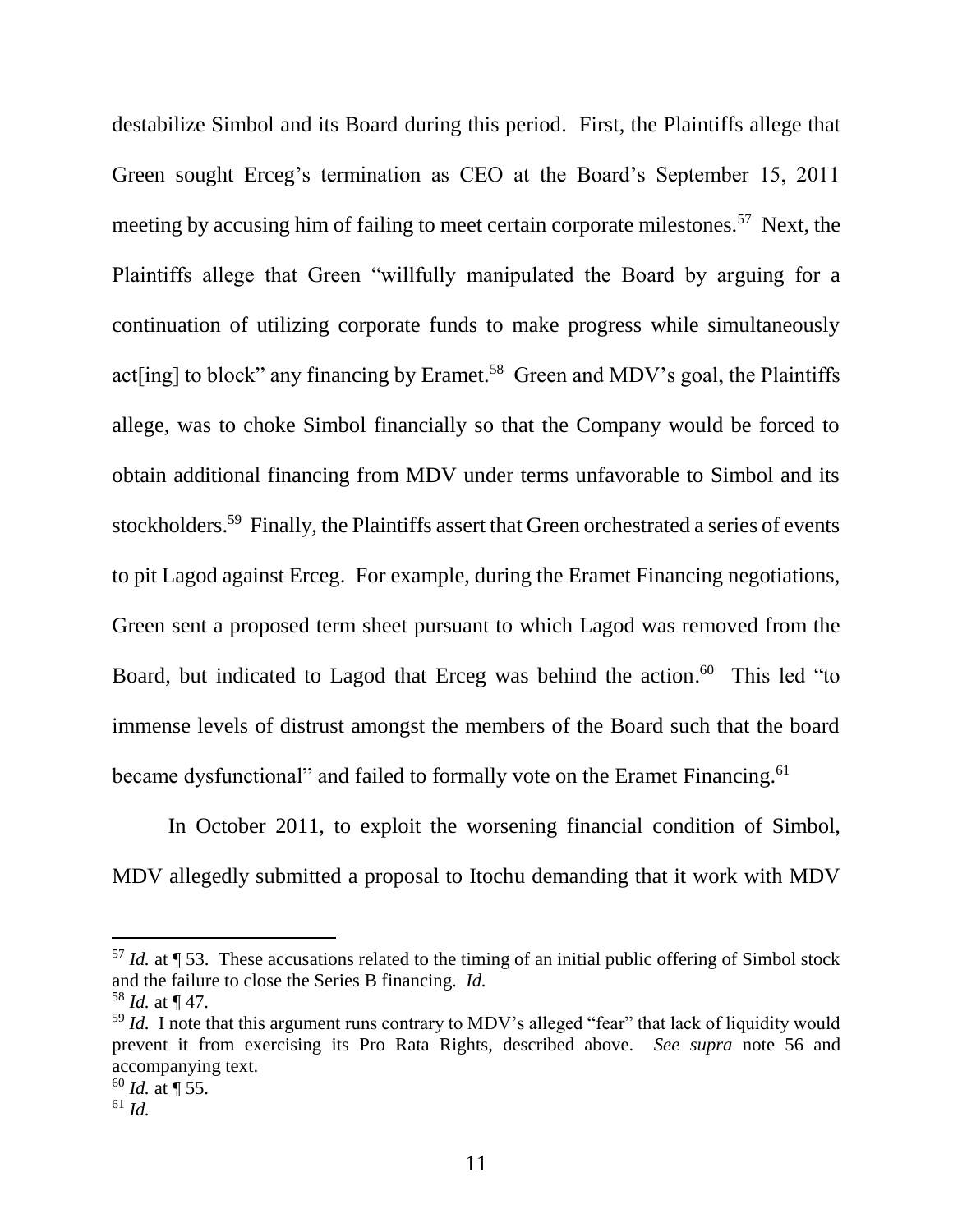and Firelake to remove Erceg as CEO, wipe out the other stockholders, and invest an additional \$10 million or, in the alternative, that it purchase MDV's and Firelake's equity interests for \$245 million (or \$635 million if certain metals were found at Simbol's production facility). 62 By November 2011, Erceg's relationship with MDV and Firelake had deteriorated, leading Erceg to accuse MDV and Firelake of bad faith, hindering Simbol's ability to raise capital, and acting in their own selfinterest rather than in the best interests of the Company.<sup>63</sup>

#### 4. The "Extorted Rights"

The Plaintiffs allege that from late 2011 until March 2012, Green and MDV continued to act in a manner "damaging to all other shareholders," and that in March 2012, they forced the Company and other shareholders into an agreement giving MDV and Firelake more favorable terms with respect to their investments in the Company (the "Extorted Rights").<sup>64</sup> These Extorted Rights were secured through the execution of "a series of corporate documents and agreements on March 13, 2012 and the filing of an Amended and Restated Certificate of Incorporation ["Amended Certificate"] for Simbol filed with the Delaware Secretary of State on the same day relating to the Proposed B2/B3/B4 Financing."<sup>65</sup> Besides the Amended Certificate,

 $62$  *Id.* at  $\P$  57. The Complaint alleges that a failure to agree to either of these options would lead MDV and Firelake to "exact a recapitalization of Simbol" and to "force out all shareholders, including Itochu." *Id.*

 $63$  *Id.* at  $\P$  61.

 $64$  *Id.* at ¶ 63.

 $65$  *Id.* at  $\frac{1}{9}$  67.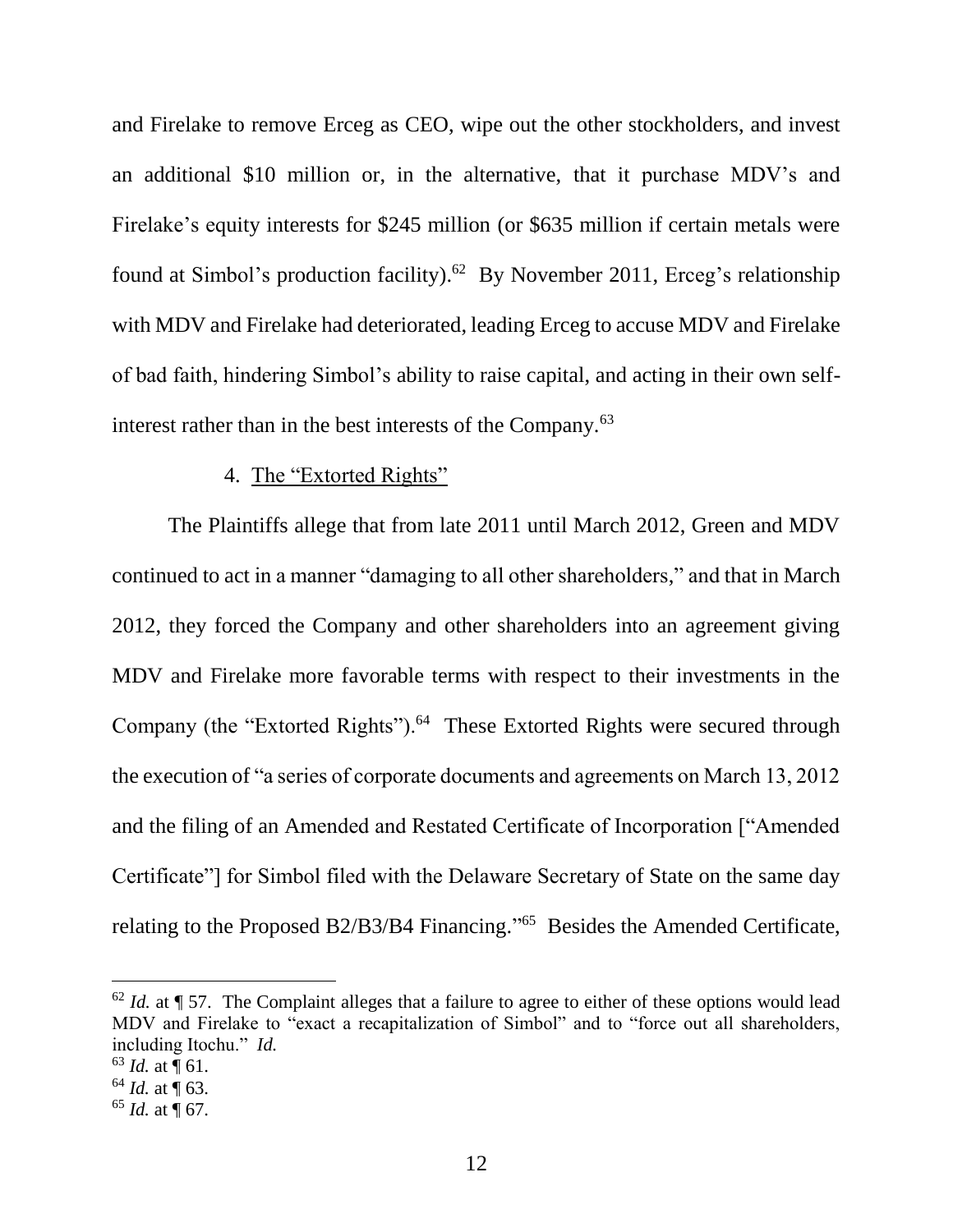the Complaint references two specific agreements executed on March 12, 2012 as noteable: an Amended and Restated Voting Rights Agreement and a Right of First Refusal Agreement ("ROFR").<sup>66</sup> Conley was party to, and voluntarily executed, both of these agreements.<sup>67</sup> At the time, the Board consisted of Conley, Erceg, Green, Cleveland, and Sunada.<sup>68</sup>

<span id="page-14-0"></span>The series of agreements executed that day granted two "Extorted Rights" to MDV and Firelake. The "Put Option" granted MDV and Firelake the right to "[s]ell their stock to Simbol at their original purchase price with an eight percent (8%) simple return for a thirty (30) day[] period immediately after formal commercial operations date of the first lithium production plant."<sup>69</sup> The "Blocking Right" allowed MDV and Firelake to "[v]eto any financing that was valued at a pre-money valuation less than \$300 million, all subsequent to an Eramet financing."<sup>70</sup>

The Plaintiffs allege that only after securing these rights did MDV and

<sup>66</sup> *Id.*

<sup>67</sup> *Id.* at ¶¶ 96, 104.

<sup>&</sup>lt;sup>68</sup> *Id.* at ¶ 67. I note, however, that the Complaint subsequently alleges that the "three remaining" directors" on the Board after the December 2012 resignations of Cleveland and Green were unable to act for "lack of a quorum," so presumably the Board was composed of at least six directors. *See* 8 *Del. C.* § 141(b) ("A majority of the total number of directors shall constitute a quorum for the transaction of business unless the certificate of incorporation or the bylaws require a greater number"). Additionally, the Amended and Restated Voting Rights Agreement, incorporated by reference in the Complaint, indicates that the Board was to consist of *seven* directors. *See* Itochu and Sunada Defs' Opening Br., Ex. A (the "Voting Agreement"), at § 2(e). Nonetheless, the Complaint fails to allege the size of the Board.

 $69$  Compl.  $\P$  68.

<sup>&</sup>lt;sup>70</sup> *Id.* The Complaint does not allege that MDV or Firelake attempted to exercise these alleged rights, or that the conditions precedent to their exercise ever occurred.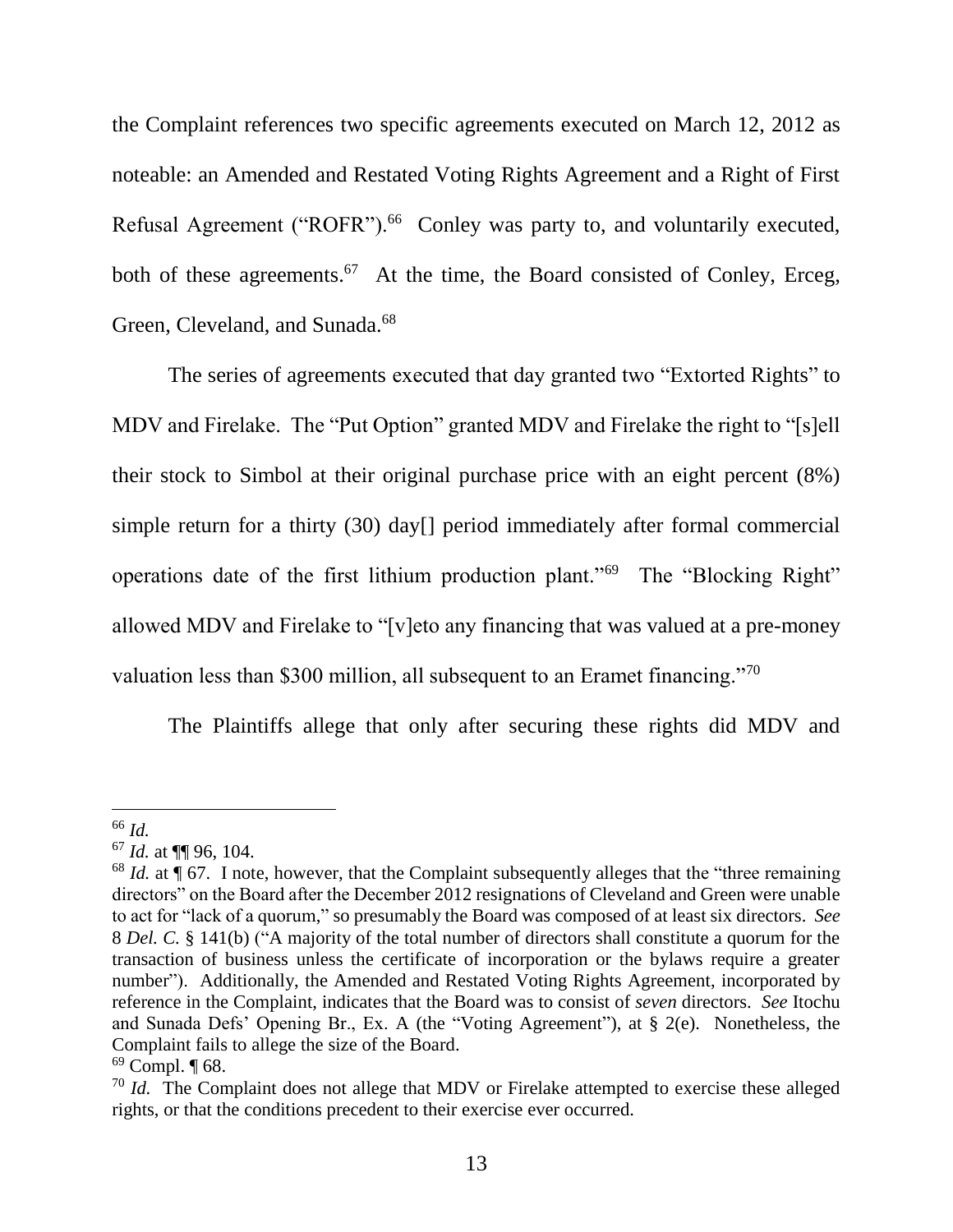Firelake allow the Company to engage in sincere discussions with Eramet; however, by this time the original Eramet Financing deal had expired, and any subsequent deal would have to be renegotiated.<sup>71</sup> The Company's financial condition "continued to stress and the urgency in getting new investors increased significantly."<sup>72</sup> The Company began considering investments from alternative sources and approved the engagement of Byron Capital Markets Ltd. to serve as a financial advisor to Simbol.<sup>73</sup> Eramet, though it continued to express interest in Simbol, ultimately found that the Extorted Rights were, in Plaintiffs' words, "too complicated" and failed to close any financing.<sup>74</sup>

In October 2012, Itochu and MDV made a \$6.6 million equity contribution at a price per share of  $$5.50<sup>75</sup>$  The Plaintiffs allege that, as a requirement to close, MDV demanded additional amendments to the Extorted Rights, "whereby [Firelake] was granted the same rights though [Firelake] had not contributed to the B1, B2 or B3 rounds of financing," and that such amendments were detrimental to Simbol and its stockholders.<sup>76</sup>

<sup>&</sup>lt;sup>71</sup> *Id.* at  $\P$  69.

 $72$  *Id.* at  $\frac{1}{2}$  72.

<sup>73</sup> *Id.* at ¶¶ 72, 74.

<sup>74</sup> *Id.* at ¶¶ 74–75.

<sup>75</sup> *Id.* at ¶ 85.

<sup>&</sup>lt;sup>76</sup> *Id.* The Complaint does not further describe this "furtherance of exacting terms" or explain how Firelake's rights changed between March and October 2012.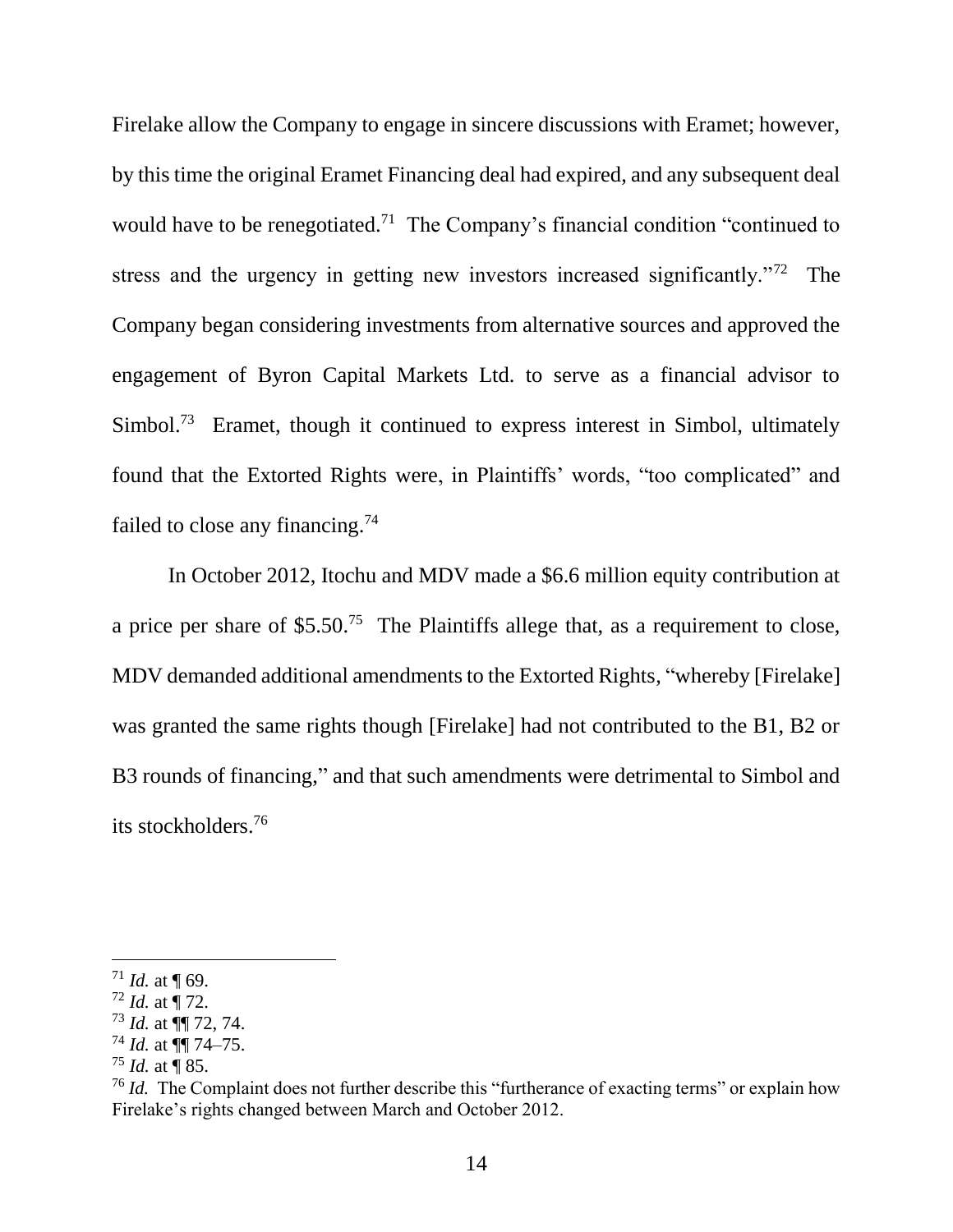### <span id="page-16-0"></span>5. The Bridge Loans and Other Financing

In December 2011, Simbol accepted a \$5 million bridge loan from Itochu (the "First Itochu Bridge") in order to delay insolvency.<sup>77</sup> Then, in November 2012, Simbol began negotiations regarding another \$5 million debt facility with Itochu to close by the end of the year (the "New Itochu Bridge Facility").<sup>78</sup> At that time, the Company's "cash position worsened to the point of insolvency."<sup>79</sup> The closing of the New Itochu Bridge Facility was delayed, however, by Cleveland's permanent and Green's apparently temporary resignations from the Board in December 2012, which left the Board without the quorum necessary to approve a financing.<sup>80</sup> Due to its growing and urgent need for cash, Simbol was forced to sell approximately 80 metric tons of high purity lithium carbonate warehoused in Brawley, California to Itochu at a price roughly 50% below the market rate. $81$ 

The Plaintiffs allege that, sometime prior to the close of the New Itochu Bridge Facility, Itochu and MDV "unilaterally re-priced" two series of stock, the

 $77$  *Id.* at  $\P$  62.

<sup>78</sup> *Id.* at ¶¶ 85–86.

<sup>79</sup> *Id.* at ¶ 79.

<sup>80</sup> *Id.* at ¶ 87. The Plaintiffs allege that Green and Cleveland tendered their resignations in "an attempt to reduce their personal liability as Simbol directors and MDV's concomitant liability so that Green and Cleveland could continue to act in MDV's sole interest as a shareholder." I note that the Complaint is internally inconsistent with respect to Green's tenure on the Board; it states here that Green resigned in December 2012, but notes elsewhere that Green served on the Board "at all material times," including in July 2013, *after* his purported resignation. *See id.* at ¶¶ 12, 116.

<sup>81</sup> *Id.* at ¶ 91.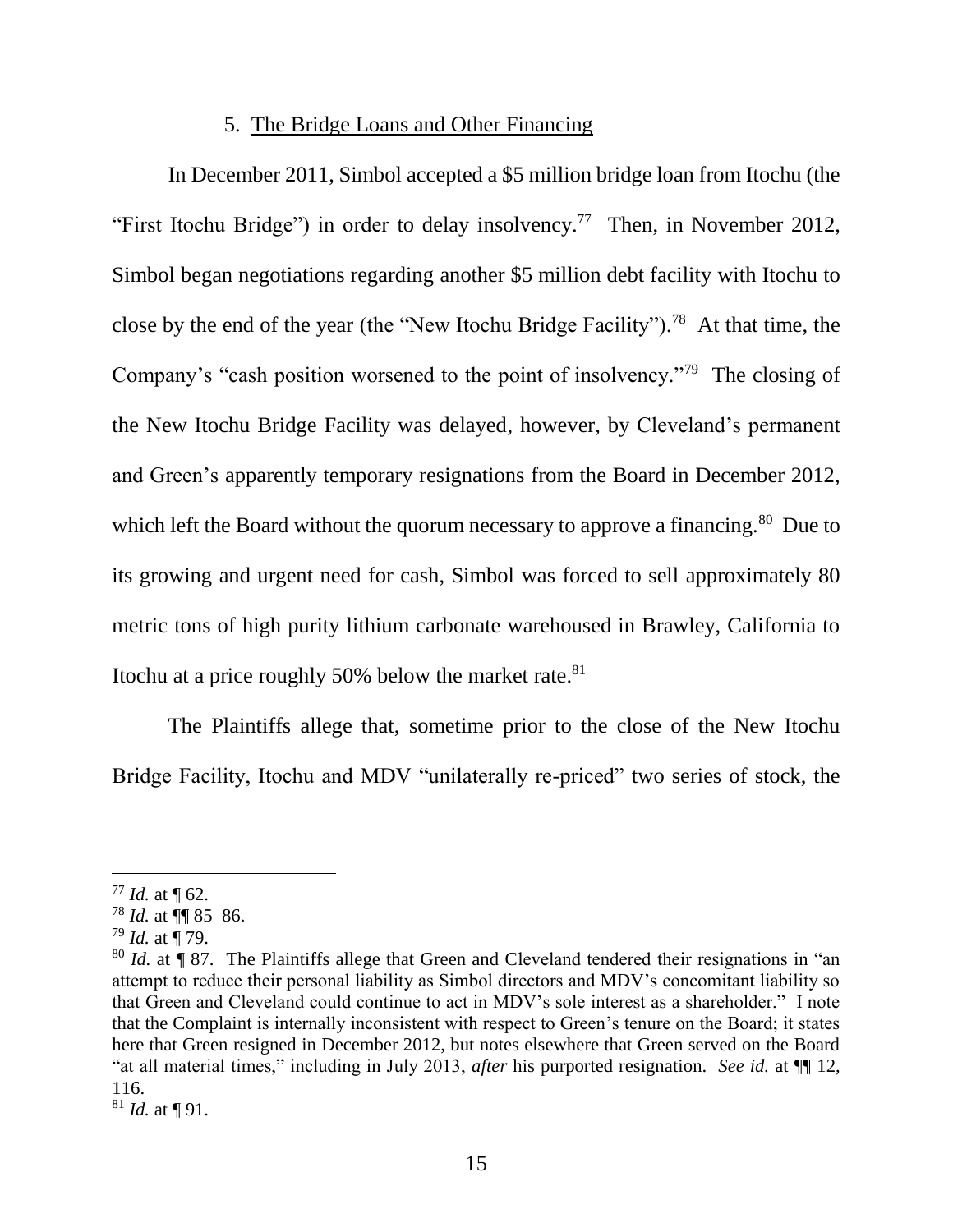Series B1 Preferred and the Series B2 Preferred from \$4.50 and \$5.50 per share, respectively, to \$3.50 per share.<sup>82</sup> The Plaintiffs allege that this re-pricing resulted in a loss of value of \$2.00 per share and dilution, due to the issuance of further shares to account for the re-pricing. $83$  Finally, the Plaintiffs assert that MDV "denied" Simbol management an opportunity to discuss the New Itochu Bridge Facility with "funding investors."<sup>84</sup>

The New Itochu Bridge Facility ultimately closed in March 2013.<sup>85</sup> The Plaintiffs allege that, in connection with this bridge facility, MDV and Itochu also entered into a side agreement, under which MDV assigned its right to select a second Board designee to Itochu, thereby "granting Itochu control of the Board" and "circumventing the Voting Agreement" entered into in March 2012, which requires the majority of common stockholders to expressly agree to any amendment of the Voting Agreement.<sup>86</sup>

In May 2013, Simbol again borrowed \$5 million from various parties, including Itochu, MDV, Firelake, an entity called "WS Investment Company," and others, to extend the Company's operations.<sup>87</sup> Finally, between June and August 2013, "Simbol granted a restructuring of approximately \$11.8 million in debt held

<sup>82</sup> *Id.* at ¶ 99.

<sup>83</sup> *Id.*

<sup>84</sup> *Id.* at ¶ 93.

<sup>85</sup> *Id.* at ¶ 97.

<sup>86</sup> *Id,* at ¶¶ 96–98.

<sup>87</sup> *Id.* at ¶ 101.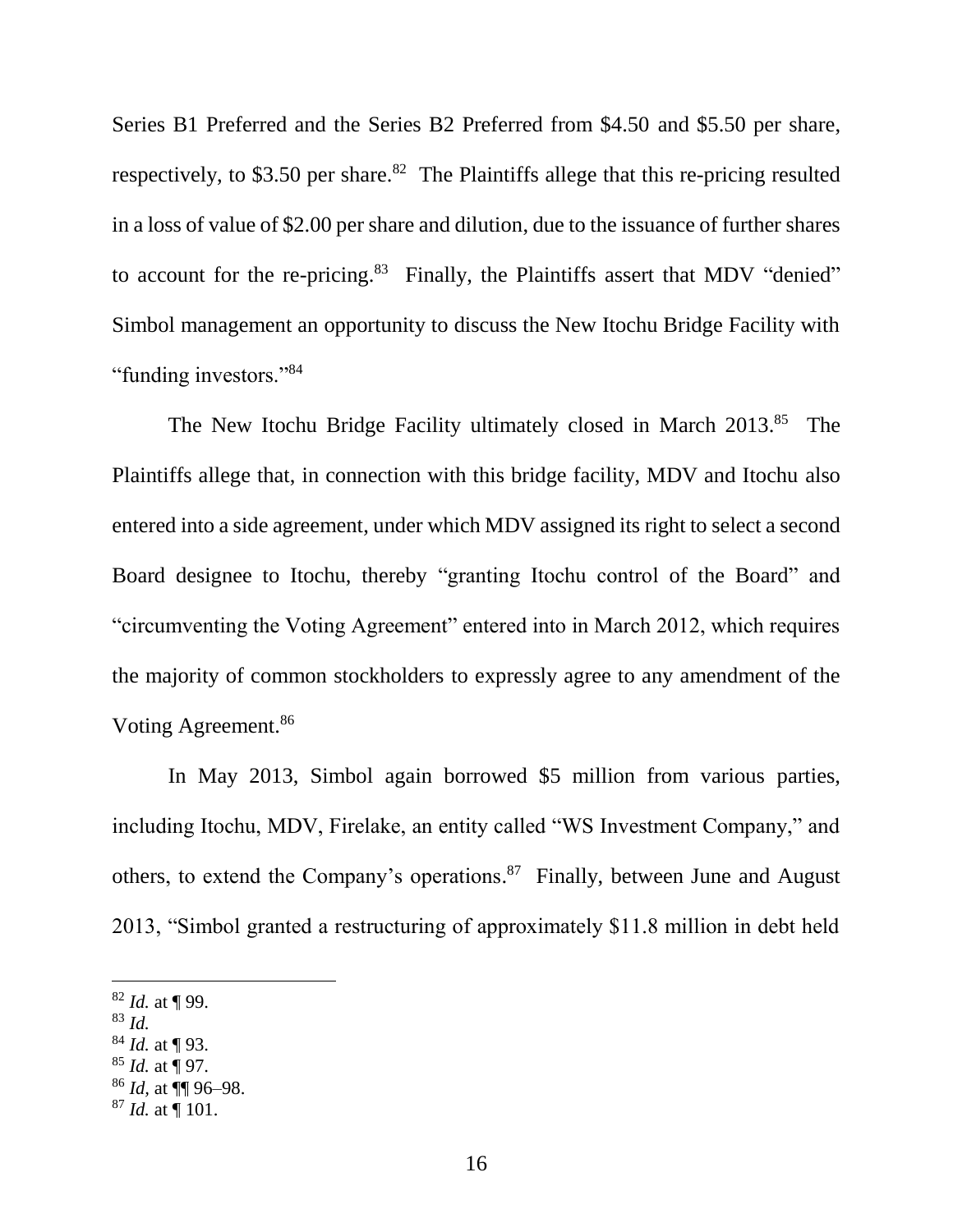by Itochu and MDV at a 90% conversion to the current \$3.50 per share conversion price," with the result that "the outstanding debt held the right to convert at \$0.35 per share."<sup>88</sup> This transaction is not further explained in the Complaint. The Plaintiffs allege only that this debt financing "did not alleviate nor provide the needed cash to continue the operations of Simbol and, instead, placed the Company in a further precarious financial condition."<sup>89</sup> Additionally, the Complaint does not allege that either Itochu or MDV exercised this alleged right to convert debt to equity, and does not seem to bring a claim for relief on this ground.

## 6. The Erceg Settlement and Right of First Refusal

In March 2012, Simbol and certain investors—including MDV, Itochu, Firelake, Erceg, and the Plaintiffs—executed a Right of First Refusal Agreement (the "ROFR") in connection with the Proposed B2/B3/B4 Financing.<sup>90</sup> Pursuant to the ROFR, any investor transferring Simbol shares must provide advance written notice of the transfer, and then "Significant Holders," defined to include the Plaintiffs, "shall have the right to purchase a portion of the Offered Shares equal to such Significant Holders' ROFR Pro Rata Portion . . . . "<sup>91</sup> Section 5 of the ROFR provides that "[a]ny attempt by any Seller to Transfer any Shares in violation of any

<sup>88</sup> *Id.* at ¶ 102.

<sup>89</sup> *Id.* at ¶ 103.

<sup>90</sup> *Id.* at ¶ 104.

 $91$  *Id.* at  $\P\P$  105–06.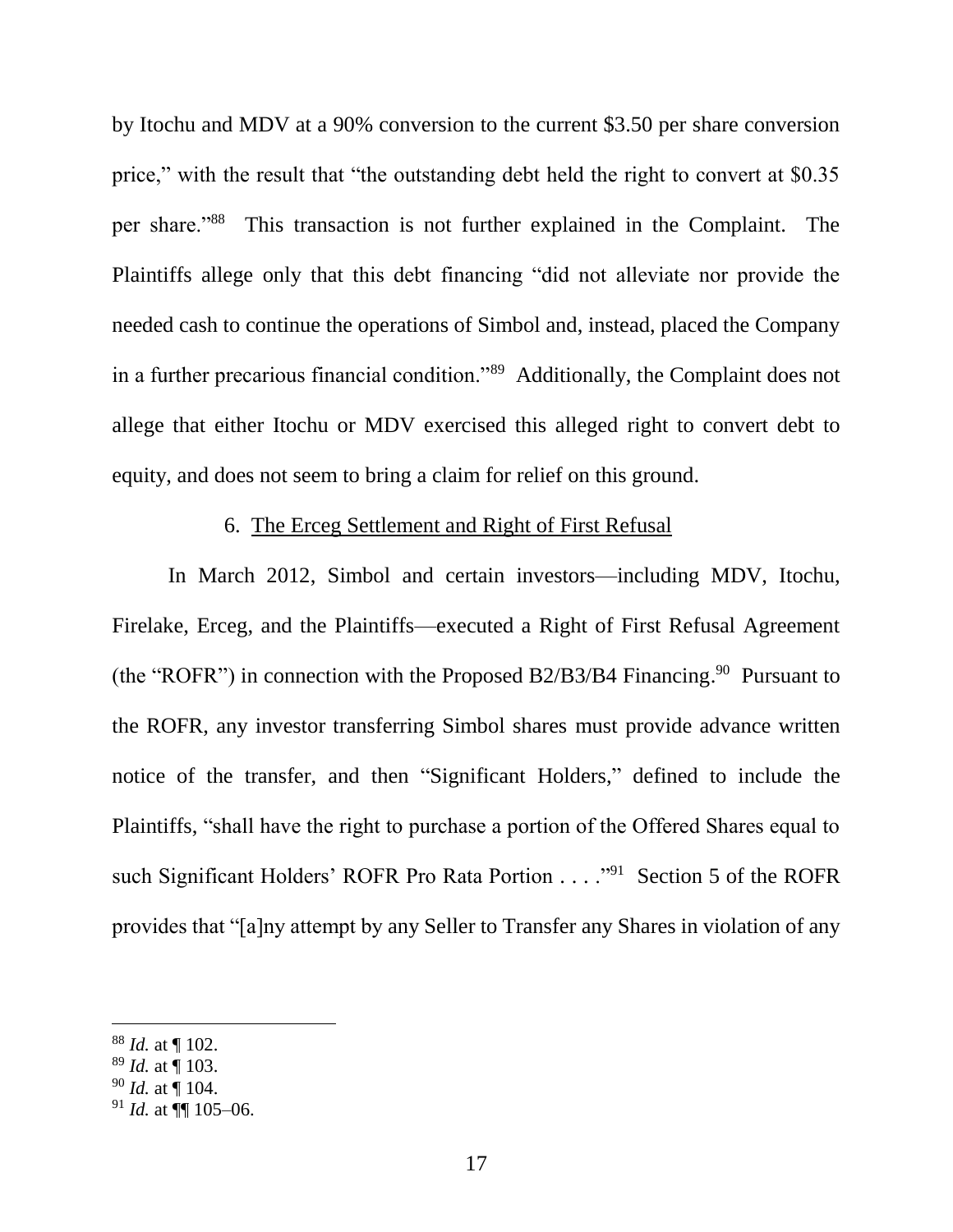provision of this Agreement will be void."<sup>92</sup>

The Plaintiffs allege that, due to the actions of MDV and Green (not further described in the Complaint), Erceg was forced to resign as CEO and Director of Simbol in January  $2013.^{93}$  In July 2013, Simbol settled claims (also undescribed) asserted by Erceg (the "Erceg Settlement").<sup>94</sup> At least Sunada, Nishio, and Green allegedly sat on the Board at the time.<sup>95</sup> As a part of the settlement, Erceg transferred his 2,109,468 shares of Simbol common stock (the "Erceg Shares") back to the Company, but neither he nor Simbol provided a transfer notice to the Plaintiffs.<sup>96</sup> The Plaintiffs assert that, because they did not receive a transfer notice from the investor, as required under the ROFR, the transfer was void.<sup>97</sup> They assert further that this failure to act in accordance with the ROFR was part of a larger scheme to defraud key common stockholders, including the Plaintiffs, of "special rights and economic benefits."<sup>98</sup> The Plaintiffs insist that they are *not* "asserting a claim for breach of contract against any party," but rather are alleging that the breach of the

<sup>92</sup> *Id.* at ¶ 107.

<sup>93</sup> *Id.* at ¶ 94.

<sup>&</sup>lt;sup>94</sup> *Id.* at ¶ 108. The bases of Erceg's claims against Simbol are not identified and are allegedly confidential pursuant to the terms of the Erceg Settlement. *See* Oral Argument Tr. 59:3–18.

 $95$  Compl.  $\P$  116. I note again, however, that it is unclear, based on the Complaint, whether Green or others sat on the Board in January 2013. *See supra* notes [68,](#page-14-0) [80.](#page-16-0)

<sup>96</sup> Compl. ¶ 108.

<sup>97</sup> *Id.* at ¶ 109.

 $98$  *Id.* at  $\overline{9}$  112.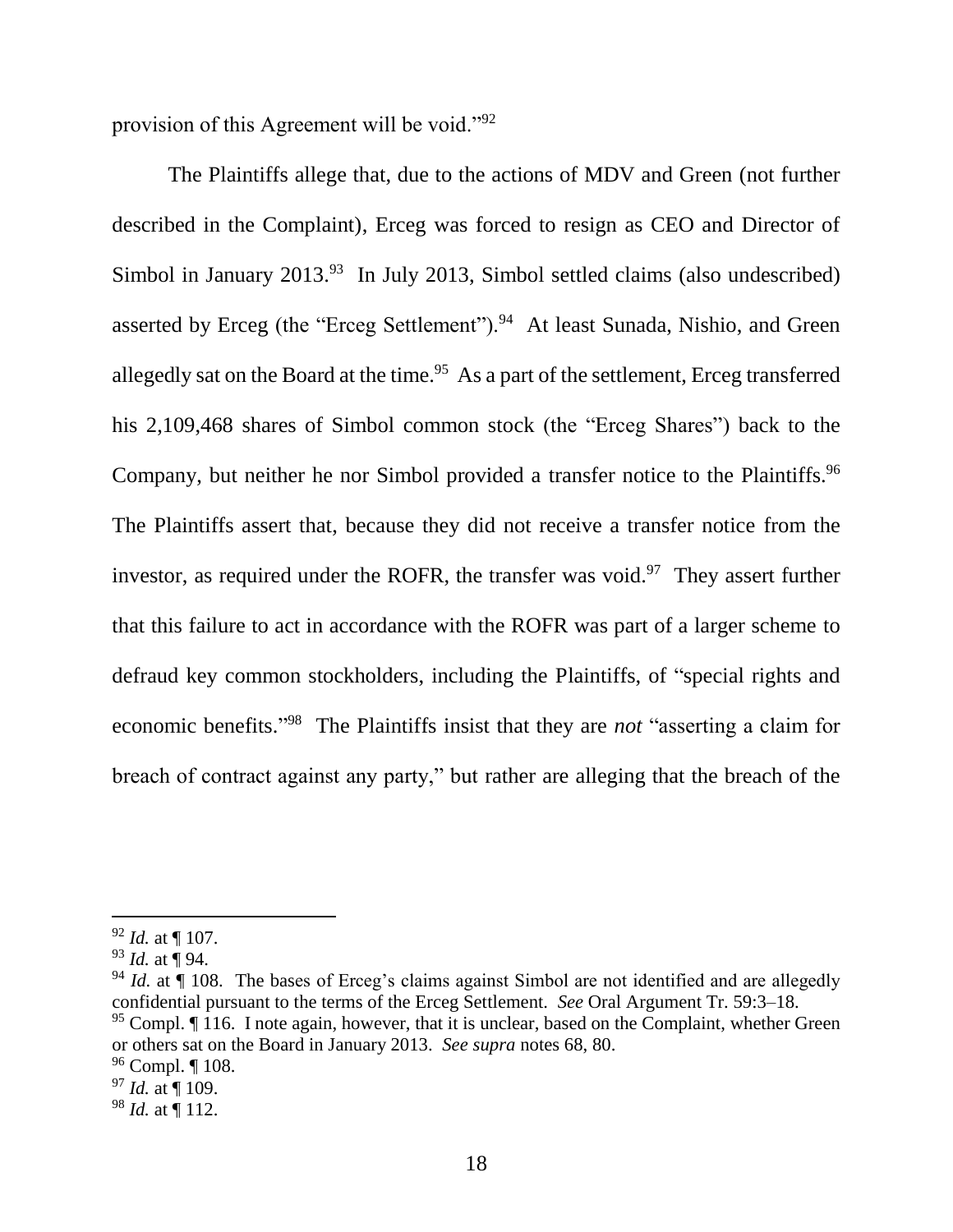ROFR is relevant to "the Defendants' scheme to breach their fiduciary duties."<sup>99</sup>

Also in connection with the Erceg Settlement, "Itochu and MDV made equity contributions or conversion notes in Simbol."<sup>100</sup> The Plaintiffs allege that these equity contributions "further diluted Plaintiffs' ownership interest in Simbol which could have been averted had the parties settled the claims individually."<sup>101</sup>

# <span id="page-20-0"></span>7. Issuance of Shares to Burba

Erceg's replacement, John Burba, was hired at some time in or before April 2013.<sup>102</sup> Burba holds approximately 2,274,200 common shares of Simbol, of which 174,200 were granted "as a result of activities related to the licensing of technology to Simbol prior to Burba's appointment as  $\text{CEO.}^{\text{103}}$  The remaining approximately 2,100,000 shares that Burba was granted, the Plaintiffs stress, almost exactly equals the number of shares that were transferred by Erceg back to Simbol as a part of the Erceg Settlement, which are described as "void" immediately upon their transfer.<sup>104</sup>

 $\overline{a}$  $99$  *Id.* at  $\P$  109 n.1. At Oral Argument, the Plaintiffs conceded that the duty to provide notice of the transfer under the ROFR rested with Erceg, and not Simbol, but argued that, because the Defendants *knew* there was a right of first refusal that should have been offered to Conley, they breached their fiduciary duties by not "proceed[ing] according to the contract, in furtherance of [their] scheme to dilute Mr. Conley and to minimize his voting power." Oral Argument Tr. 63:13–20.

 $100$  Compl.  $\P$  116.

<sup>&</sup>lt;sup>101</sup> *Id.* No further information is provided about the magnitude, circumstances, or effect of these equity contributions.

 $10^{\frac{1}{2}}$  *Id.* at ¶ 100.

 $103$  *Id.* at  $\frac{1}{110}$ .

<sup>&</sup>lt;sup>104</sup> *Id.* I note that it would be the transaction, not the shares of stock, which arguably became void due to Erceg's contractual breach. There is no allegation identifying when Burba received these shares, though he must have received them prior to August 9, 2013, the date on which Burba voted the shares in favor of his appointment to the Board. *See id.* at ¶ 115.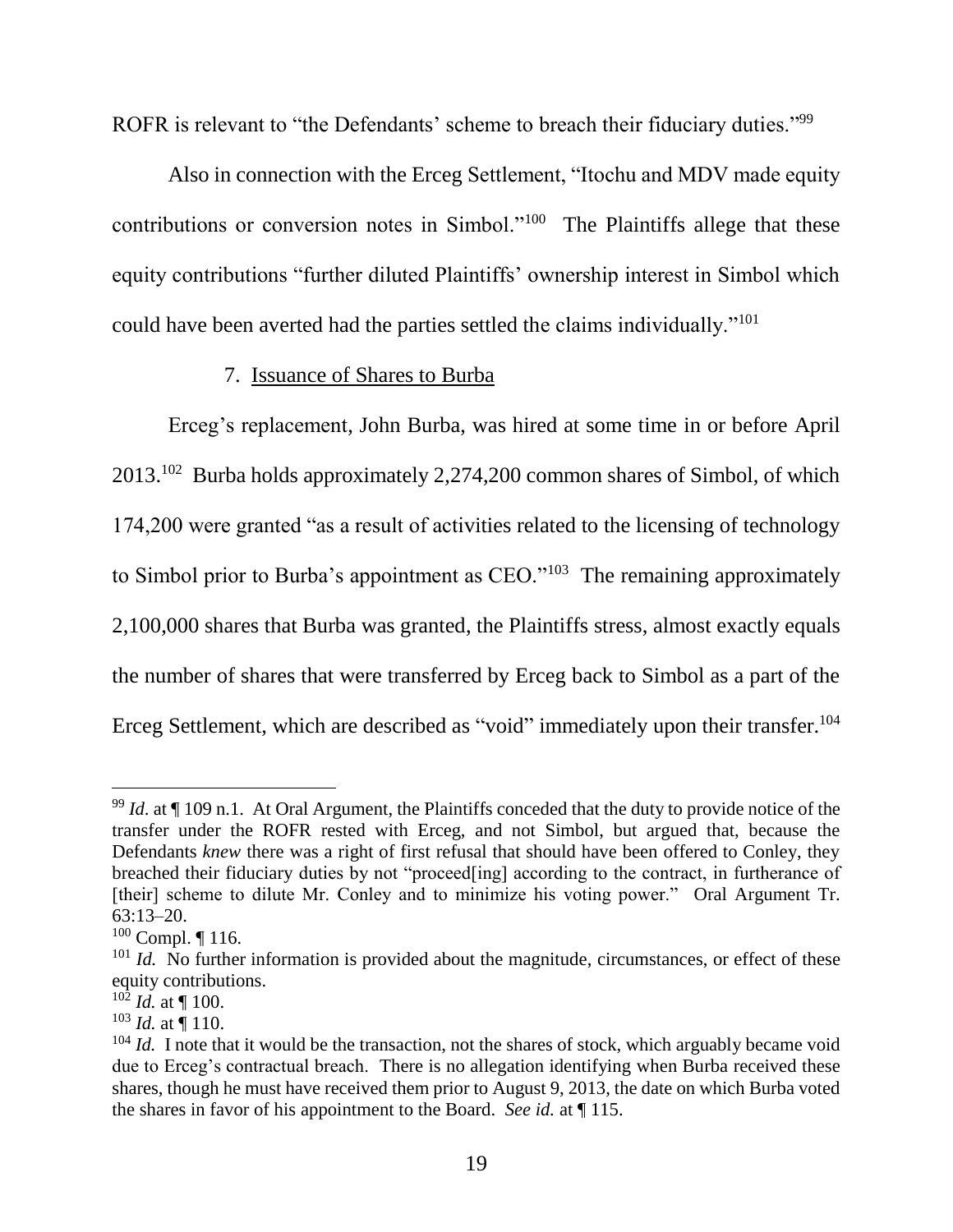<span id="page-21-0"></span>The Complaint treats the 2.1 million shares Burba received as if they were the Erceg Shares—though it never expressly states as much—by, for example, alleging that the shares issued to Burba were void for Erceg's failure to comply with the ROFR, and that the "entire scheme to ultimately put *those* shares in Burba's hands evidenced a conspiracy to defraud common stockholders, including the Plaintiffs."<sup>105</sup> Burba was placed on the Board by a written consent of the common stockholders dated August 9, 2013, which consent was based necessarily on Burba voting his own shares in favor of his appointment to the Board.<sup>106</sup> This action was taken, the Plaintiffs allege, despite the fact that Burba knew the written consent relied upon the "void" Erceg Shares, and therefore was an improper, *ultra vires* act by the Company.<sup>107</sup>

The Plaintiffs allege that Simbol transferred these 2,100,000 shares to Burba to help "effect a change in control of the majority common voting structure beneficial to the preferred shareholders at the expense of key common stockholder[s] including Plaintiffs."<sup>108</sup> Finally, the Plaintiffs assert that the failure to act in accordance with the ROFR was part of a conspiracy to improperly enrich and empower Burba without regard to the rights of Simbol stockholders.<sup>109</sup>

- $106$  *Id.* at  $\P$  115.
- <sup>107</sup> *Id.*

 $\overline{a}$ 

 $108$  *Id.* at  $\P$  111.

<sup>105</sup> *See id.* at ¶ 112 (emphasis added)*.*

 $109$  *Id.* at  $\P$  112.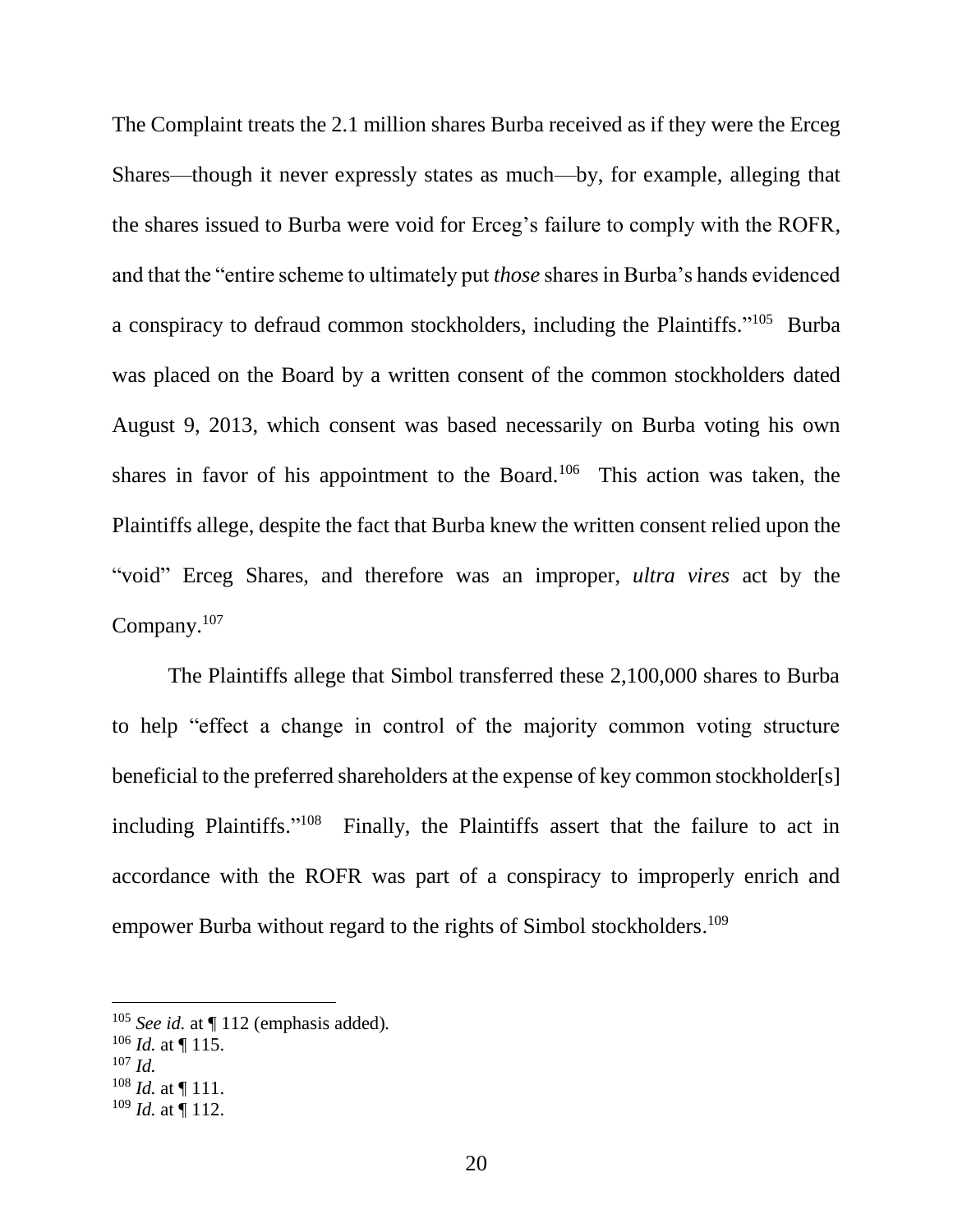### 8. Other Factual Allegations

The Complaint contains various other factual allegations that are not easily linked to the alleged damages to the Plaintiffs. For example, the Plaintiffs allege that between July and August of 2012, Green caused "executive insubordination" by encouraging Simbol's Vice President of Business Development to pursue financing from DuPont.<sup>110</sup> The Plaintiffs also allege that the Board failed to perform proper due diligence in hiring Burba as CEO, pointing to his previous performance results at Molycorp, Inc. prior to joining Simbol.<sup>111</sup> They allege that Itochu thwarted potential investments in Simbol by Chinese firms that held dominant positions in the Chinese lithium market relative to Itochu. $112$  And, finally, the Plaintiffs allege conflicts of interest of the Company's outside corporate counsel, who are not parties to this action. 113

#### *C. Procedural History*

The Plaintiffs filed a Verified Complaint on February 2, 2015 asserting (1) a breach of fiduciary duty claim against the Director Defendants and MDV;<sup>114</sup> and (2) aiding and abetting a breach of fiduciary duty claim against Firelake, Itochu, and MDV. In response, the Defendants filed four Motions to Dismiss, and full briefing

 $110$  *Id.* at  $\P\P$  76–77.

 $111$  *Id.* at  $\frac{1}{114}$ .

 $112$  *Id.* at  $\P\P$  81–83.

 $113$  *Id.* at  $\P\P$  118–22.

 $114$  To the extent the Complaint purports to plead a breach of duty claim against Simbol itself, it must be dismissed; Simbol does not owe any Plaintiff fiduciary duties.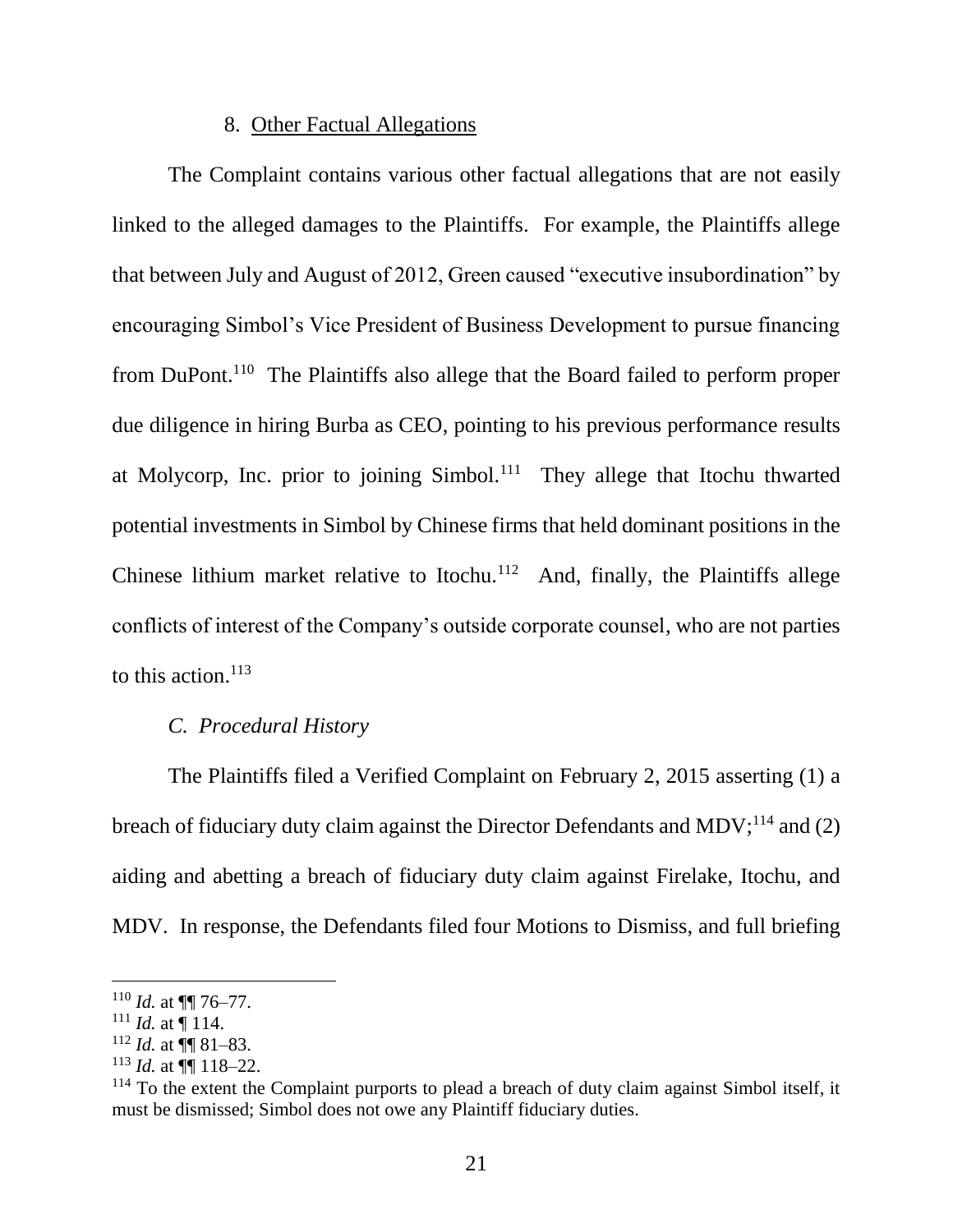of the motions followed. I heard oral argument on October 28, 2015 (the "Oral Argument"), at which time I reserved judgment. This Opinion resolves those motions.

## **II. STANDARD OF REVIEW AND STANDING**

The standard of review under Court of Chancery Rule 12(b)(6) is well-settled. The Court will grant a motion to dismiss for failure to state a claim where the complaint does not assert sufficient facts that, if proven, would entitle the plaintiff to relief.<sup>115</sup> In its analysis, the Court must

accept all well-pleaded factual allegations in the Complaint as true, accept even vague allegations in the Complaint as "well-pleaded" if they provided the defendant notice of the claim, draw all reasonable inferences in favor of the plaintiff, and deny the motion unless the plaintiff could not recover under any reasonably conceivable set of circumstances susceptible of proof.<sup>116</sup>

However, the Court need not "accept conclusory allegations unsupported by specific

facts or . . . draw unreasonable inferences in favor of the non-moving party."<sup>117</sup>

The Complaint surveys the actions of the parties over the course of an almost eight-year period, spanning the formation of the Company, its financing, the beginning of its financial woes, and the installation of a new CEO. The Complaint

<sup>115</sup> *Lucas v. Hanson*, 2014 WL 7235462, at \*2 (Del. Ch. Dec. 19, 2014).

<sup>116</sup> *Cent. Mortg. Co. v. Morgan Stanley Mortg. Capital Hldgs. LLC*, 27 A.3d 531, 537 (Del. 2011) (citing *Savor, Inc. v. FMR Corp.*, 812 A.2d 894, 896–97 (Del. 2002)).

<sup>117</sup> *Price v. E.I. duPont de Nemours & Co., Inc.*, 26 A.3d 162, 166 (Del. 2011) (citing *Clinton v. Enter. Rent–A–Car Co.*, 977 A.2d 892, 895 (Del. 2009)).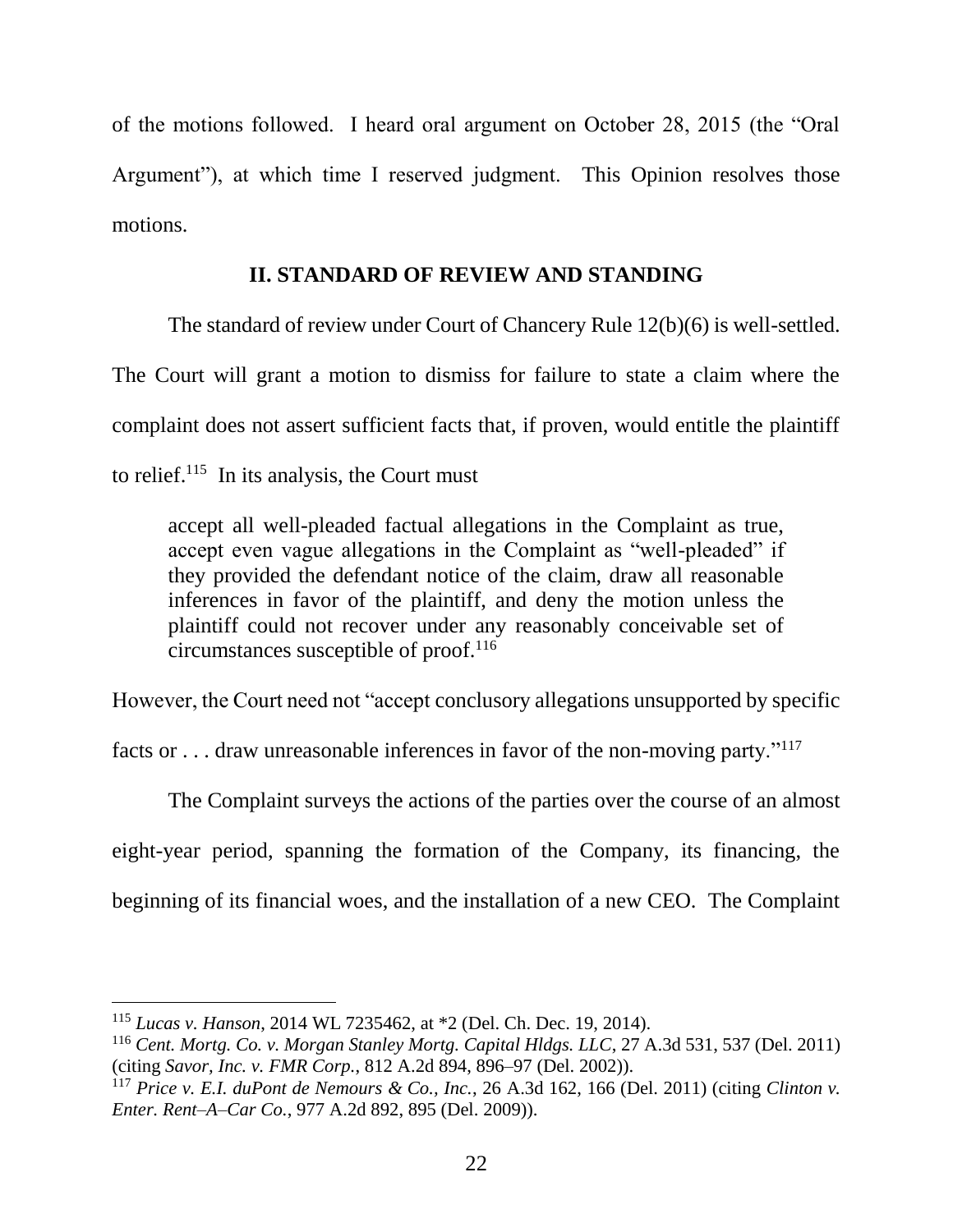then asserts two counts—one for breach of fiduciary duty against the Director Defendants and MDV; and the other for aiding and abetting a breach of fiduciary duty against Firelake, Itochu, and, in the alternative to Count I, against MDV seeking in relief an accounting to the Plaintiffs for "all damages suffered and to be suffered by [the Plaintiffs] as a result of the wrongs complained of," and costs of the action.

In Count I of the Complaint, the Plaintiffs list twelve ways in which MDV and the Director Defendants allegedly breached their fiduciary duties, primarily concerning three events: the Company's efforts to obtain financing from Eramet in or around May 2011 through April 2012; the March 2012 adoption of the Amended and Restated Certificate of Incorporation and related documents, which the Plaintiffs have termed the "Extorted Rights"; and the Erceg Settlement and issuance of shares to Burba. In their respective Motions to Dismiss, the Director Defendants, MDV, and Firelake argue that the Plaintiffs' claims are derivative in nature and that, as the Plaintiffs have neither sought corrective action from the Company nor pled demand futility, the Complaint should be dismissed for failure to comply with Court of Chancery Rule  $23.1$ <sup>118</sup> The Plaintiffs have insisted, however, that they seek relief

<sup>&</sup>lt;sup>118</sup> Court of Chancery Rule 23.1 imposes "stringent requirements of factual particularity" on a plaintiff pursuing a derivative suit, *Brehm v. Eisner*, 746 A.2d 244, 254 (Del. 2000), requiring the plaintiff to "allege with particularity the efforts, if any," made to obtain corrective action from the corporation "and the reasons for the plaintiff's failure to obtain the action or for not making the effort," Ct. Ch. R. 23.1. The plaintiff must show, with particularity, that demand on the board to take corrective action was either wrongfully refused or futile. *White v. Panic*, 783 A.2d 543, 550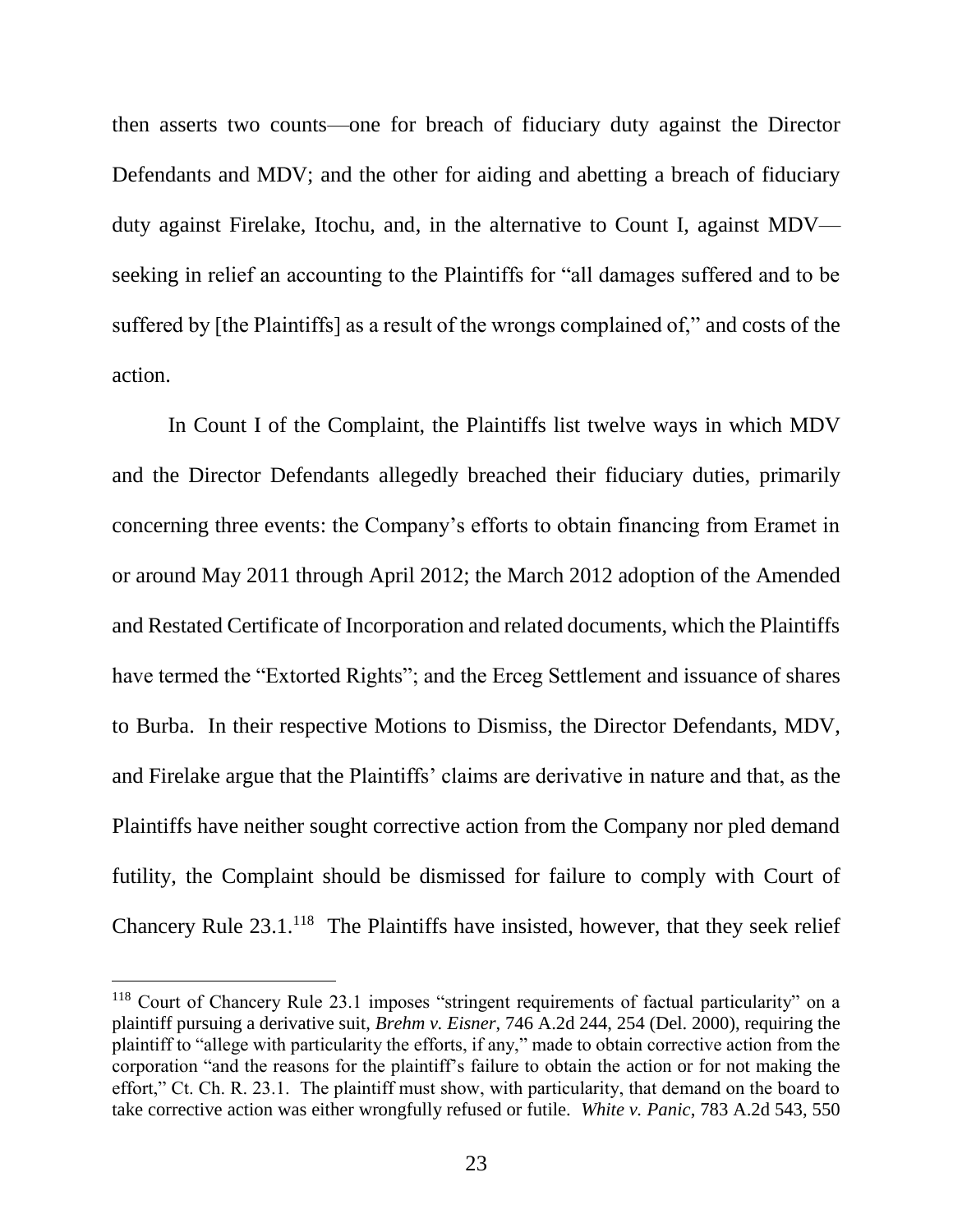*only* for direct harm to them. 119

Under Delaware law, whether a claim is derivative or direct "turn[s] solely on the following questions: (1) who suffered the alleged harm (the corporation or the suing stockholders, individually); and (2) who would receive the benefit of any recovery or other remedy (the corporation or the stockholders, individually)."<sup>120</sup> "Although each question is framed in terms of exclusive alternatives (*either* the corporation *or* the Stockholders), some injuries affect *both* the corporation *and* the stockholders" and in such a case, the plaintiffs may choose to sue individually.<sup>121</sup>

Claims based on the diminution in value of the stock held by plaintiffs are generally derivative in nature.<sup>122</sup> However, the Delaware Supreme Court recognized a limited exception to this rule—on which the Plaintiffs rely here—in *Gentile v.*  Rossette.<sup>123</sup> Recognizing the "dual character of dilutive issuances,"<sup>124</sup> the Court held in *Gentile* that "[t]here is . . . at least one transactional paradigm—a species of corporate overpayment claim—that Delaware case law recognizes as being both

<sup>(</sup>Del. 2001).

<sup>119</sup> *See* Oral Argument Tr. 9:10–12 ("We are pursuing [the claims] as direct. We are not arguing we're not arguing that demand is excused.").

<sup>120</sup> *Tooley v. Donaldson, Lufkin & Jenrette, Inc.*, 845 A.2d 1031, 1033 (Del. 2004) (emphasis in original).

<sup>121</sup> *Carsanaro v. Bloodhound Tech., Inc.*, 65 A.3d 618, 655 (Del. Ch. 2013) (citations omitted).

<sup>122</sup> *See Feldman v. Cutaia*, 951 A.2d 727, 733 (Del. 2008) ("Where all of a corporation's stockholders are harmed and would recover *pro rata* in proportion with their ownership of the corporation's stock solely because they are stockholders, then the claim is derivative in nature."). <sup>123</sup> 906 A.2d 91 (Del. 2006).

<sup>124</sup> *Carsanaro*, 65 A.3d at 657.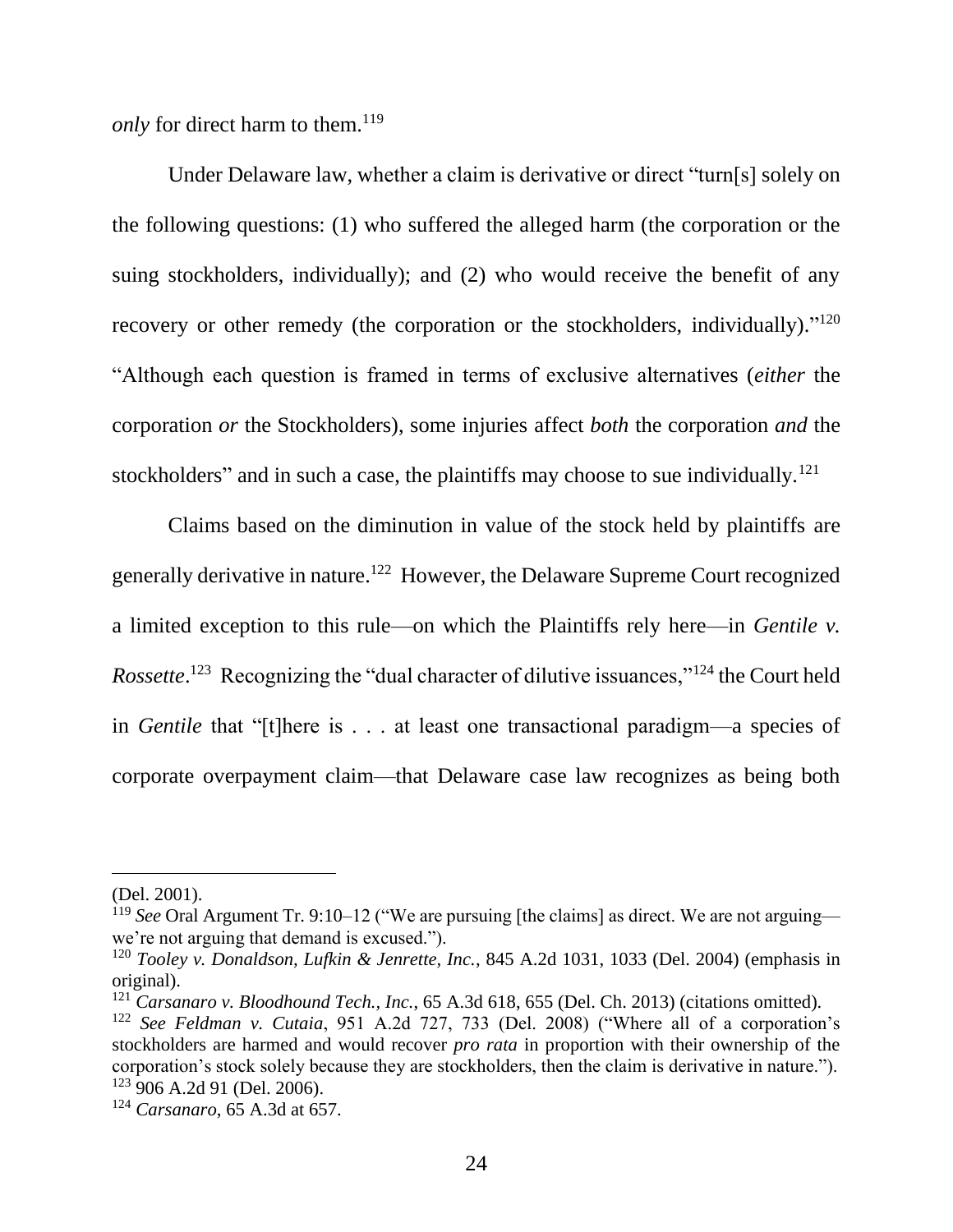derivative and direct in character."<sup>125</sup> The Court explained:

A breach of fiduciary duty claim having this dual character arises where: (1) a stockholder having majority or effective control causes the corporation to issue "excessive" shares of its stock in exchange for assets of the controlling stockholder that have a lesser value; and (2) the exchange causes an increase in the percentage of the outstanding shares owned by the controlling stockholder, and a corresponding decrease in the share percentage owned by the public (minority) shareholders. Because the means used to achieve that result is an overpayment (or "over-issuance") of shares to the controlling stockholder, the corporation is harmed and has a claim to compel the restoration of the value of the overpayment. That claim, by definition, is derivative.

But, the public (or minority) stockholders also have a separate, and direct, claim arising out of that same transaction. Because the shares representing the "overpayment" embody both economic value and voting power, the end result of this type of transaction is an improper transfer—or expropriation—of economic value and voting power from the public shareholders to the majority or controlling stockholder. For that reason, the harm resulting from the overpayment is not confined to an equal dilution of the economic value and voting power of each of the corporation's outstanding shares. A separate harm also results: an extraction from the public shareholders, and a redistribution to the controlling shareholder, of a portion of the economic value and voting power embodied in the minority interest. As a consequence, the public shareholders are harmed, uniquely and individually, to the same extent that the controlling shareholder is (correspondingly) benefited. In such circumstances, the public shareholders are entitled to recover the value represented by that overpayment—an entitlement that may be claimed by the public shareholders directly and without regard to any claim the corporation may have.<sup>126</sup>

This Court has suggested that, under this limited exception, standing will exist "if a

<sup>125</sup> *Gentile*, 906 A.2d at 99.

 $126$  *Id.* at 99–100.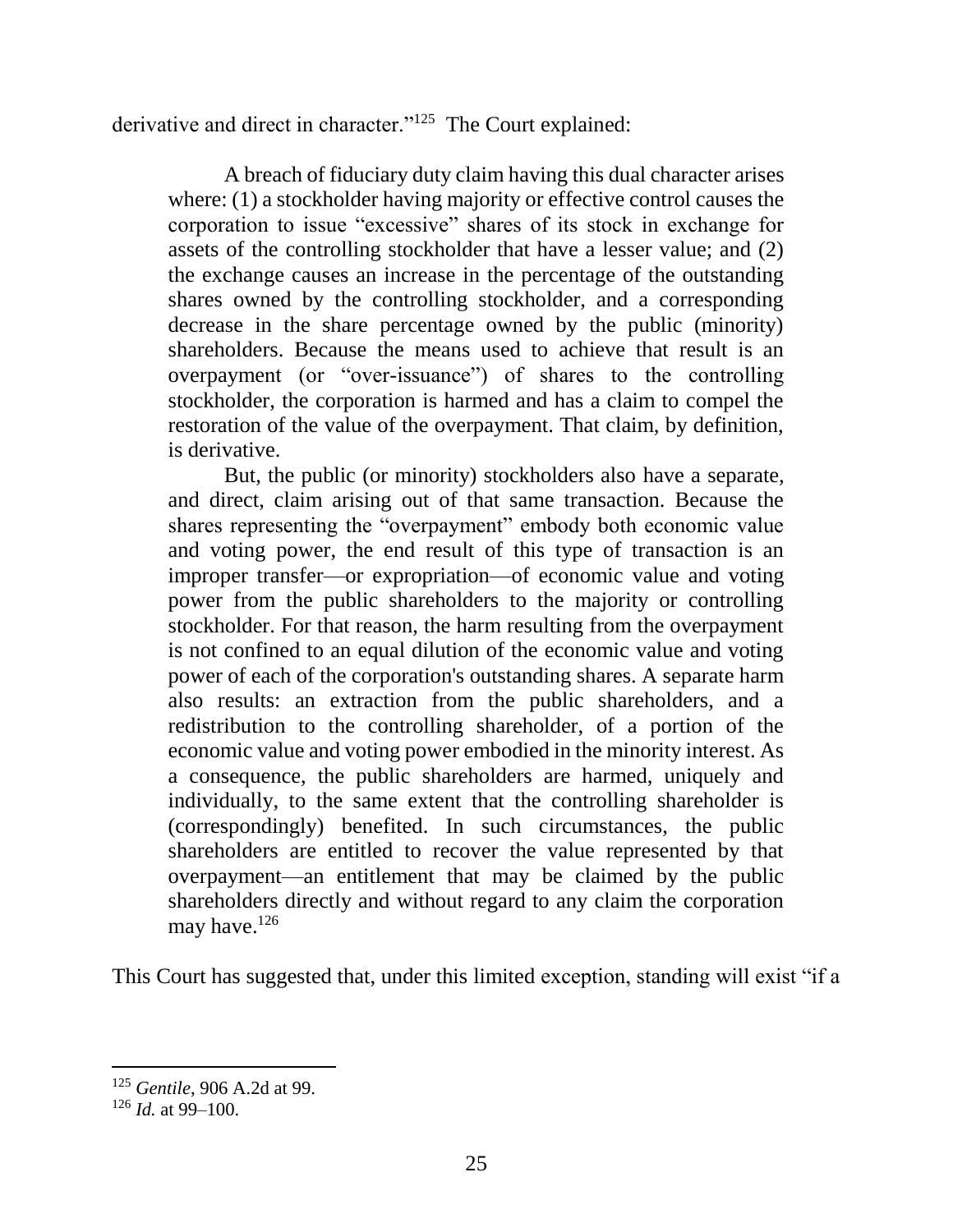controlling stockholder [stands] on both sides of the transaction," or "if the board that effectuated the transaction lacked a disinterested and independent majority."<sup>127</sup> However, standing will *not* exist "if there is no reason to infer disloyal expropriation, such as when stock is issued to an unaffiliated third party, as part of an employment compensation plan, or when a majority of disinterested and independent directors approves the terms."<sup>128</sup> That is, "[t]he expropriation principle operates only when defendant fiduciaries (i) had the ability to use the levers of corporate control to benefit themselves and (ii) took advantage of the opportunity."<sup>129</sup>

The Plaintiffs acknowledged at the Oral Argument that the alleged wrongful acts leading up to the Erceg Settlement are derivative in nature, but insist that these acts are nonetheless significant as evidence of an overarching "scheme" to bring Simbol to the brink of disaster, which scheme ultimately resulted in the direct harm for which the Plaintiffs now seek relief.<sup>130</sup> Because of the atypical way in which this

<sup>127</sup> *Carsanaro*, 65 A.3d at 658.

<sup>128</sup> *Id.*

 $129$  *Id.* at 658–59.

<sup>130</sup> *See* Oral Argument Tr. 68:13–20 (The Court: "Your argument is these investors were fiduciaries for the company who engaged in the scheme and used their power over a period of years to advance their own interest, to the detriment of the company and its stockholders, and that entire scheme and its execution is what is the breach of duty, the actionable breach of duty? Plaintiffs' Counsel: "Yes, Your Honor."); *id.* at 69:1–4 (Plaintiffs' Counsel: "So I will say that up until the Erceg settlement, there are breaches of fiduciary duty. They are derivative in nature. What changes is with the Erceg settlement. Now, I think an argument can be made that some of the acts prior to the Erceg settlement could be—could be direct claims. I'm not—I don't even have to go there for purposes of today, or in the future.").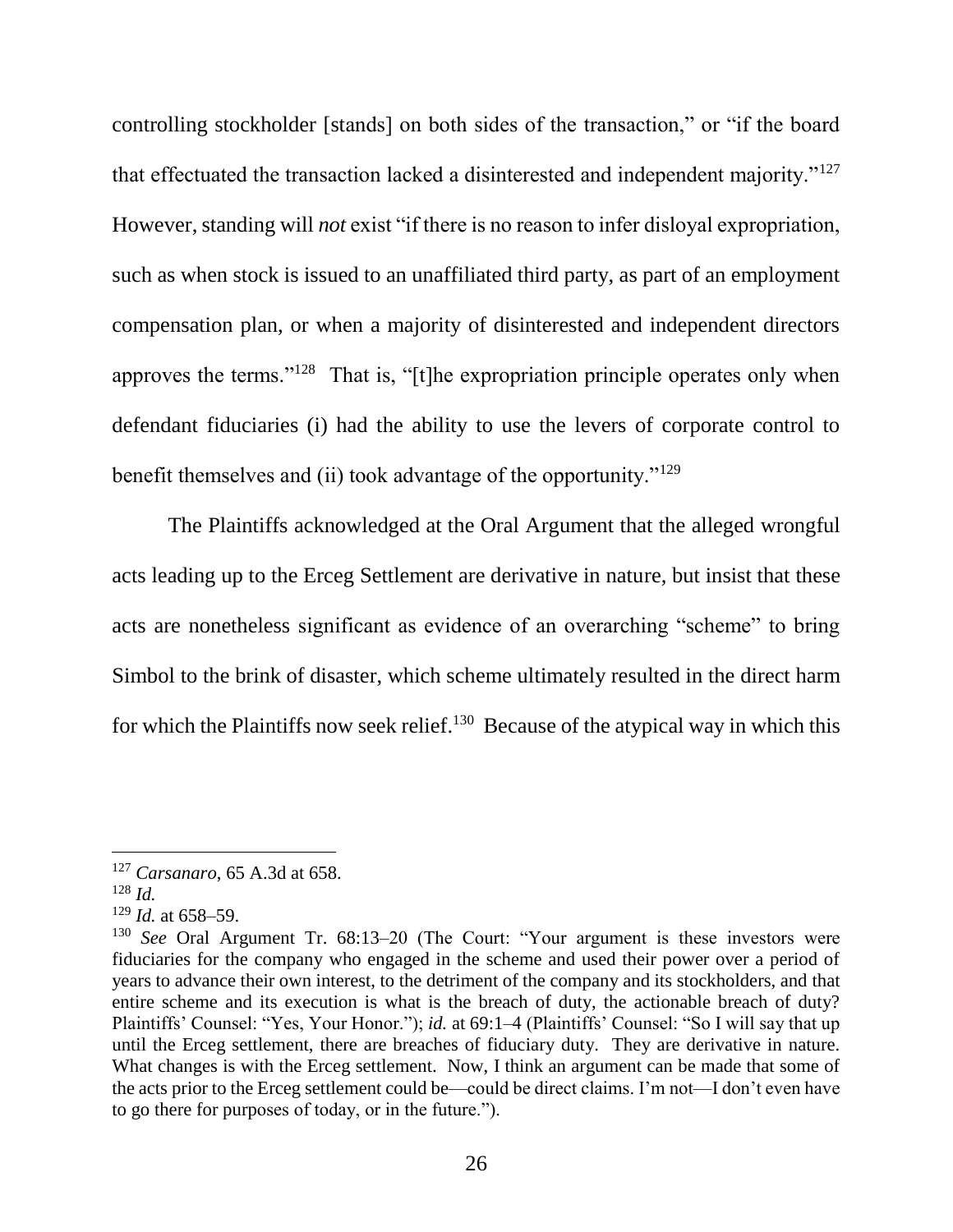Complaint was drafted $131$ —and the slew of breaches of fiduciary duty alleged in the Complaint that the Plaintiffs have conceded are derivative in nature—the direct harm allegedly suffered by the Plaintiffs is quite difficult to discern from the face of the Complaint. The Plaintiffs clarified at Oral Argument, however, that the direct harm to the Plaintiffs allegedly resulted from: (1) the re-pricing of shares by Itochu and MDV, and (2) the Erceg Settlement and the issuance of shares to Burba.<sup>132</sup> I therefore examine these two transactions for breaches of fiduciary duty, in light of the overarching factual history pled.<sup>133</sup>

### **III. ANALYSIS**

Before turning to the relief sought, I first consider those causes of action

notably *not* asserted here for relief. The Complaint alleges that Erceg violated the

<sup>&</sup>lt;sup>131</sup> Unlike the typical complaint alleging a breach of fiduciary duty by a company's board members—which would center on a particular transaction, and the various board members' failures to satisfy their fiduciary duties with respect to that transaction—the Complaint here suggests that it is a scheme to advance the Defendants' interests, consisting of events over a period of years, that caused actionable detriment to Simbol and the Plaintiffs' interests.

<sup>&</sup>lt;sup>132</sup> Oral Argument Tr. 69:9–18 ("Where the direct harm comes into play is when MDV begins to effectuate its plan to rid themselves of the founders, and did it with Erceg and with the settlement. . . . They bring in Burba to replace Erceg, an MDV guy. You know, selected by MDV. And that's where the direct harm begins to take place, when they transfer the 2.1 million shares."); *id.* at 74:2–9 ("And the only other element of the direct harm related to the transaction, as alleged in the complaint, is the repricing of the stock in early 2013. Again, this was all around the same time, in 2013, when MDV and Itochu repriced shares, issued it to themselves at \$2.50 a share when the stock had been priced at \$4.50 and 5.50 a share.").

<sup>&</sup>lt;sup>133</sup> Because, prior to the Plaintiffs' clarification at Oral Argument, they seemed to be alleging actionable breaches of duty pre-dating the Erceg Settlement of 2013, the briefing concentrated heavily on the defenses of laches, waiver, and acquiescence with regard to these earlier transactions. Because the Plaintiffs now concede that these earlier transactions give rise only to claims on behalf of the Company, for which they do not seek redress, I have not considered the defenses described in this footnote further.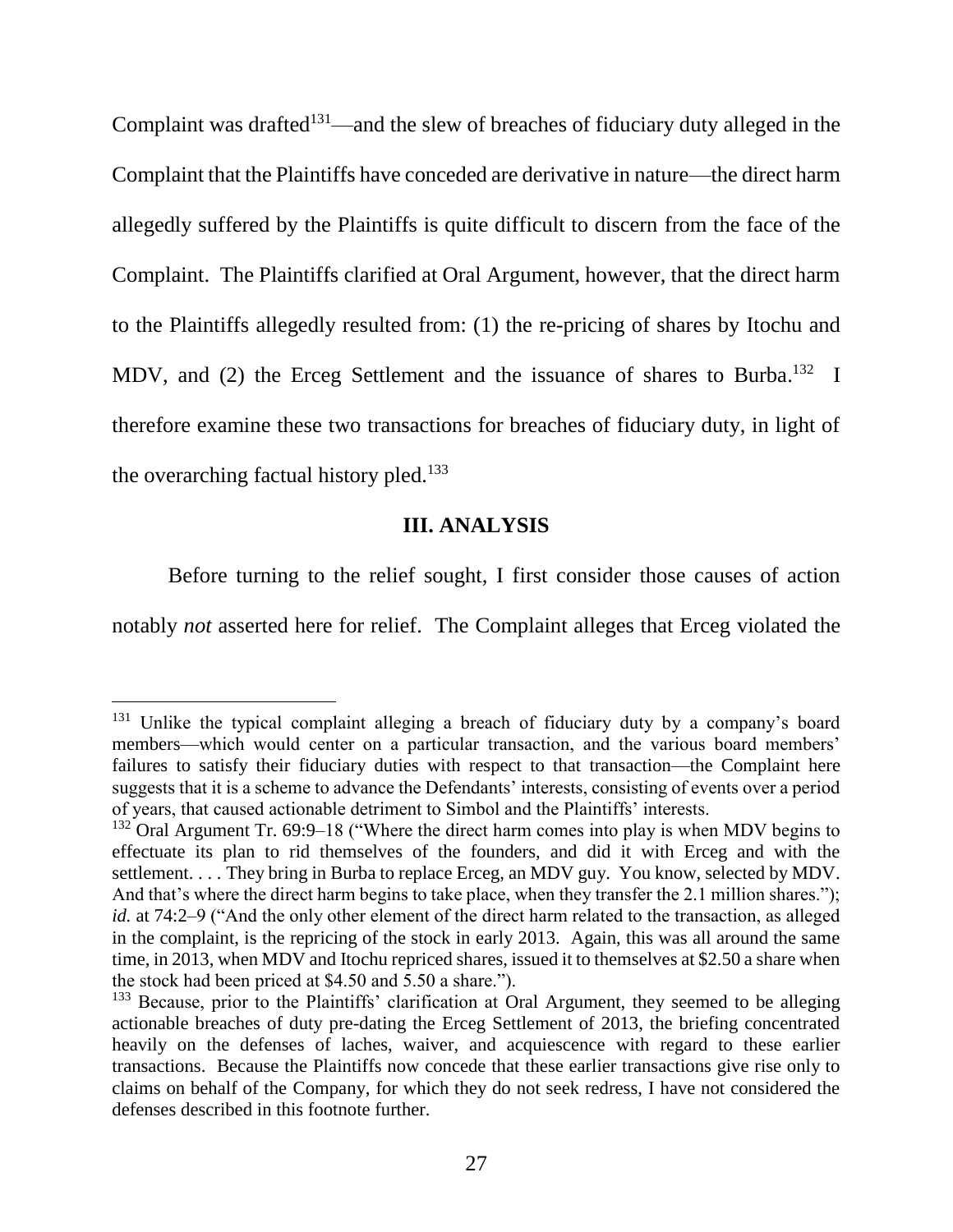ROFR agreement, giving the Plaintiffs a contract claim against Erceg, but they have chosen not to pursue that claim here. They also allege what appears to be intentional interference with that contract right, by various Defendants, but have specifically eschewed pursuing a recovery in contract, or specific performance of the contract. Finally, they have alleged many actions they describe as breaches of duty to the Company, by a controller and a captured Board, but they have forgone a derivative action in vindication of those wrongs, choosing instead to pursue a pair of direct dilution claims. With that in mind, I turn to the analysis of those claims the Plaintiffs have chosen to present.

## *A. Re-pricing of Simbol Stock*

l

The first instance of alleged direct harm for which the Plaintiffs seek relief is the "re-pricing" of Simbol Stock. The Plaintiffs allege only that,

[p]rior to the closing of the New Itochu Bridge Facility, Itochu and MDV colluded to re-price the company stock in a self-interested and dilutive transaction at the expense of the Company's other shareholders. Itochu and MDV unilaterally re-priced two series of stock, the Series B1 Preferred and the Series B2 Preferred from \$4.50 and \$5.50 per share, respectively, to \$3.50 per share. This action described in the Exchange Agreement ("Exchange") favored Itochu and MDV exclusively and was presented under the auspices of an inducement to invest. The control of Simbol's Board granted the repricing that resulted in a loss of value of \$2.00 per share, and dilution due to the issuance of further shares to account for the re-pricing.<sup>134</sup>

 $134$  Compl. ¶ 99. With respect to the relief sought, the complaint is similarly non-specific; it seeks accounting for "all" damages, incurred or future, arising from all allegations of wrongdoing.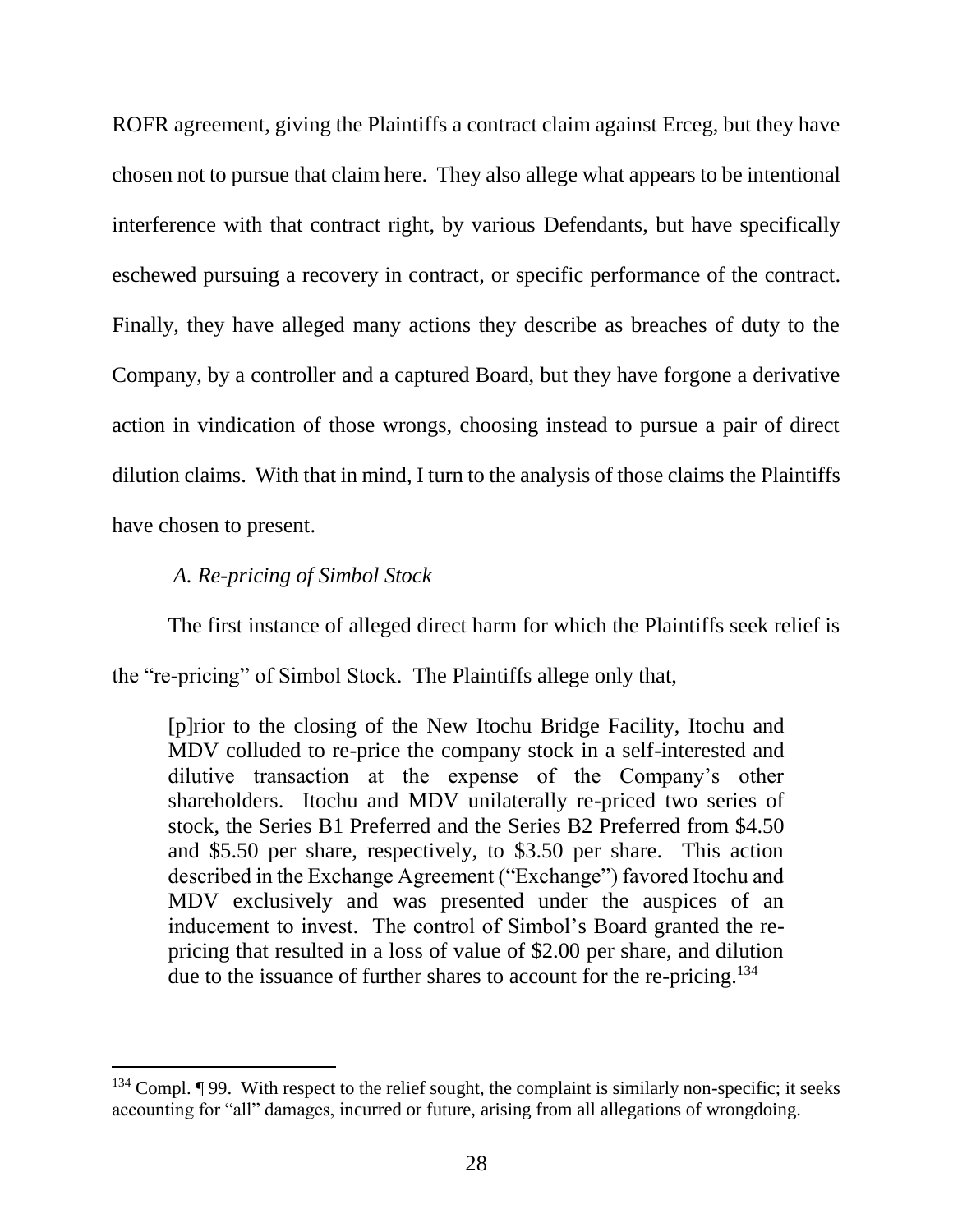The New Itochu Bridge Facility "concluded in March 2013," indicating that the re-pricing occurred at some time between January and March 2013. The Complaint references Board action but does not explain when that Board meeting took place. At Oral Argument, the Plaintiffs clarified that this claim should be treated as direct because "they diluted Mr. Conley's value of the stock by issuing—repricing and issuing themselves stock at a significantly discounted amount."<sup>135</sup>

Under Delaware law, at the motion to dismiss stage of a proceeding, the Court must deny the motion unless, drawing all reasonable inferences in favor of the plaintiff, the plaintiff could not recover under "any *reasonably conceivable* set of circumstances susceptible of proof."<sup>136</sup> For the "reasonableness" part of the standard to have meaning, a complaint, in this context, that omits necessary facts available pre-discovery to a plaintiff—relying instead on mere conclusory assertions—cannot survive a motion under Rule  $12(b)(6)$ .<sup>137</sup> I find that this claim for relief is properly dismissed under the "reasonable conceivability" standard, as the Complaint alleges insufficient facts to allow me to both understand the claim being asserted and to conclude that, assuming those facts as true, Simbol was controlled by MDV or that a majority of the Directors lacked independence or disinterest with respect to the

<sup>135</sup> Oral Argument Tr. 74:13–15.

<sup>136</sup> *Central Mortg. Co.*, 27 A.3d at 537 (citing *Savor*, 812 A.2d at 896–97) (emphasis added).

<sup>137</sup> *See generally In re Morton's Restaurant Grp., Inc. S'holders Litig.*, 74 A.3d 656 (Del. Ch. 2014) (finding that conclusory allegations of the exercise of actual domination and control by minority stockholder insufficient to withstand motion to dismiss under Rule 12(b)(6)).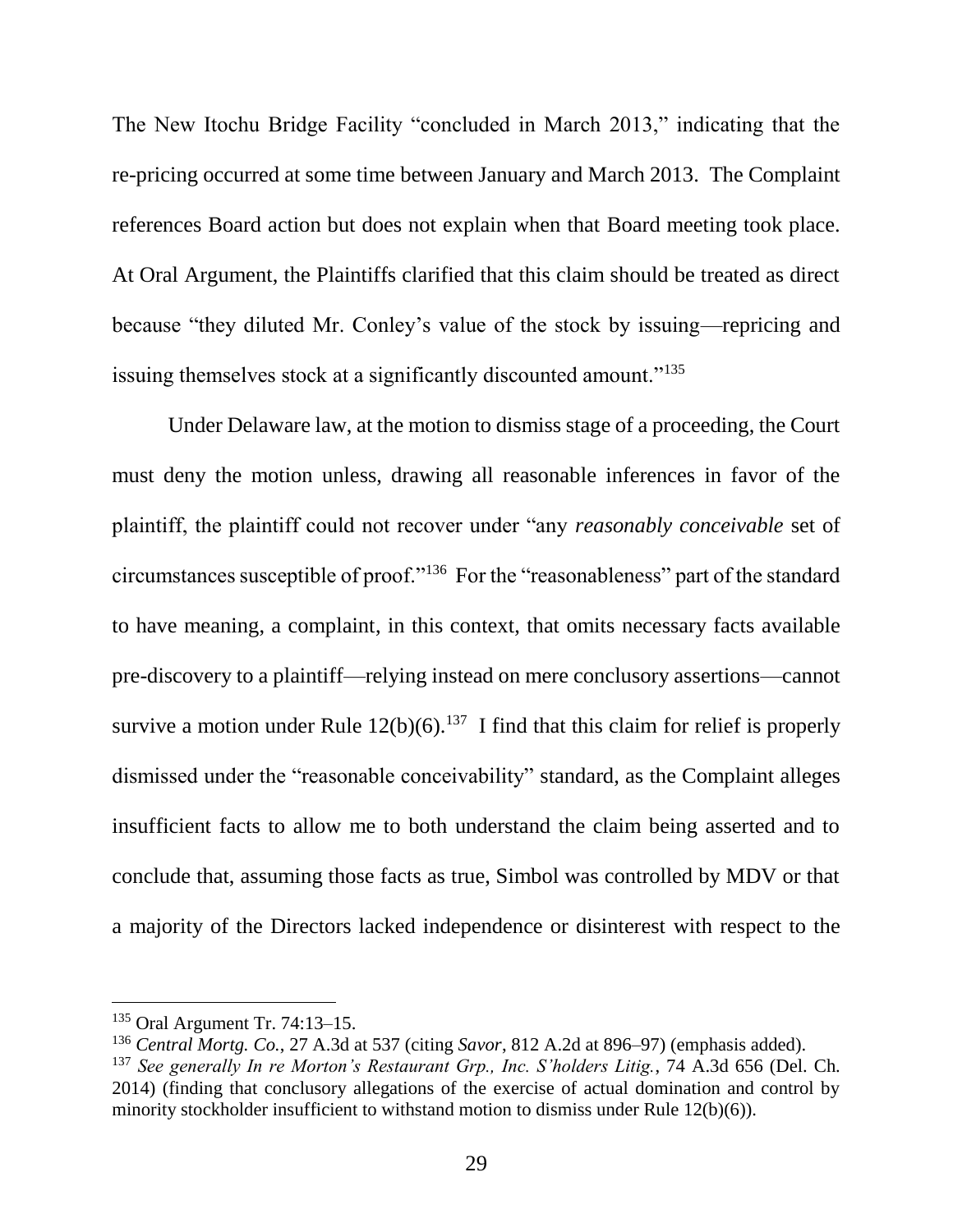repricing.

l

A factually sparse Complaint such as this—"sparse" in the sense that it omits many pertinent facts, which presumably were available to stockholders, leaving the Court to speculate as to these facts or attempt to supply them through conclusory allegations—in essence invites the Court to both state a claim and then analyze it. I presume that the claim runs as follows: MDV, as controlling stockholder, controlled the corporate machinery of Simbol with respect to the pricing of certain series "B" offerings, and conspired with Itochu to use that machinery to create and reap the benefit of an option to purchase preferred shares below market price. Finally, these actions resulted in the issuance of additional shares to acquire the financing undertaken in the offering, diluting the interest of the Plaintiffs. If this is in fact the Plaintiffs' claim, the Plaintiffs have properly asserted it as a direct claim;<sup>138</sup> to find that such a cause of action has been adequately pled, however, would require me to assume the existence of many facts not alleged in the Complaint. The Complaint, for example, is silent as to precisely when the alleged re-pricing took place. The Complaint does indicate that the Board membership and size were in flux throughout this period. It does not provide how many Board members were authorized by

<sup>138</sup> *See generally Gentile*, 906 A.2d 91. Of course, the same scenario presents a wrong to the Company, which a stockholder could pursue derivatively as well.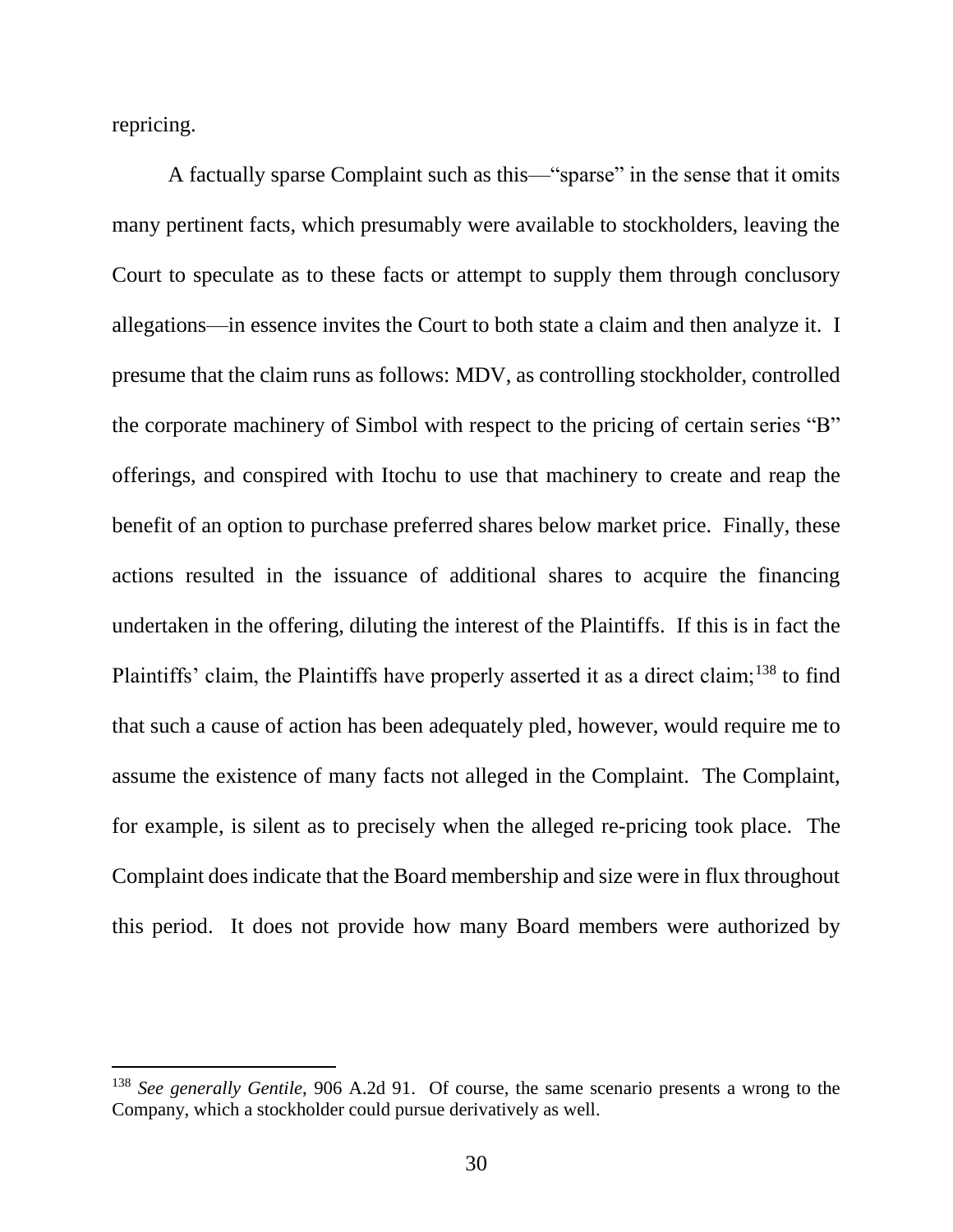<span id="page-32-0"></span>Simbol's bylaws, or who sat on the Board at the time of the re-pricing.<sup>139</sup> It fails to disclose whether the decision to allow the re-pricing was put to a vote of the Board, and if so, how the Directors voted. Conversely, if the re-pricing was done pursuant to a contractual right held by MDV, the Complaint omits to state when the Board granted that right, and why that decision was wrongful. In addition, the Complaint fails to explain the relationship between the various classes of shares,  $140$  or how the re-pricing was dilutive to the common stockholders, among other facts that would aid my analysis.<sup>141</sup>

Most critically, the Plaintiffs have failed to allege facts that, if true, demonstrate that MDV is a controlling stockholder, and without such a showing, MDV cannot be held liable for a breach of fiduciary duty under Count I. Under Delaware law, a "shareholder owes a fiduciary duty only if it owns a majority interest in or exercises control over the business affairs of the corporation."<sup>142</sup> "A shareholder will be considered 'controlling' if it either owns more than 50% of the

<sup>&</sup>lt;sup>139</sup> The Complaint alleges only that the re-pricing took place prior to the close of the New Itochu Bridge Facility in March 2013. Compl. ¶¶ 97, 99; Oral Argument Tr. 74:2–9. From my examination of the Complaint, I assume that Green and Sunada sat on the Board during this whole time period, but it is unclear if the Board also included Ericson, Nishio, or both, as well. I note, again, that the Complaint suggests that the number of directors called for by the Company's bylaws is at least six, and that the Voting Agreement suggests that the Board had seven seats. *See supra*  note [68.](#page-14-0)

<sup>&</sup>lt;sup>140</sup> These facts would aid in a determination of whether, for example, an additional issuance of preferred shares had a substantial or merely *de minimis* effect on the Plaintiffs' ownership interests in Simbol.

 $141$  I list these factual lacunae not to imply that any one alone is a fatal defect, but to put what is pled in context.

<sup>142</sup> *Ivanhoe Partners v. Newmont Mining Corp.,* 535 A.2d 1334, 1344 (Del. 1987).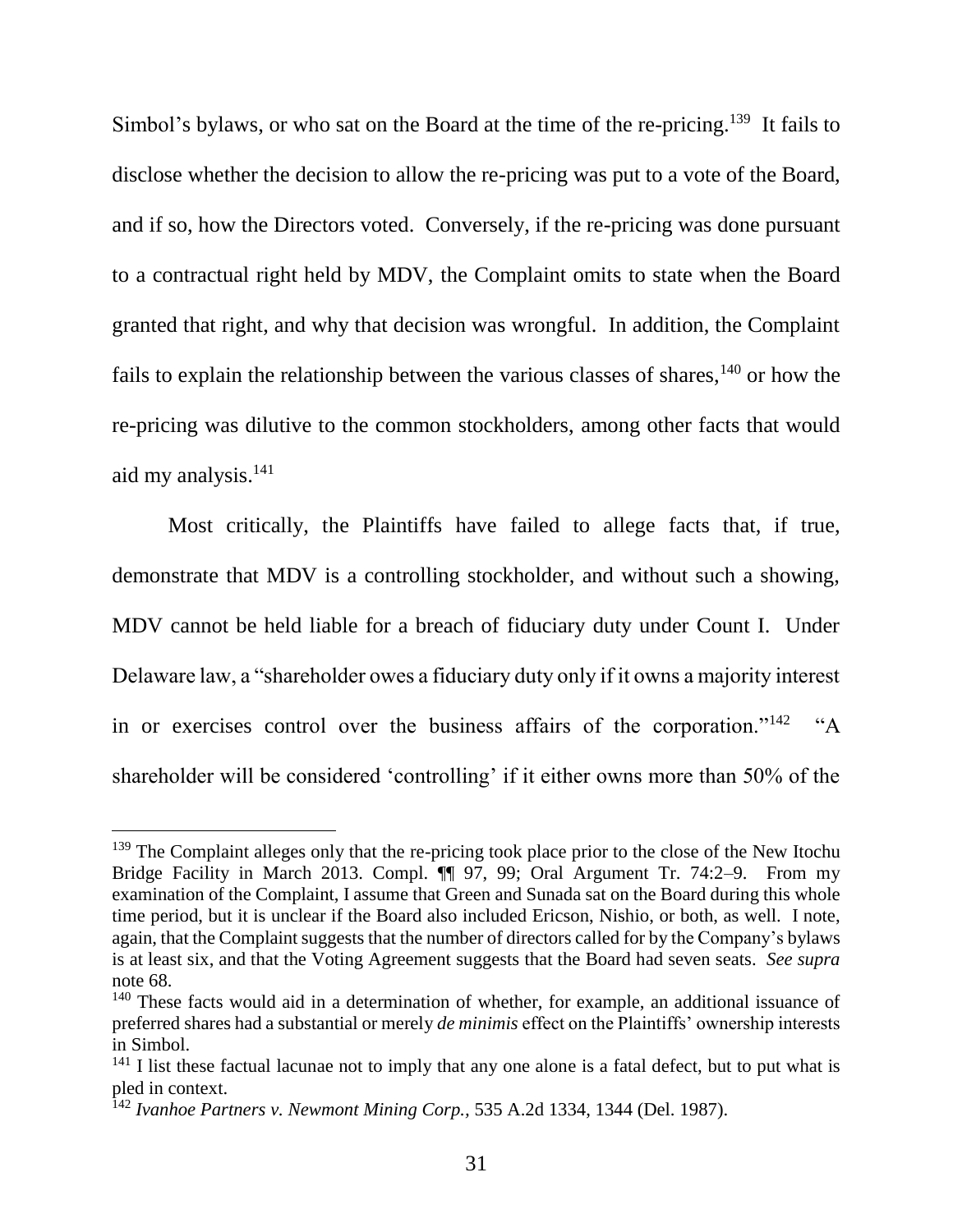voting power of the company, or exercises 'actual control' over the board of directors during the course of a particular transaction."<sup>143</sup> With respect to the control requirement, "[t]he bare conclusory allegation that a minority stockholder possessed control is insufficient."<sup>144</sup> Rather, "the Complaint must contain well-pled facts showing that the minority stockholder 'exercised actual domination and control over . . . [the] directors."<sup>145</sup> To survive a motion to dismiss, these facts must "demonstrat[e] actual control with regard to the particular transaction that is being challenged."<sup>146</sup>

The Complaint does not allege that MDV holds a majority of the shares. It alleges only that MDV "held and controlled a majority of Simbol's *Series A preferred stock*."<sup>147</sup> As the Complaint is silent as to the relationship between the Series A and other classes of stock, and to the voting rights of each, there is no allegation or reasonable inference that MDV was a majority stockholder. Therefore, I can only find that MDV owed a fiduciary duty if I determine that it exercised control over the corporate machinery with respect to the transaction at issue.

The focus of that analysis is on allegations of *actual control*—not merely

<sup>143</sup> *Zimmerman v. Crothall*, 62 A.3d 676, 699–700 (Del. Ch. 2013) (citations omitted).

<sup>144</sup> *Morton's Rest. Grp.*, 74 A.3d at 664–65 (citation omitted).

<sup>145</sup> *Id.*

<sup>146</sup> *In re KKR Fin. Holdings LLC S'holder Litig.*, 101 A.3d 980, 991 (Del. Ch. 2014).

<sup>&</sup>lt;sup>147</sup> Compl. ¶ 15 (emphasis added).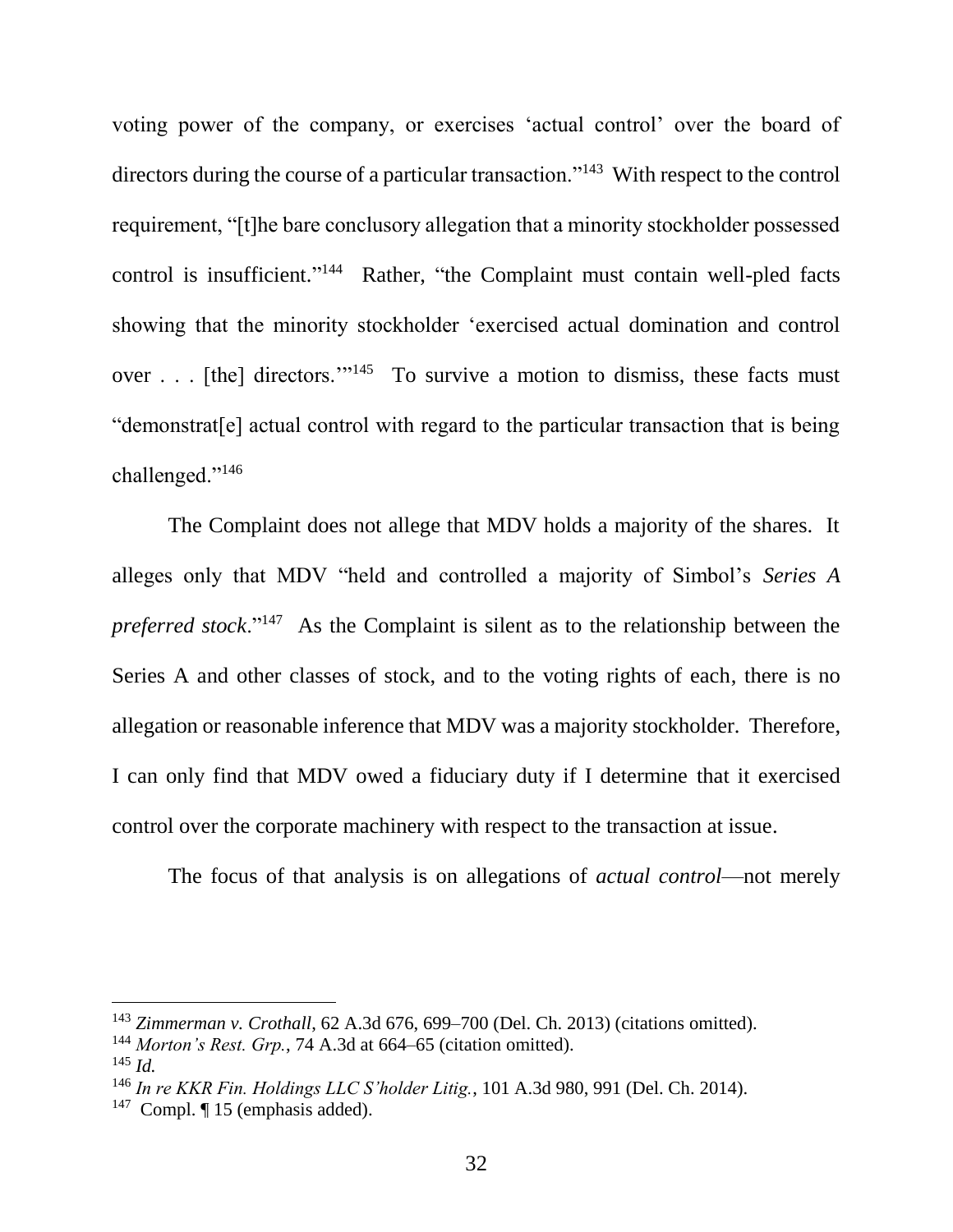potential control.<sup>148</sup> This prong applies only to stockholders "who, although lacking a clear majority, have such formidable voting and managerial power that they, as a practical matter, are no differently situated than if they had majority voting control."<sup>149</sup> "[T]he minority blockholder's power must be so potent that independent directors . . . cannot freely exercise their judgment . . . .<sup>"150</sup> Without allegations regarding the number of directors at the time of the transaction, their identity, facts showing control by MDV, and details regarding the terms of the transaction itself, I am unable to find sufficient allegations that MDV controlled the corporate machinery and used it to enrich itself.<sup>151</sup>

The Plaintiffs do not rely on specific allegations of control of the corporate machinery here; instead, they point to MDV's contractual rights as providing leverage over the company. They assert that that MDV acquired "blocking rights" in connection with its Series A preferred stock, and that such blocking rights "put MDV in a controlling position over the Company."<sup>152</sup> Under Delaware law, however, contractual rights held by a non-majority stockholder do not equate to control, even where the contractual rights allegedly are exercised by the minority

<sup>148</sup> *See In re Sea-Land Corp. S'holders Litig.*, 1987 WL 11283, at \*5 (Del. Ch. May 22, 1987) ("As this Court has previously recognized, the *potential* ability to exercise control is not equivalent to the actual *exercise* of the ability.") (citation omitted) (emphasis in original).

<sup>149</sup> *In re PNB Holding Co. S'holders Litig.*, 2006 WL 2403999, at \*9 (Del. Ch. Aug. 18, 2006).

<sup>150</sup> *Morton's Rest. Grp.*, 74 A.3d at 665 (citation omitted).

<sup>&</sup>lt;sup>151</sup> The Complaint does specifically allege that Green was a fiduciary for MDV, and thus had divided loyalties. It makes conclusory allegations about other directors, as well.  $152$  Compl. at ¶ 8.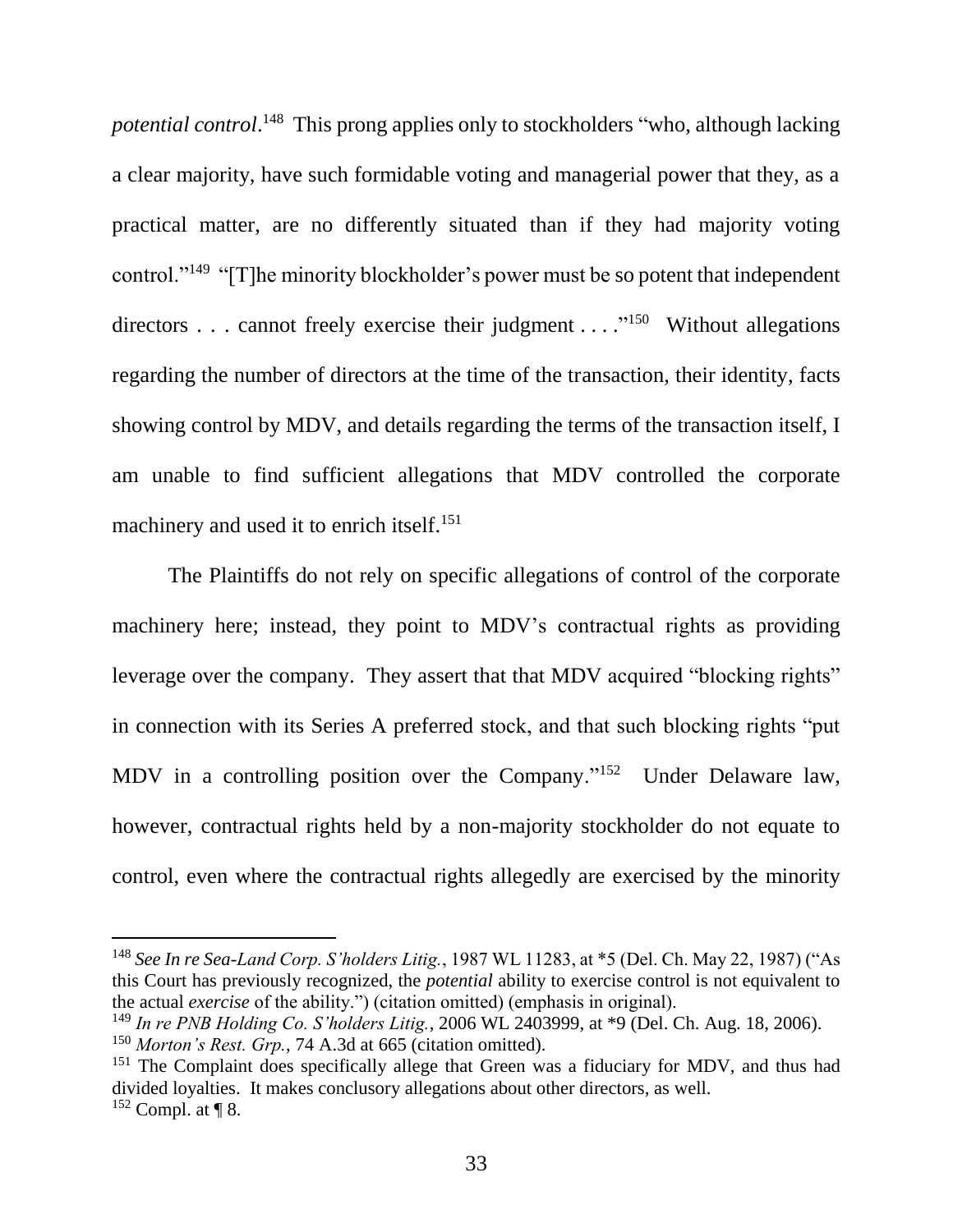stockholder to further its own goals. For example, in *Superior Vision Servs., Inc. v. ReliaStar Life Ins. Co.<sup>153</sup>* an investor company, ReliaStar, a 44% stockholder, was accused of breaching controlling-stockholder fiduciary duties because it exercised a contractual right in a stock purchase agreement to block the corporation, SVS, from paying dividends.<sup>154</sup> Despite the plaintiff's allegation that ReliaStar withheld its consent in bad faith "in order to strong-arm individual stockholders or SVS to further its own agenda," this Court dismissed the breach of fiduciary duty claim, holding that the Court would not impose additional duties on ReliaStar that had not been negotiated in the contract, and that ReliaStar's contractual rights did not transform it into a "controlling shareholder."<sup>155</sup> That is, a stockholder does not become a controlling stockholder merely by "exercise[ing] a duly-obtained contractual right that . . . limits or restricts the actions that a corporation otherwise would take."<sup>156</sup> The Plaintiffs here have alleged the existence of a contractual right, which permitted MDV to restrict corporate action, thus giving it leverage over the Board. Holding, even exercising, this right does not make MDV a controller owing fiduciary duties to the Plaintiffs.<sup>157</sup>

<sup>153</sup> 2006 WL 2521436 (Del. Ch. Aug. 25, 2006).

 $154$  *Id.* at \*1–2.

 $155$  *Id.* at \*1, \*5.

 $156$  *Id.* at  $*5$ .

<sup>&</sup>lt;sup>157</sup> The Complaint does not allege that MDV controlled the Board at the time the blocking rights were granted. The Complaint alleges that the Board consisted of Plaintiff Conley together with Erceg, Green, Cleveland, and Sunada at this time. Compl. ¶ 67. Green and Cleveland are the only two members of the Board who are alleged to have any connection to MDV.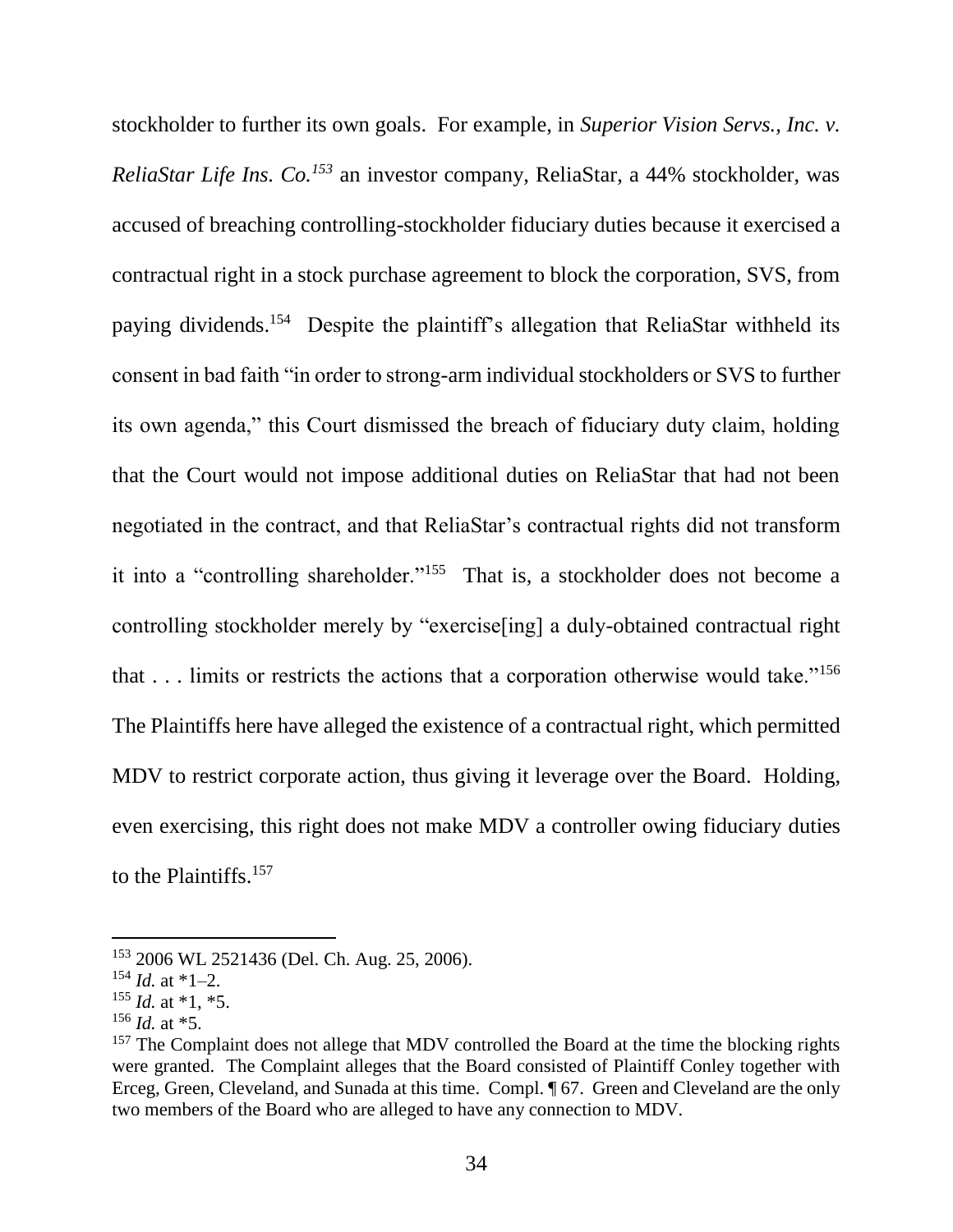Put another way, a stockholder who—via majority stock ownership or through control of the board—operates the decision-making machinery of the corporation, is a classic fiduciary; in controlling the company he controls the property of others he controls the property of the non-controlling stockholders. Conversely, an individual who owns a contractual right, and who exploits that right—even in a way that forces a reaction by a corporation—is simply exercising his own property rights, not that of others, and is no fiduciary.

It is, of course, conceivable that MDV was a fiduciary controller at the time of the re-pricing transaction, assuming it had achieved control or influence over a majority of directors through non-contractual means, such as affiliation or aligned self-interest. If such had been adequately pled, the burden would be on MDV and those directors to establish the entire fairness of the transaction. It is not *reasonably* conceivable, however, based upon the non-conclusory facts pled, that such control in fact existed. The Complaint is simply insufficient in this regard.

To the extent these allegations also attempt to assert a claim against the Director Defendants sitting on the Board at the time of the re-pricing, this claim fails as well. Under Delaware law, the business judgment rule establishes a "presumption that in making a business decision the directors of a corporation acted on an informed basis, in good faith and in the honest belief that the action taken was in the best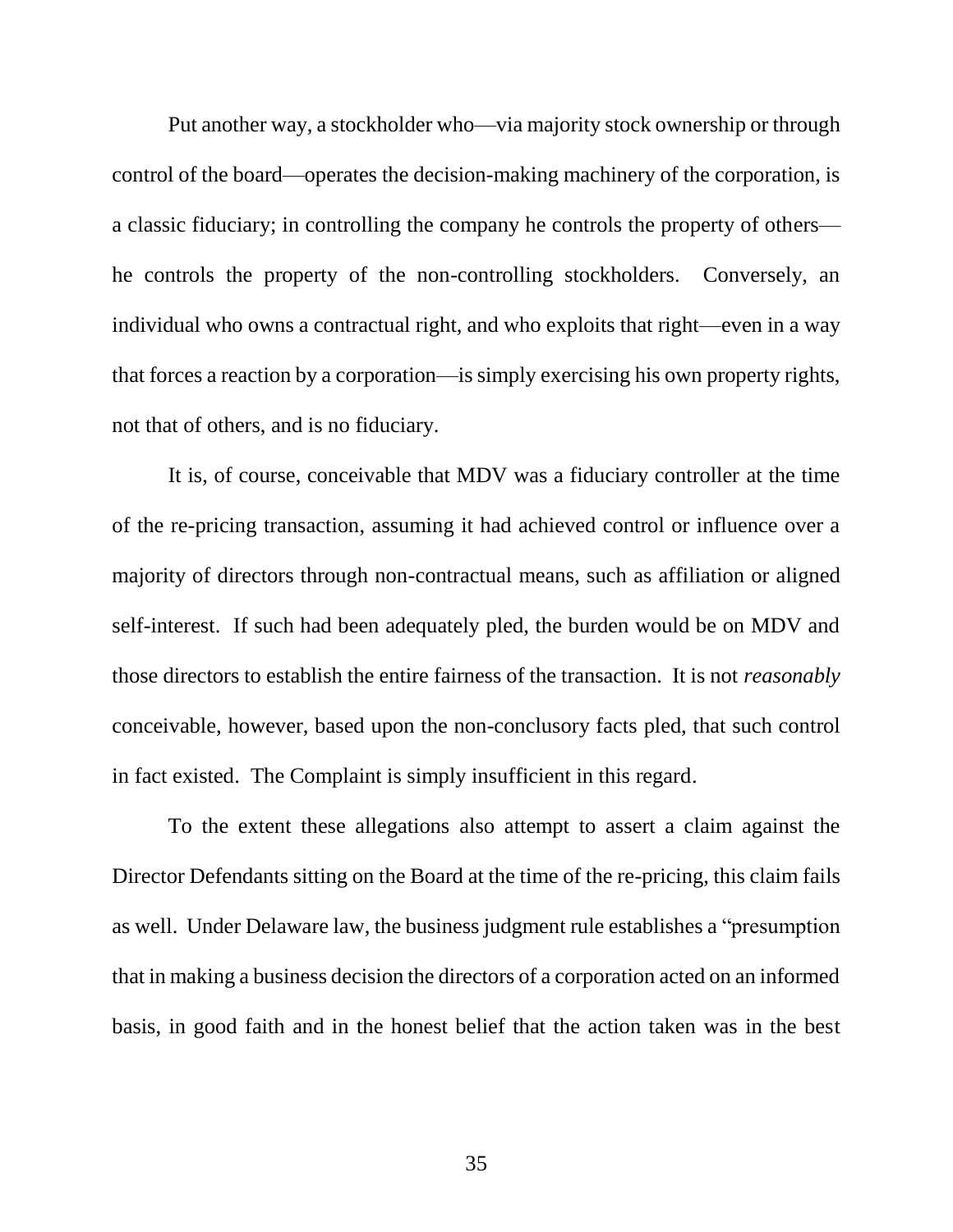interests of the company."<sup>158</sup> This presumption can be rebutted if the plaintiff "shows that the directors breached their fiduciary duty of care or of loyalty or acted in bad faith."<sup>159</sup> The allegation that a director was appointed by a stockholder to the board, alone, is not enough to defeat this presumption.<sup>160</sup> Green and Ericson, through their positions as both general partners of MDV and members of the Simbol Board, had dual loyalties to Simbol and MDV. However, without knowing the complete composition of the Board at the time of the alleged re-pricing,<sup>161</sup> I cannot determine the effect of those dual loyalties—that is, whether a *majority* of the Directors were not independent and disinterested.

Thus, because the Plaintiffs have failed to include key facts, including those which, if true, demonstrate that MDV was a controlling stockholder with respect to the re-pricing transaction or that a majority of the directors involved with the repricing were not independent and disinterested, I dismiss this claim in Count I as to MDV and, to the extent these allegations assert a claim against various Directors, as to those Director Defendants as well.

I note that the Plaintiffs, in their papers and at Oral Argument, relied heavily

<sup>158</sup> *Aronson v. Lewis*, 473 A.2d 805, 812 (Del. 1984), *overruled in part on other grounds by Bream v. Eisner*, 746 A.2d 244, 253 (Del. 2000).

<sup>159</sup> *In re Walt Disney Co. Deriv. Litig.*, 906 A.2d 27, 52 (Del. 2006).

<sup>160</sup> *See In re W. Nat. Corp. S'holders Litig.,* 2000 WL 710192, at \*15 (Del. Ch. May 22, 2000) ("The fact that a company's executive chairman or a large shareholder played some role in the nomination process should not, without additional evidence, automatically foreclose a director's potential independence.").

<sup>161</sup> *See supra* note [139.](#page-32-0)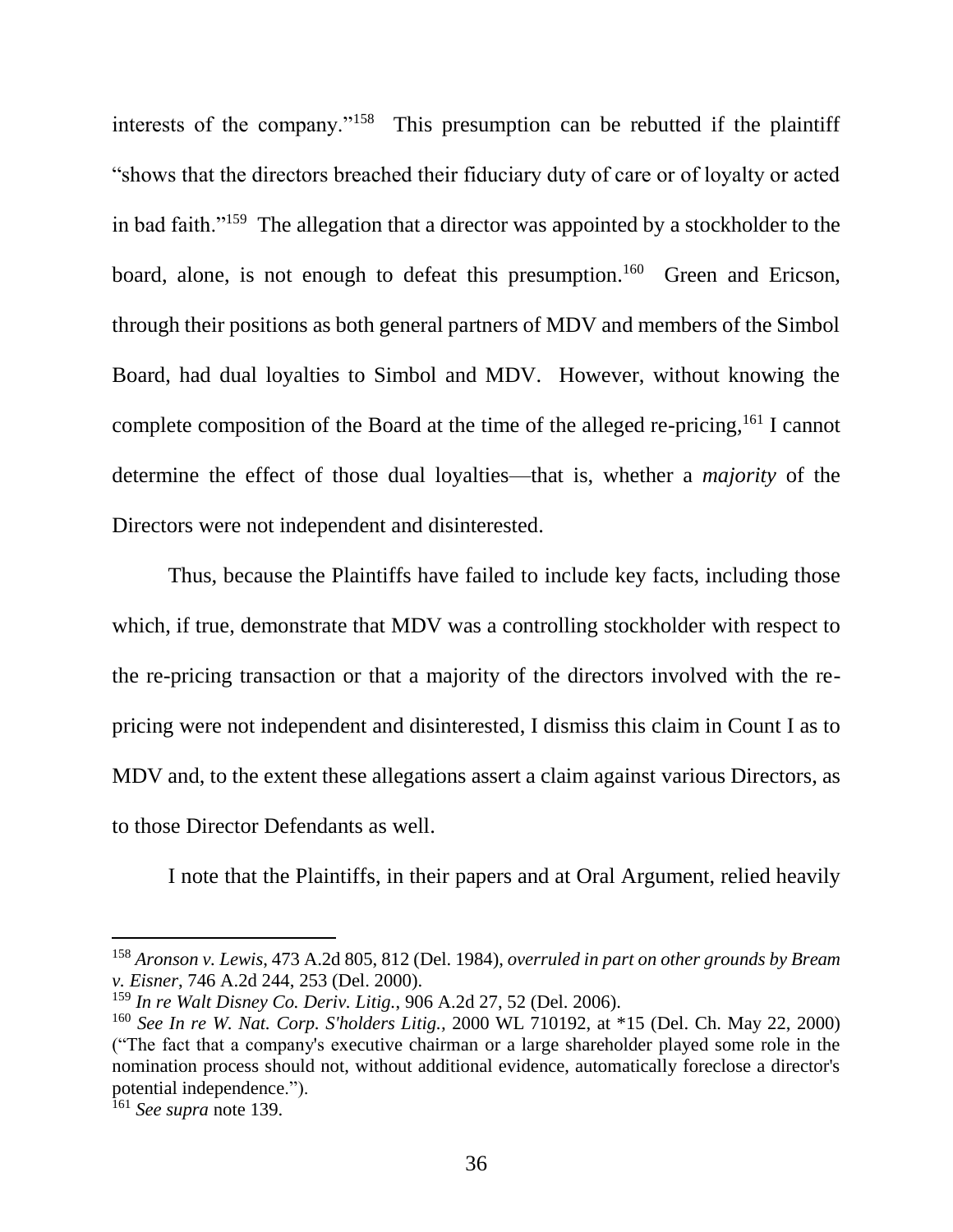on this Court's decision in *Carsanaro v. Bloodhound Technologies, Inc.*<sup>162</sup> To me, however, the depth of pleading here stands in stark contrast to that in *Carsanaro*. The action in *Carsanaro* was brought by a founder, common stockholder, and former CEO of Bloodhound Technologies, Inc., Mr. Carsanaro. After two rounds of venture capital financing, Carsanaro was ousted as CEO and removed from board. Three more rounds of financing followed, the terms of which were not shared with Carsanaro, and which were conducted without contacting third parties or canvassing the market. In connection with the final round of financing, an investor proposed to purchase 30,000,000 shares of preferred stock. To keep the conversion rights of this preferred stock equivalent, the company's directors approved a 10-for-1 reverse split of the company's outstanding common stock and filed an amended and restated charter authorizing the preferred shares. In so doing, the board did not adjust the conversion prices of the earlier rounds of preferred shares to account for the reverse split, thereby making the conversion rights for the newest shares ten times more valuable than those held by the founders. The company then entered into separate agreements with certain other investors to protect them from the dilution. When the company was ultimately acquired, the Plaintiffs learned, for the first time, that as a result of the several rounds of financing and the failure to adjust the preferred stock conversion prices in connection with the reverse split, that the aggregate ownership

<sup>162</sup> 65 A.3d 613 (Del. Ch. 2013).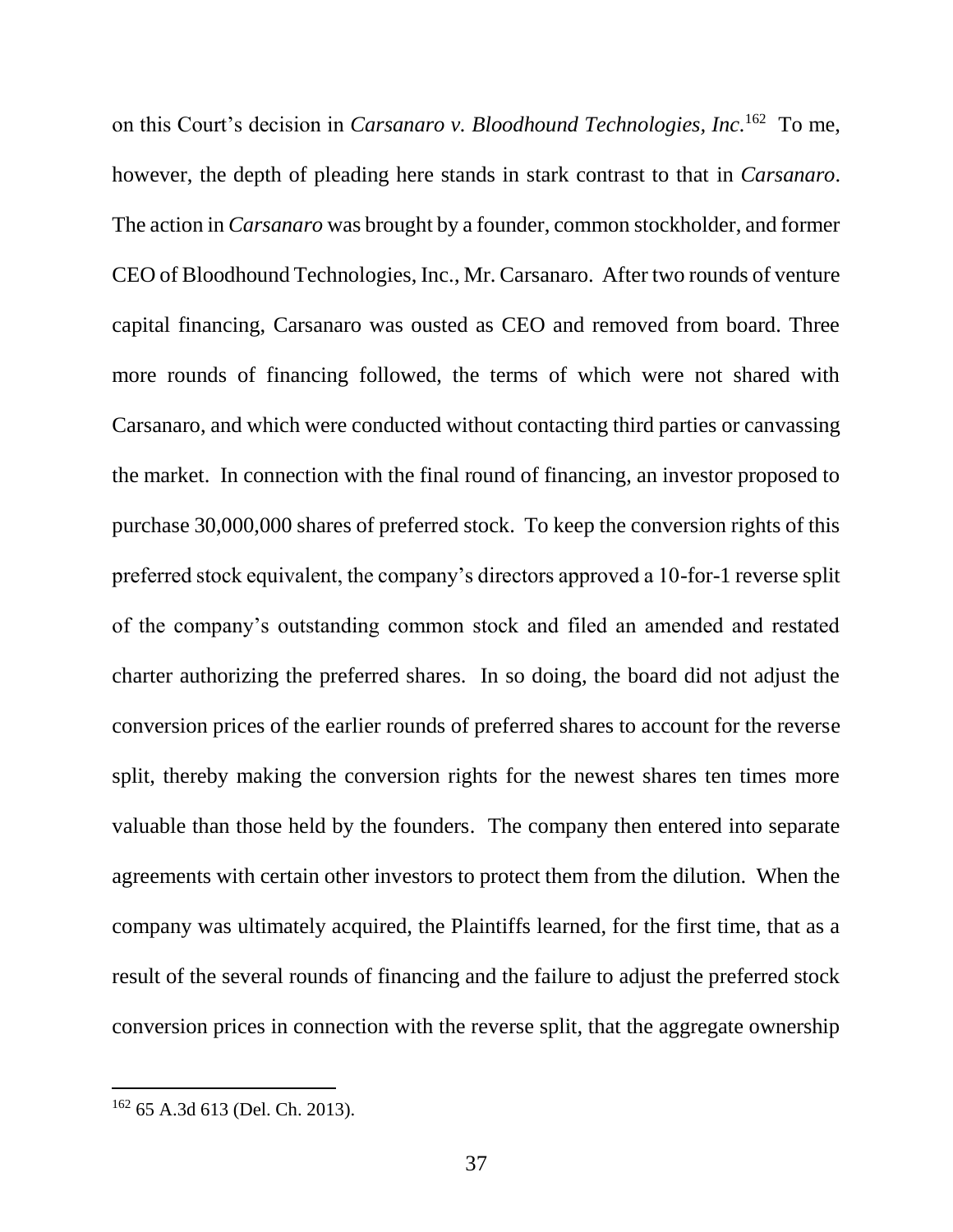interest of all the common stockholders had been diluted significantly.

The Court, in addressing the plaintiffs' claims regarding the final two rounds of financing, found that the plaintiffs had overcome the business judgment rule's presumption of loyalty by alleging facts supporting a reasonable inference that there were not enough independent and disinterested individuals among the directors making the decision to comprise a board majority. The Court also found that the plaintiffs had properly asserted a claim that the Company did not comply with the statutory requirements of Sections 242(b)(1) and 228 of the DGCL in adopting the reverse split and amended and restated charter. The Court then held that these claims were not barred by laches, though brought outside the analogous statute of limitations period, because the terms of the financings and the reverse stock split were either not publicly available or not available to a stockholder exercising reasonable diligence. It was only after the sale of the company, the Court held, that the series of fiduciary breaches became apparent to the plaintiffs and other common stockholders.

The case before me now is distinct from *Carsanaro* on several key grounds. In *Carsanaro*, the plaintiffs identified discrete actions that were taken by the board that caused dilution—the various rounds of financing after the founders were ousted from the board, and the reverse stock split—and pled the directors involved in each interested transaction and facts which, if true, demonstrated that they were

38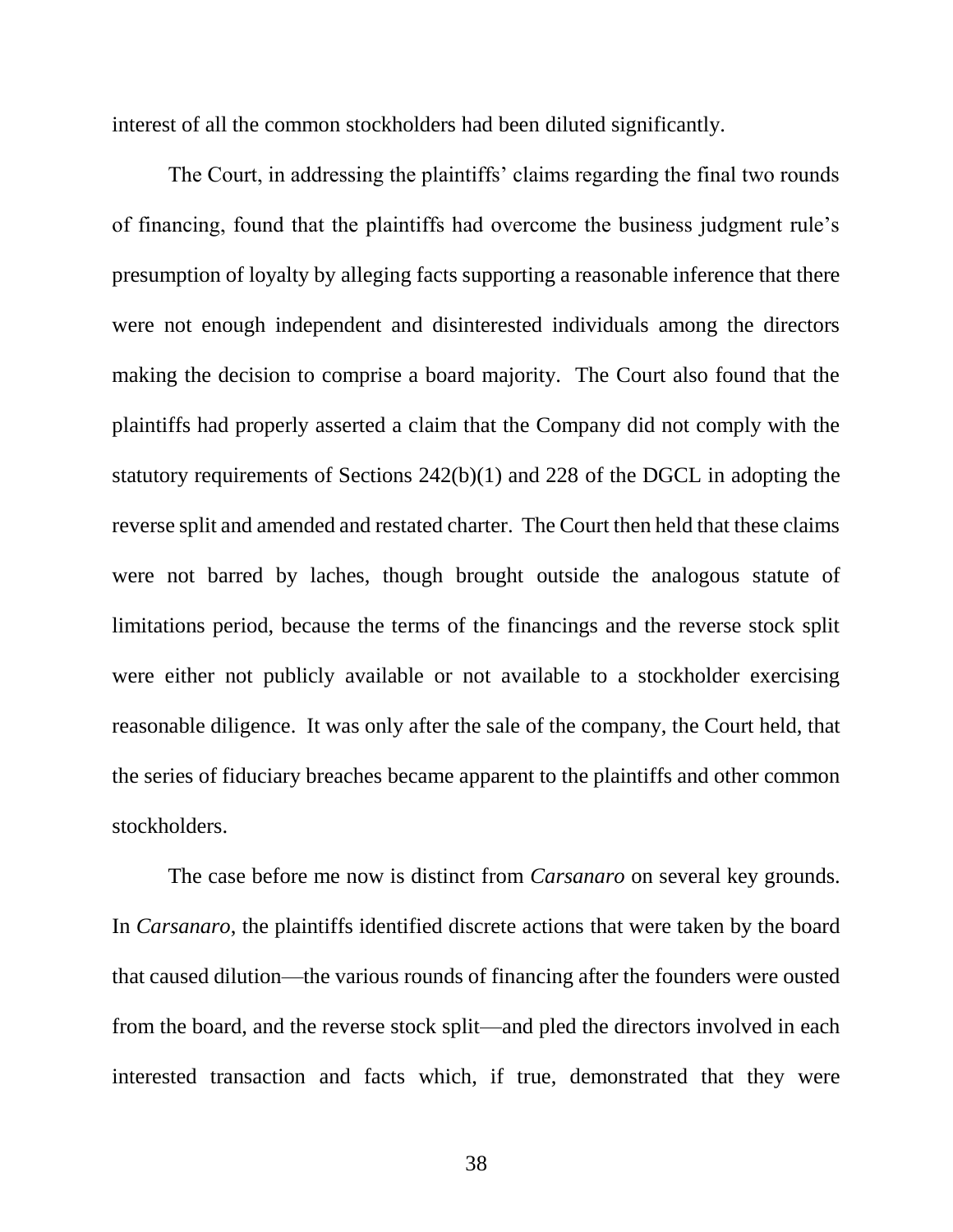controlled. Conversely, here, it is impossible for me to determine the complete composition of the Board at the time of the alleged direct harms, or even the number of directors composing the Board. Just as fundamentally, as discussed above, the Plaintiffs have failed to plead sufficient facts surrounding the alleged dilutive direct harm—there is nothing which, if true, demonstrates that sufficient re-priced shares were taken up, compared with those authorized before the re-pricing, so as to cause dilution of the Plaintiffs' holdings. The Plaintiffs appear to rely on the purported "scheme" of MDV to oust the Company's ownership, bring the Company to the brink of disaster, then wrest control for itself, as a means of lowering their pleading burden regarding the distinct, direct harms for which they seek relief.<sup>163</sup> However, the Court's recognition of an overarching series of events that ousted the founders in *Carsanaro* did not lessen the plaintiffs' pleading burden; the Court analyzed the composition and decision-making of the board with respect to each series of financing alleged to have constituted a breach of fiduciary duty, finding only that the lack of transparency to the common stockholders regarding the board's actions in

<sup>163</sup> *See* Oral Argument Tr. 78:16–21 ("It's a series of events. It's not 'Here's the action.' It is a series of actions that led to the ultimate knife, and in Carsanaro it was the sale of the company. In this case, Your Honor, it's the Erceg settlement leading to the Burba shares, which diluted the plaintiff's."); *id.* at 68:9–20 ("So just so I understand, there's no discrete act here that you're able to say to me, 'This is a controlling shareholder using its rights to enter or do some transaction or deal that has caused damage to the company.' Your argument is these investors were fiduciaries for the company who engaged in the scheme and used their power over a period of years to advance their own interest, to the detriment of the company and its stockholders, and that the entire scheme and its execution is what is the breach of duty, the actionable breach of duty?" "Yes, Your Honor.").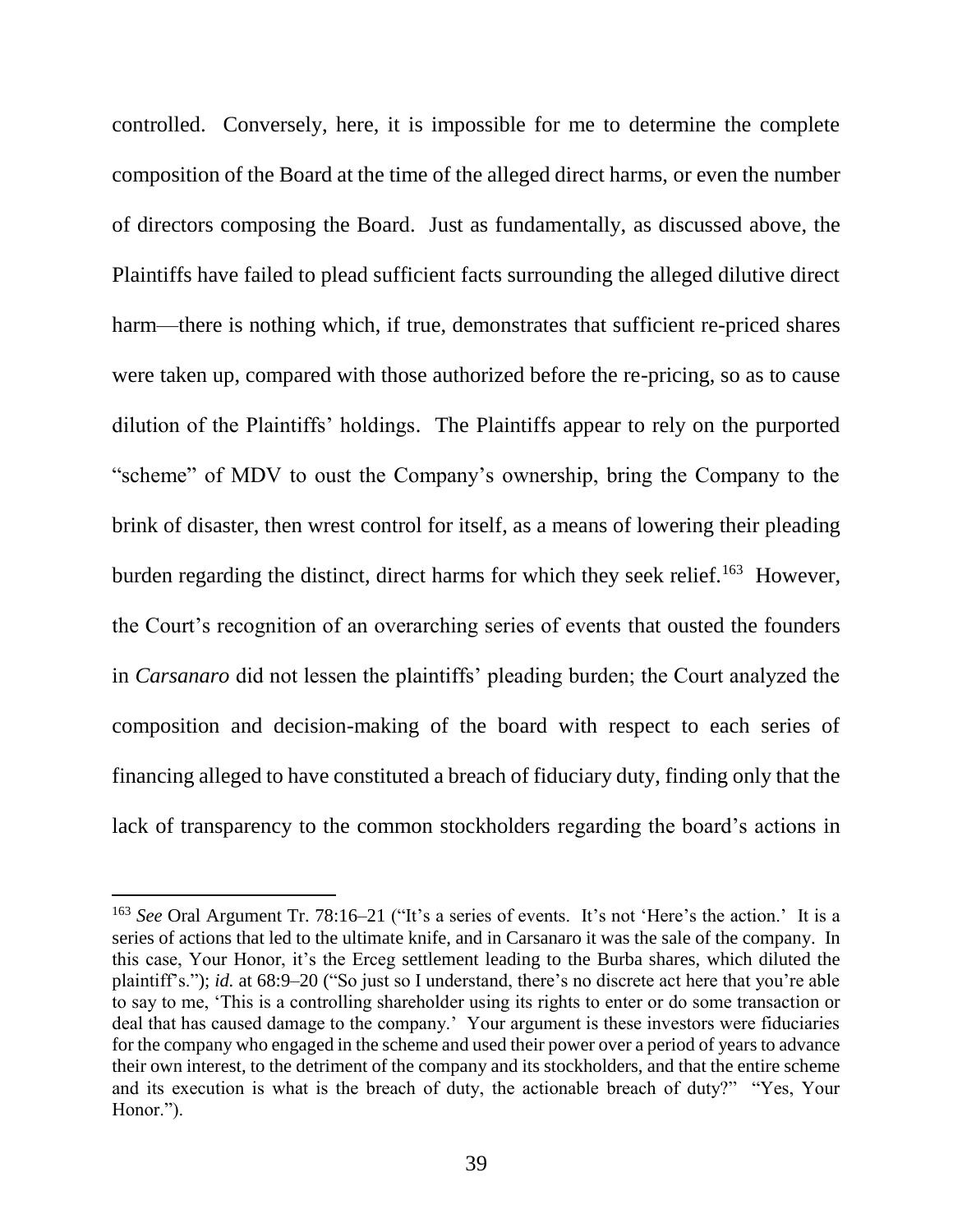this series of transactions weighed in favor of equitable tolling of the statute of limitations analogous to the laches defense. Here, conclusory allegations of a "scheme" are insufficient, and do not excuse the Plaintiffs from their burden of properly stating a claim upon which relief may be granted.

### *B. The Erceg Settlement and the Issuance of Shares to Burba*

I turn next to the allegations surrounding the Erceg Settlement and the subsequent issuance of shares to Burba, $164$  which the Plaintiffs urge me to consider as one dilutive transaction. The Plaintiffs have alleged that, "[o]n March 13, 2012, Simbol and certain investors, including MDV, Itochu, [Firelake], Erceg and Plaintiffs, executed a Right of First Refusal Agreement . . . in connection with the SPA (the Proposed B2/B3/B4 Financing)."<sup>165</sup> Under the terms of this agreement, "a transferring investor was required to provide advance written notice of a transfer of Simbol shares (the "Transfer Notice"),"<sup>166</sup> and "Significant Holders"—defined to include Plaintiffs—"shall have the right to purchase a portion of the Offered Shares equal to such Significant Holders' ROFR Pro Rata Portion on the same terms and conditions as specified in the Transfer Notice."<sup>167</sup> Section 5 of the ROFR provides that "[a]ny attempt by any Seller to Transfer any Shares in violation of any provision

<sup>&</sup>lt;sup>164</sup> See id. at 69:9–12 ("Where the direct harm comes into play is when MDV begins to effectuate its plan to rid themselves of the founders, and did it with Erceg and with the settlement.").

 $165$  Compl. | 104.

 $166$  *Id.* at  $\P$  105.

<sup>167</sup> *Id.*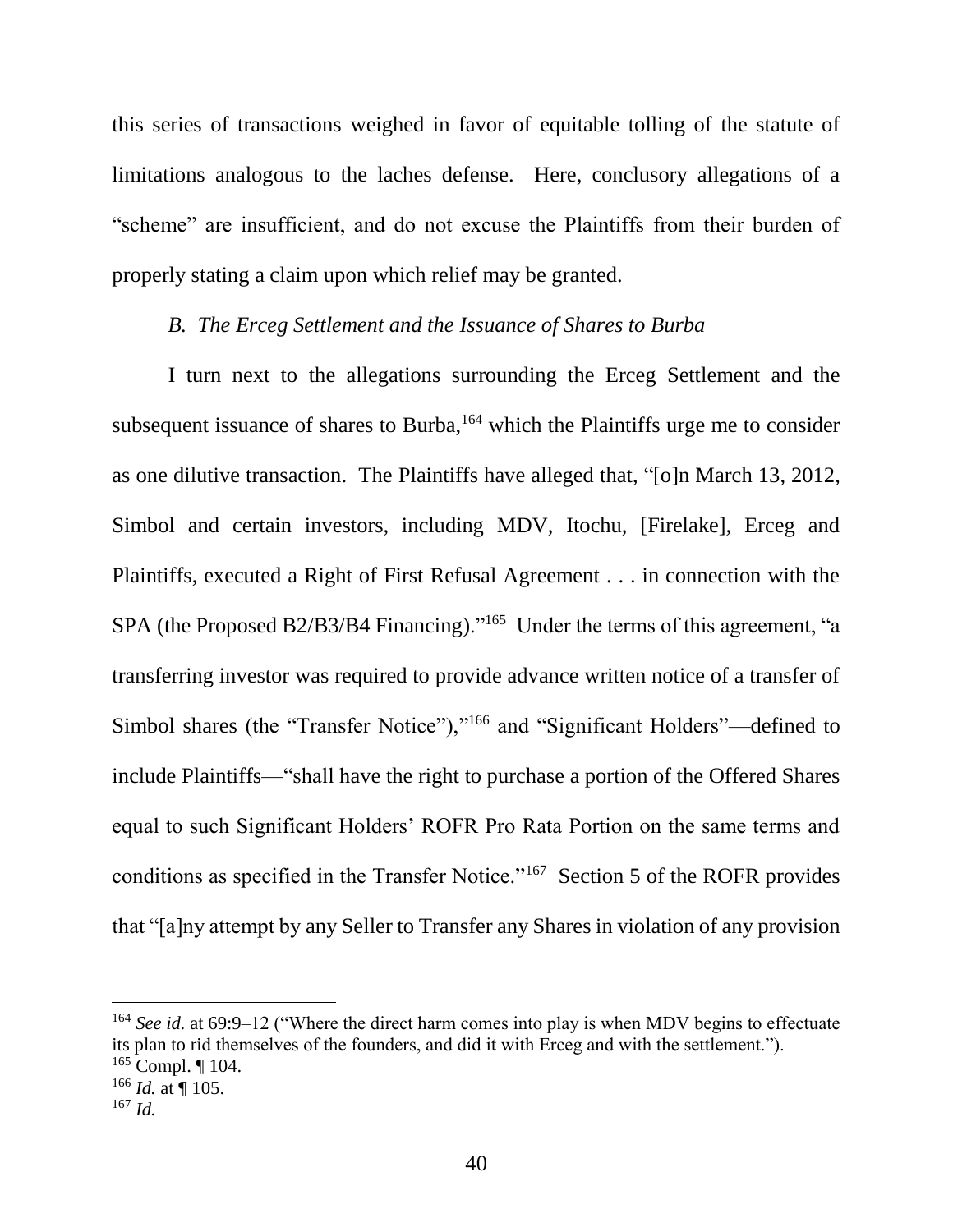of this Agreement will be void."<sup>168</sup>

"In July 2013, Simbol settled claims asserted by Erceg (the "Erceg Settlement")," pursuant to which Erceg transferred his approximately 2,108,468 shares of Simbol common stock (the "Erceg Shares") back to Simbol.<sup>169</sup> At the time, the Board consisted of Sunada, Nishio, and Green.<sup>170</sup> No other facts surrounding the Erceg Settlement are alleged, $171$  except that, as a part of the Erceg Settlement, "Itochu and MDV made equity contributions or conversion notes in Simbol to settle the claims," which contributions "further diluted Plaintiffs' ownership interest in Simbol which could have been averted had the parties settled the claims individually."<sup>172</sup> The Plaintiffs allege that, in transferring his shares pursuant to the Erceg Settlement, "Erceg had an obligation under the ROFR to inform Plaintiffs of the transfer of his shares in sufficient detail to permit Plaintiffs time to contemplate exercising their rights to purchase, on a pro rata basis, their interest of the Erceg Shares."<sup>173</sup> They assert that, "[d]espite the failure to give Plaintiffs notice under the ROFR, Erceg and Simbol closed the sale of the Erceg Shares" and that, "[b]ecause Plaintiffs did not receive a Transfer Notice as required, the transfer was, by operation

<sup>168</sup> *Id.* at ¶ 107.

 $169$  *Id.* at  $\frac{1}{9}$  108.

<sup>170</sup> *Id.* at ¶ 116. *But see supra* note [68.](#page-14-0)

<sup>&</sup>lt;sup>171</sup> The bases of Erceg's claims against Simbol are not identified and are allegedly confidential pursuant to the terms of the Erceg Settlement. *See* Oral Argument Tr. 59:3–18.

 $172$  Compl. | 116.

<sup>173</sup> *Id.* at ¶ 109.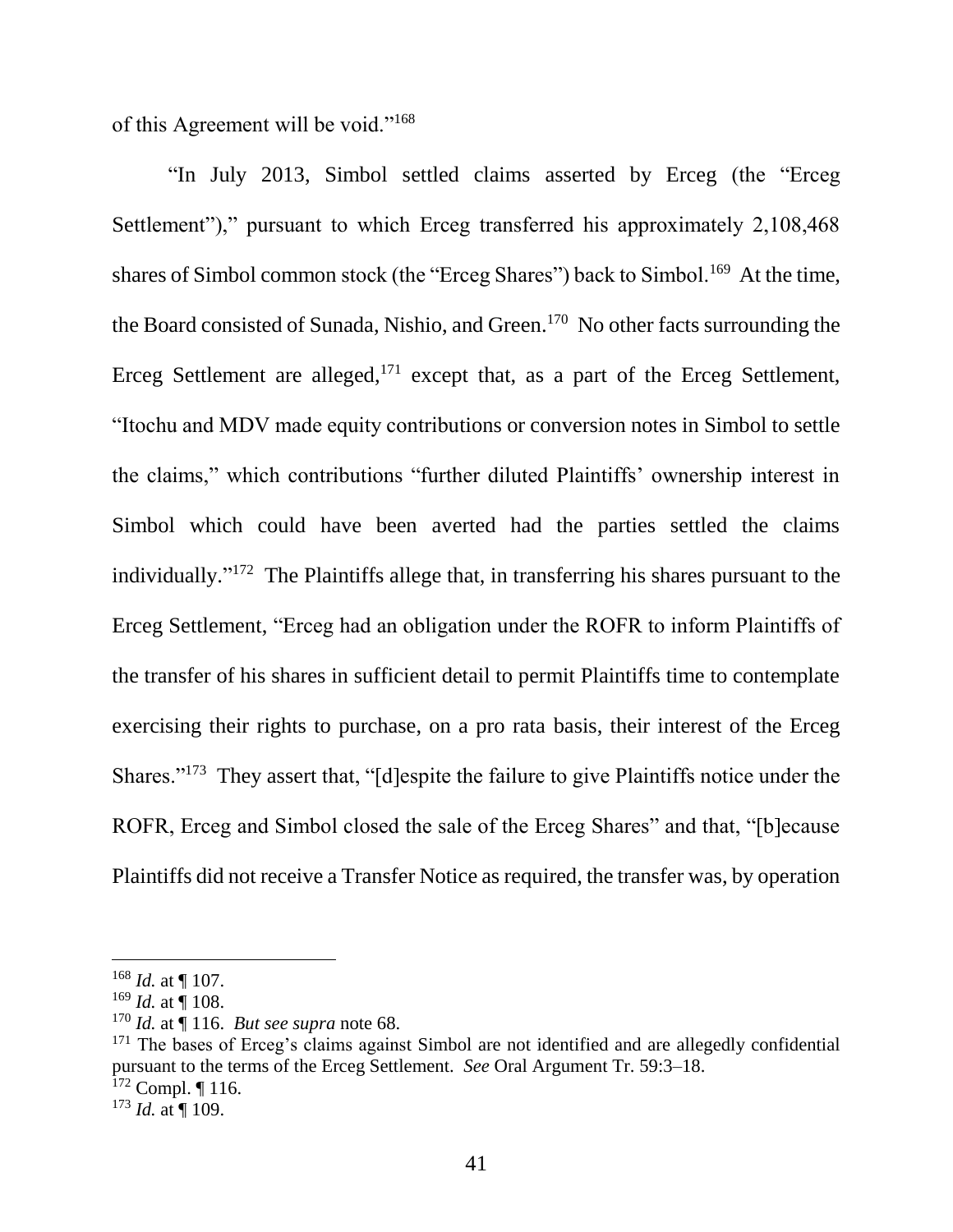of the ROFR, void."<sup>174</sup>

The Plaintiffs further allege that, due to the actions of MDV and Green, Erceg was forced to resign as CEO and Director of Simbol in January 2013,<sup>175</sup> and that "[b]y April 2013 . . . the Board had recently hired a new CEO, John Burba."<sup>176</sup> "Burba holds approximately 2,274,200 common shares of Simbol," of which "174,200 shares were granted as a result of activities related to licensing of technology to Simbol prior to Burba's appointment as CEO."<sup>177</sup> The remaining approximately 2,100,000 common shares sold or transferred to Burba, the Plaintiffs stress, "represented almost exactly the number of Erceg Shares which became void immediately upon the transfer from Erceg to the Company."<sup>178</sup> "After becoming Simbol's CEO, Burba was placed on the Board by way of a written consent of common stockholder dated August 9, 2013. The written consent was based in large part on Burba voting his own shares in favor of the appointment to the Board."<sup>179</sup>

The Plaintiffs urge me to examine this series of events as a single transaction—a scheme designed specifically to dilute Conley's interest in Simbol and to reduce the influence of the founders, Conley and Erceg.<sup>180</sup> The Plaintiffs'

<sup>174</sup> *Id.*

<sup>175</sup> *Id.* at ¶ 94.

 $176$  *Id.* at ¶ 100.

<sup>177</sup> *Id.* at ¶ 110.

<sup>178</sup> *Id.*

<sup>179</sup> *Id.* at ¶ 115.

<sup>&</sup>lt;sup>180</sup> I note that, standing alone, the allegations regarding the Erceg Settlement fail to state a direct dilutive claim. The Plaintiffs attempted to salvage this claim, arguing in response to my question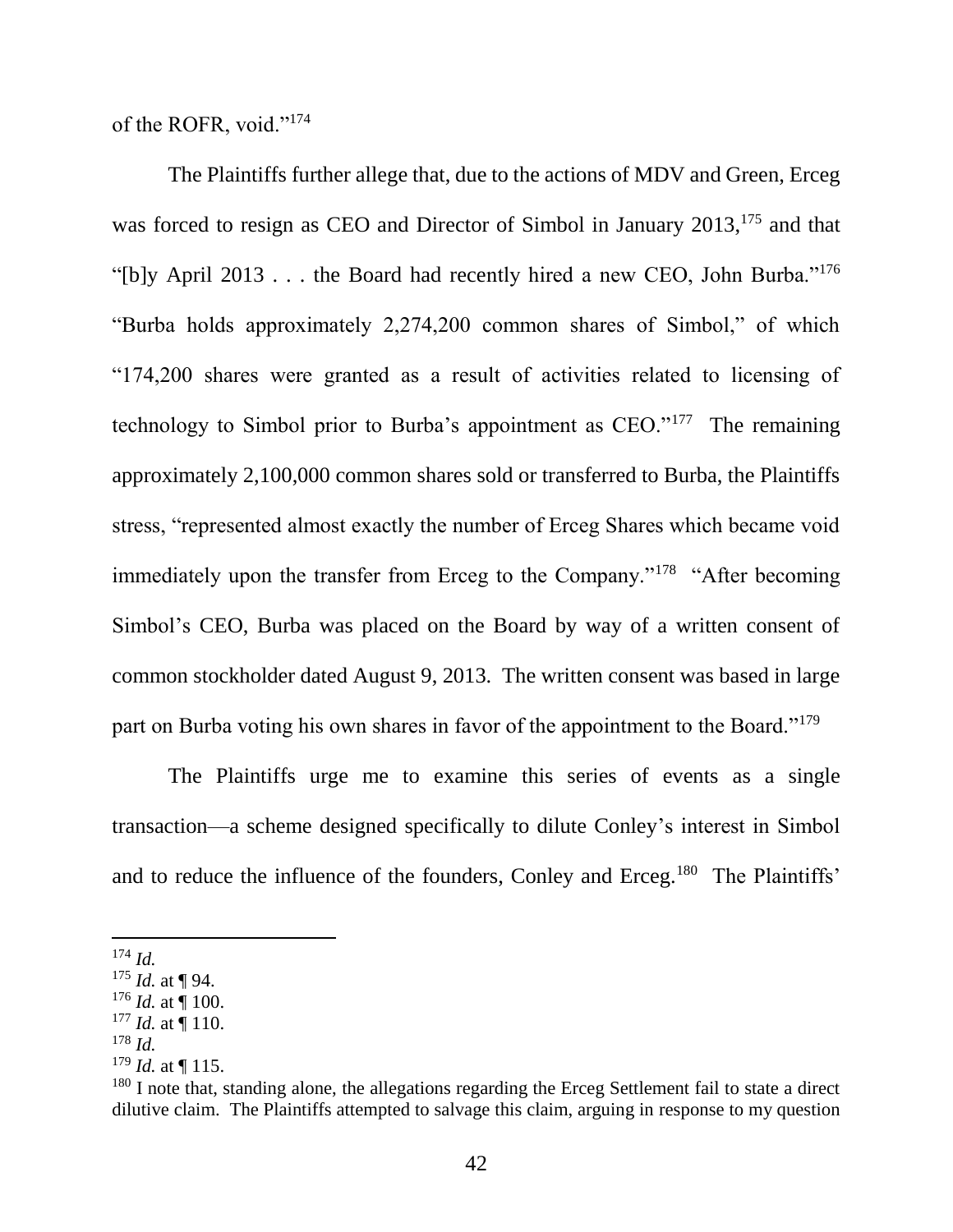cause of action, as I understand it, is this: MDV, aided by various members of the Board, conspired to defraud certain of the common stockholders and consolidate control of Simbol by, first, failing to disclose Erceg's breach of the ROFR in selling his shares back to Simbol and, second, taking those shares thus improperly returned to the Company and issuing them to Burba, a new CEO, who was beholden to or controlled by MDV in some (unknown) manner. $^{181}$  In other words, all of these actions were part of a scheme to put Erceg's shares with an individual friendly to MDV and to dilute the Plaintiffs' ownership interests in Simbol. Again, it is

at Oral Argument as to how the allegations regarding Erceg's failure to give notice under the ROFR constitutes a breach of fiduciary duty claim, rather than a contract claim, that "the breach of fiduciary duty is in the defendants knowing that there's a right of first refusal, that it should have been offered to Mr. Conley to have his right to exercise his right of first refusal, and they intentionally did not proceed according to the contract, in furtherance of this scheme to dilute Mr. Conley and to minimize his voting power," presumably by issuing the shares to Burba. Oral Argument Tr. 63:13–20.

<sup>&</sup>lt;sup>181</sup> See Compl. **[1]** 5, 111–12, 132. I note two other claims related to the Erceg Settlement and Burba share issuance that were not specifically asserted as direct dilution claims at Oral Argument. First, the Plaintiffs allege that "Burba had knowledge that the written consent included the void Erceg Shares to vote himself on the Board. Green and MDV knew the Erceg Shares were void but still allowed Burba to vote those shares to get himself on the Board. Consequently, Burba's placement on the Board was an ultra vires act by the Company and improper." *Id.* at ¶ 115. To the extent the Plaintiffs still pursue this claim, I find that these allegations form the basis for a derivative claim, for which demand futility should have been pled. *See SEPTA v. Volgenau*, 2012 WL 4038509, at \*3 n.17 (Del. Ch. Aug. 31, 2012) ("Any harm from a director's *ultra vires* action during a corporation's on-going operations would likely inure to the corporation itself, and thus, would only provide a basis for a derivative claim." (citing *Tooley*, 845 A.2d at 1033)). Second, the Plaintiffs argue, with respect to the "equity contributions" made by Itochu and MDV as part of the Erceg Settlement, that "Itochu and MDV breached their fiduciary duties by forcing the Company to assume liability and then investing in the Company as part of the Erceg Settlement thus, gaining further stock ownership at the expense of other investors while simultaneously absolving their own liability and conspiring to defraud other parties to the ROFR in a series of step transactions." Compl. ¶ 117. I do not understand this allegation, and in any event, the Plaintiffs have failed to allege facts to demonstrate that MDV owes fiduciary duties as a controlling stockholder.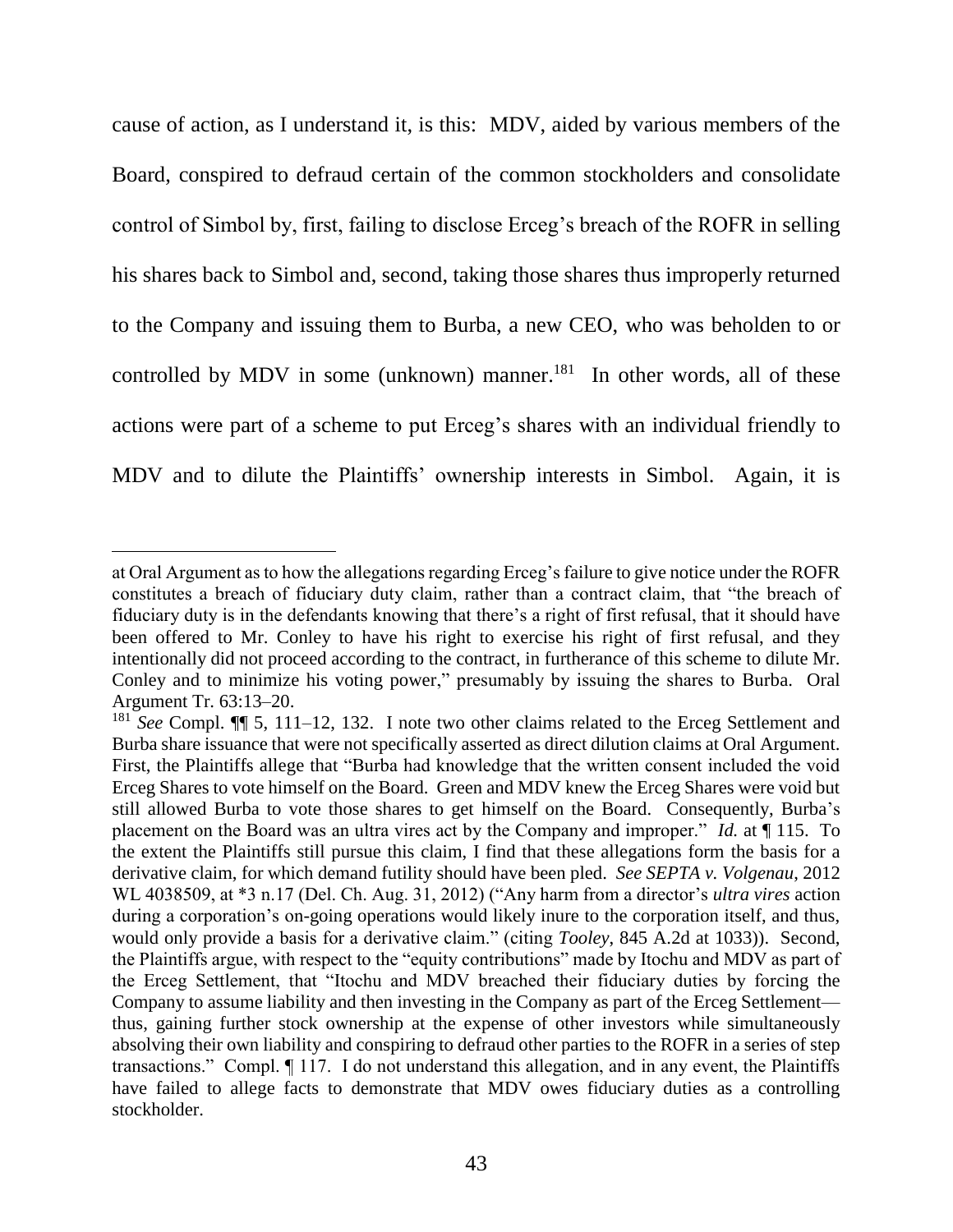important to note that, although the Plaintiffs allege that Erceg violated his contractual rights to give notice to Conley and others of the sale, the Plaintiffs have not brought an action against Erceg, nor have they sought a contract remedy to specifically enforce their contractual rights with respect to the allegedly "void" shares.<sup>182</sup> Instead, they seek only a claim for breach of duty against MDV and certain of the Director Defendants, for not insuring that the Plaintiffs received notice and also for reissuing the shares to the new CEO. Again, for relief, the Complaint seeks "all" past and future damages relating to all wrongdoing alleged in the complaint as a whole.

Because I have found that the Plaintiffs failed to demonstrate MDV is a controlling stockholder, as discussed above, I dismiss this claim with respect to MDV.<sup>183</sup> That leaves for my consideration whether the Plaintiffs have properly stated a claim against two Director Defendants alleged to have been a part of the Board at the time: Sunada and Green. Even considering the allegations above as a scheme, I find that the Complaint lacks specific allegations necessary for me to evaluate the claim. I do not know, because the Complaint fails to allege, for

 $182$  Or, looked at properly, to seek a declaration that the transaction is void and that the shares remain with Erceg. *See supra* note [99](#page-20-0) and accompanying text.

<sup>183</sup> In fact, the Plaintiffs have essentially admitted that MDV did *not* control the Board at the time of the Erceg Settlement or issuance of shares to Burba. The Complaint alleges that, in March 2013, MDV and Itochu entered into a side agreement, under which MDV assigned its right to select a second Board designee to Itochu, thereby "granting *Itochu* control of the Board." Compl. ¶ 97 (emphasis added).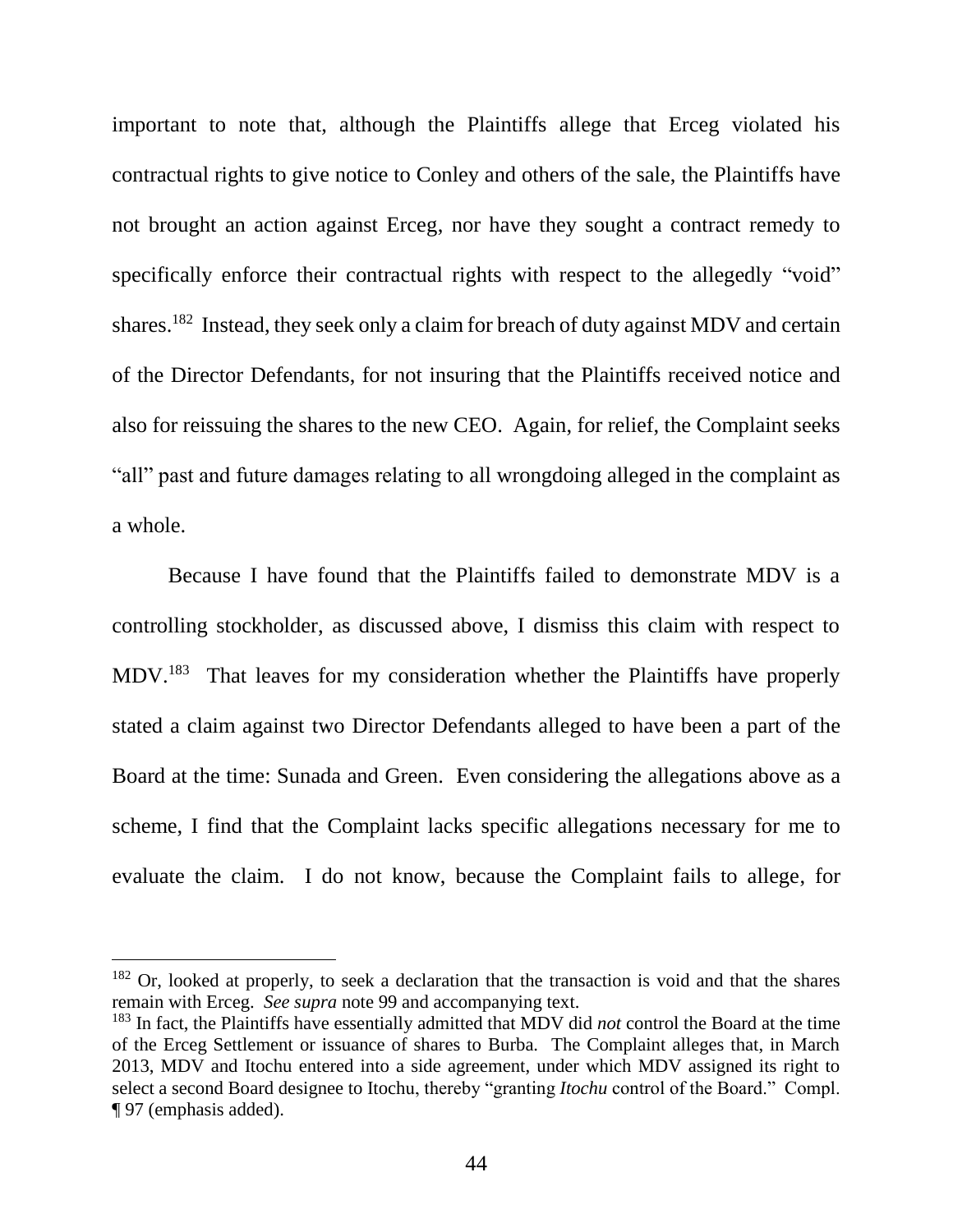example, whether Conley or any of the other contractual parties to the ROFR knew about the repurchase of the Erceg Shares before it occurred; whether Conley, if given notice, would have in fact repurchased shares, or to how many shares he would have been entitled; the complete composition of the Board at the time of the issuance of shares to Burba;<sup>184</sup> the date on which that issuance was approved; that the shares granted to Burba were the same shares sold back to the Company by Erceg;<sup>185</sup> that no treasury shares were available from which to issue shares to Burba;<sup>186</sup> or that Burba was controlled by or beholden to MDV.<sup>187</sup> The Complaint only alleges that a

<sup>&</sup>lt;sup>184</sup> Though the Complaint alleges that Sunada, Nishio, and Green sat on the Board at the time of the Erceg Settlement, I presume based on earlier allegations in the Complaint that this is not the complete composition of the Board at the time. *See supra* note [68.](#page-14-0) Additionally, the Complaint does not specify the date on which Burba was awarded shares, except to suggest that the award took place at some time between the Erceg Settlement in July 2013 and August 9, 2013, the date on which Burba was placed on the Board by way of written consent of the common stockholders. From these allegations, I cannot determine with certainty whether Nishio sat on the Board when Burba was awarded the roughly 2.1 million additional shares.

<sup>&</sup>lt;sup>185</sup> The Plaintiffs insisted at Oral Argument that these are the same shares, but this was not pled clearly in the Complaint. *See supra* note [105](#page-21-0) and accompanying text; Oral Argument Tr. 60:7–17 ("So here's the take-away from the Erceg settlement, Your Honor, and the only take-away that's relevant here today. And that is the shares of Erceg that were transferred, eventually, to Burba. And it's, you know, 2.1 million shares. *It's the same shares*. And we allege something, I think, akin to that in the complaint. You don't come up with a number of 2.1 million, you know, being transferred from Erceg and then finding its way into Burba's pocket. And that's the only takeaway, Your Honor.") (emphasis added).

<sup>&</sup>lt;sup>186</sup> As I find that the Plaintiffs have not clearly alleged that Burba was in fact issued the Erceg shares, without knowing whether the Company held any treasury stock, it is impossible to determine whether Burba was issued the Erceg shares, which had previously been returned to the Company (via the allegedly void Erceg Settlement), or whether the Erceg shares were merely returned to a pool of treasury stock, from which Burba was issued distinct "issued," but not "outstanding," shares, untainted by a breach of the ROFR rights.

<sup>&</sup>lt;sup>187</sup> I find insufficient the Plaintiffs' conclusory allegation that the Defendants sought to "[f]orce out CEO who attempted to resist Defendants' breach of fiduciary duty and replace him with one who they knew they could control and give them what they want." Compl.  $\P$  5. Once again, I list these absent factual allegations here to provide context, not to suggest that any one alone is dispositive.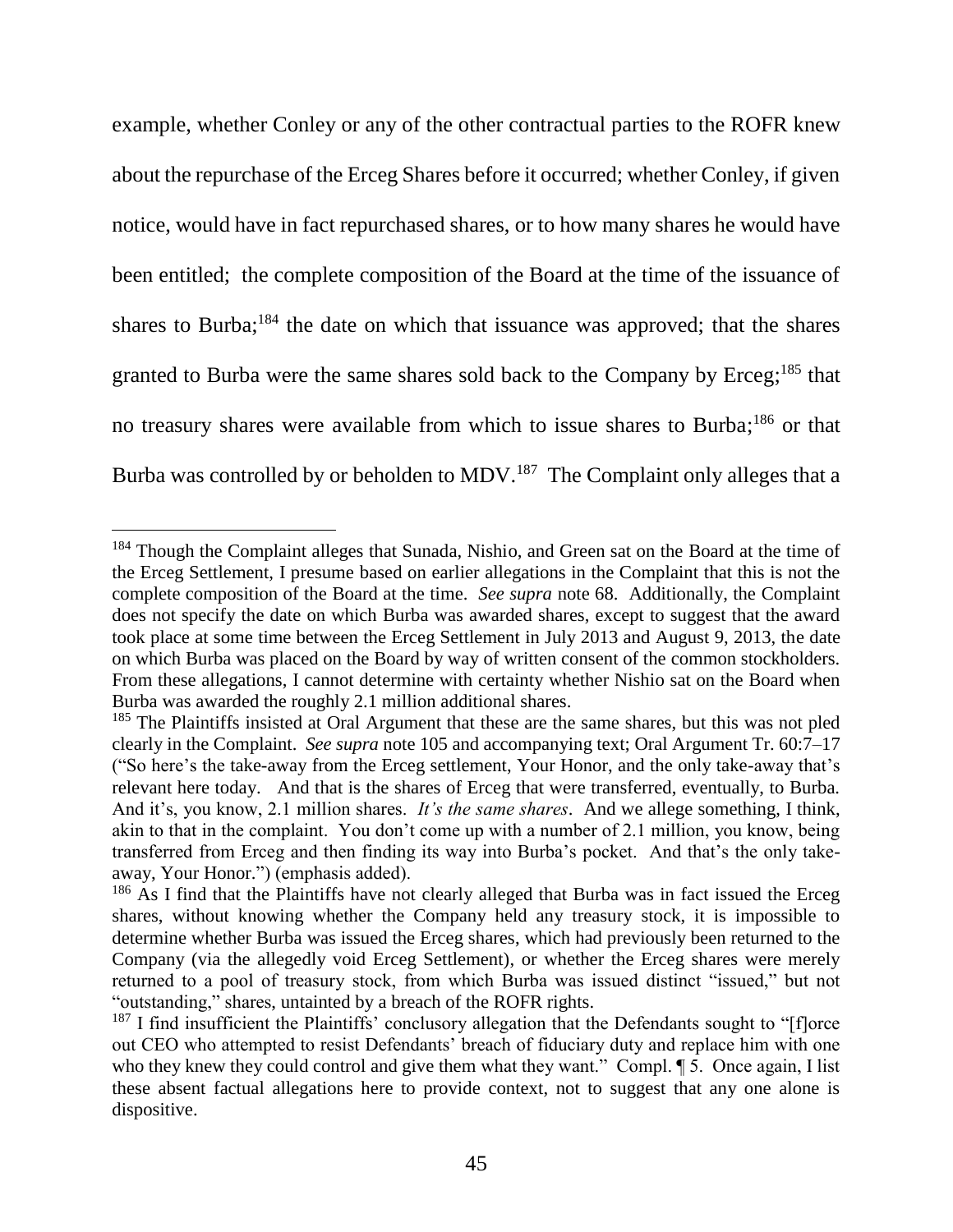Director with divided loyalties to MDV (Green) was on the Board when Burba received the shares.<sup>188</sup> Plaintiff could have obtained pertinent facts through an action under Section 220, instead of suggesting that the Court speculate as to the existence of a claim. Finally, I note that the Plaintiffs are alleged to have held the *same* ownership percentage in Simbol before and after this transaction; thus, on the facts before me, even considering the Erceg Settlement and Burba share issuance as one nefarious transaction, it is not reasonably conceivable that the Plaintiffs suffered dilution of their interests, although they may have lost a contractual opportunity to increase their interests.

Accordingly, I also dismiss this claim in Count I as to the remaining Director Defendants for failure to state a claim.

#### *C. Aiding and Abetting a Breach of Fiduciary Duty*

Finally, I turn to the aiding and abetting claim in Count II. To plead an aiding and abetting claim, a plaintiff must allege: "(1) the existence of a fiduciary relationship, (2) a *breach of the fiduciary's duty,* . . . (3) knowing participation in that breach by the defendants, and (4) damages proximately caused by the breach."<sup>189</sup> In other words, an aiding and abetting claim is predicated on an underlying breach

<sup>188</sup> The Complaint, however, also alleges that Green had resigned prior to this point. *See supra*  note [80.](#page-16-0)

<sup>189</sup> *Malpiede v. Townson*, 780 A.2d 1075, 1096 (Del. 2001) (emphasis added).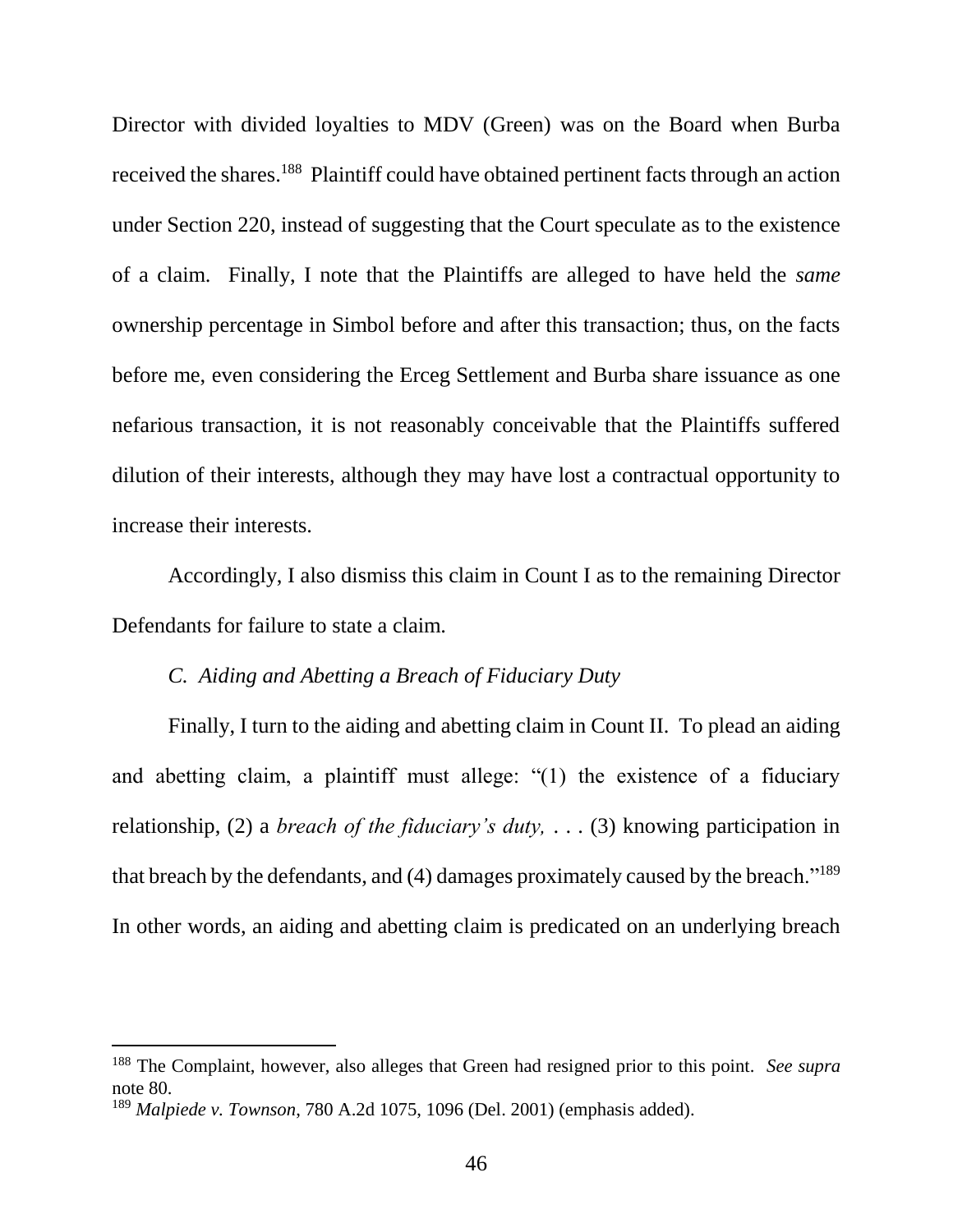of fiduciary duties.<sup>190</sup> Here, because I find that Count I fails to adequately allege a breach of duty, I must also dismiss Count II for failure to state a claim.<sup>191</sup>

#### D. *Plaintiffs' Request to Dismiss Without Prejudice*

At Oral Argument, the Plaintiffs asked that any dismissal be without prejudice, to allow them to re-plead with sufficient facts to support their claims. Rule 15(aaa) bars such a dismissal here. The Motionsto Dismiss and their associated opening briefs pointed out the fundamental pleading deficiencies here, and pointed out that the Defendants were unclear what wrongs had been pled against them that they must defend, as well as how direct (as opposed to derivative) claims had been pled. The Plaintiffs at that point had the opportunity to elect to re-plead, and instead filed an answering brief. It was not until Oral Argument that the Plaintiffs defined clearly the transactions that they believe have caused them direct harm.

The Plaintiffs' election to brief and argue the Motions to Dismiss, rather than re-plead, is binding here.

#### **IV. CONCLUSION**

The Plaintiffs have alleged numerous bad acts over the course of several years, which conduct, they argue, has had the cumulative effect of bringing the Company

<sup>190</sup> *See Globis Partners, L.P. v. Plumtree Software, Inc.*, 2007 WL 4292024, at \*15 (Del. Ch. Nov. 30, 2007) (stating that a valid claim for aiding and abetting a breach of fiduciary duty requires a primary fiduciary to have breached its duty).

<sup>191</sup> *See Weil v. Morgan Stanley DW, Inc.*, 877 A.2d 1024, 1039 (Del. Ch. 2005) (dismissing aiding and abetting claim where the underlying breach of fiduciary duty claim failed to state a claim).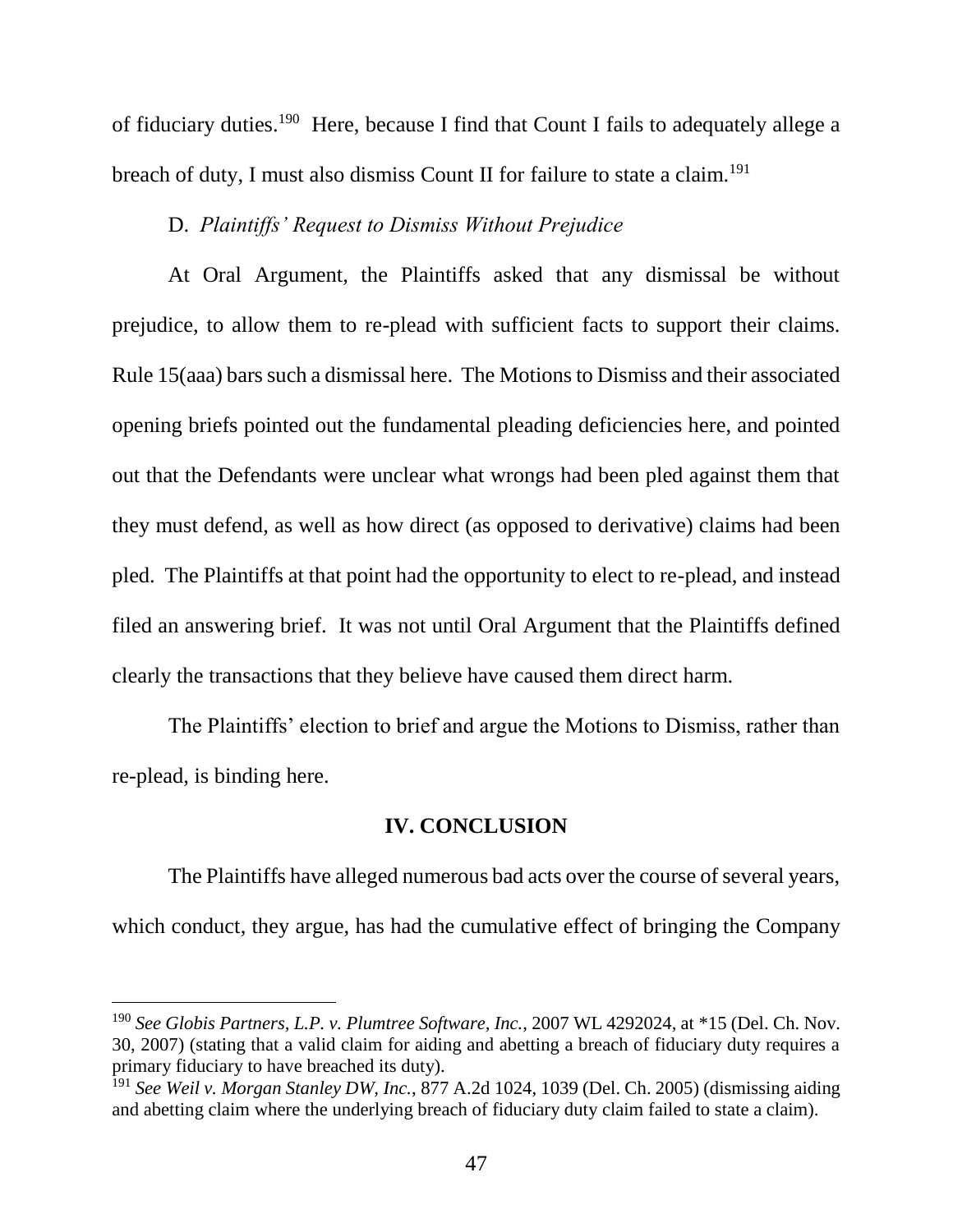to the brink of financial disaster and which, in two instances, have harmed the Plaintiffs individually as well as the Company. These allegations, if true, will go unremedied here. I am consoled, however, by the fact that any stockholder may still bring a derivative suit if, after pursuing the rights granted to her under Section 220, she can properly state a claim. For the foregoing reasons, I grant the Defendants' Motions to Dismiss. An appropriate order accompanies this Memorandum Opinion.